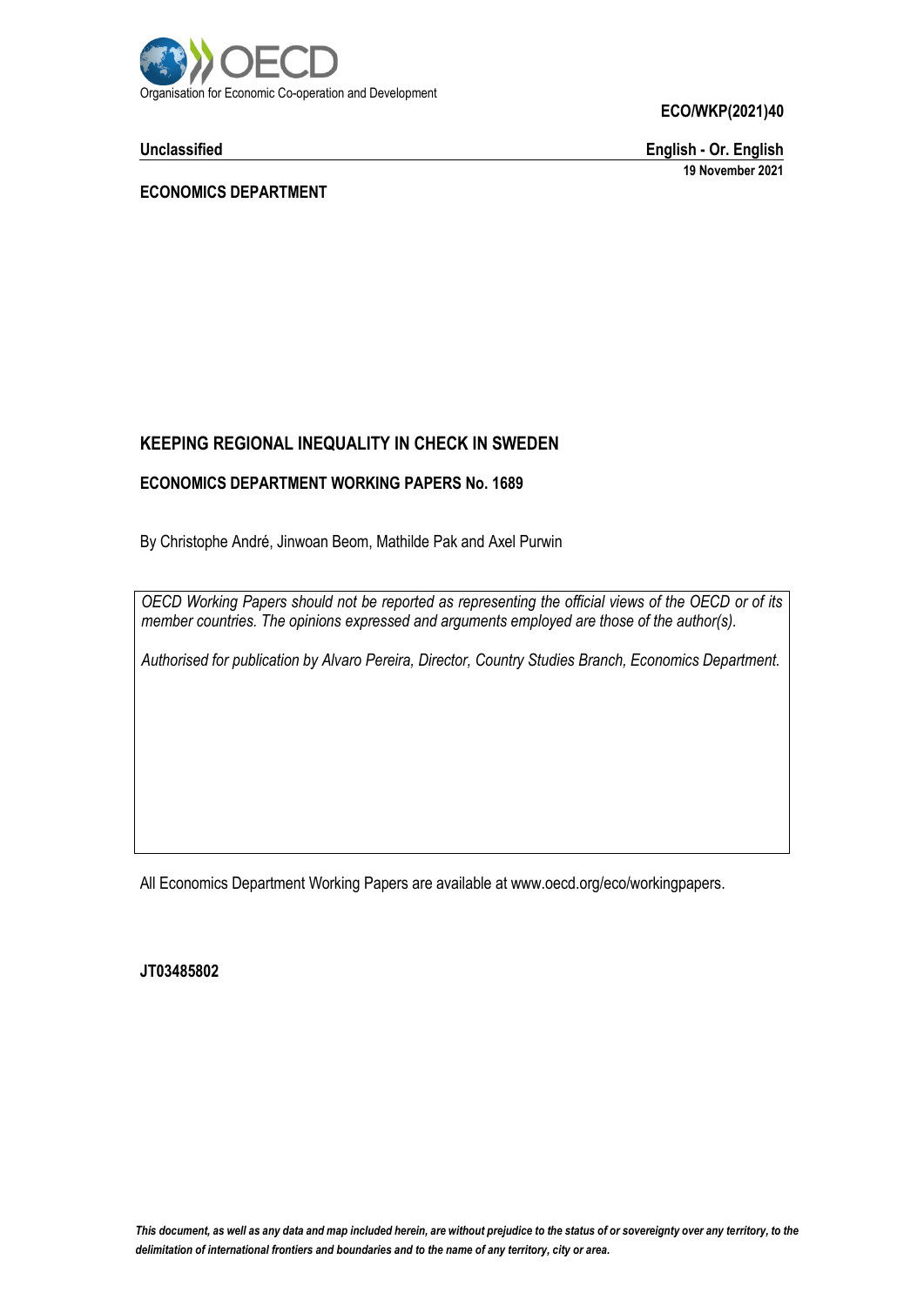OECD Working Papers should not be reported as representing the official views of the OECD or of its member countries. The opinions expressed and arguments employed are those of the author(s).

Working Papers describe preliminary results or research in progress by the author(s) and are published to stimulate discussion on a broad range of issues on which the OECD works.

Comments on Working Papers are welcomed, and may be sent to the Economics Department, OECD, 2 rue André-Pascal, 75775 Paris Cedex 16, France, or by e-mail to [PubRights@oecd.org.](mailto:PubRights@oecd.org)

All Economics Department Working Papers are available at www.oecd.org/eco/workingpapers.

This document and any map included herein are without prejudice to the status of or sovereignty over any territory, to the delimitation of international frontiers and boundaries and to the name of any territory, city or area.

The statistical data for Israel are supplied by and under the responsibility of the relevant Israeli authorities. The use of such data by the OECD is without prejudice to the status of the Golan Heights, East Jerusalem and Israeli settlements in the West Bank under the terms of international law.

#### **© OECD (2021)**

**You can copy, download or print OECD content for your own use, and you can include excerpts from OECD publications, databases and multimedia products in your own documents, presentations, blogs, websites and teaching materials, provided that suitable acknowledgment of OECD as source and copyright owner is given. All requests for commercial use and translation rights should be submitted to [Pubrights@oecd.org](mailto:rights@oecd.org)**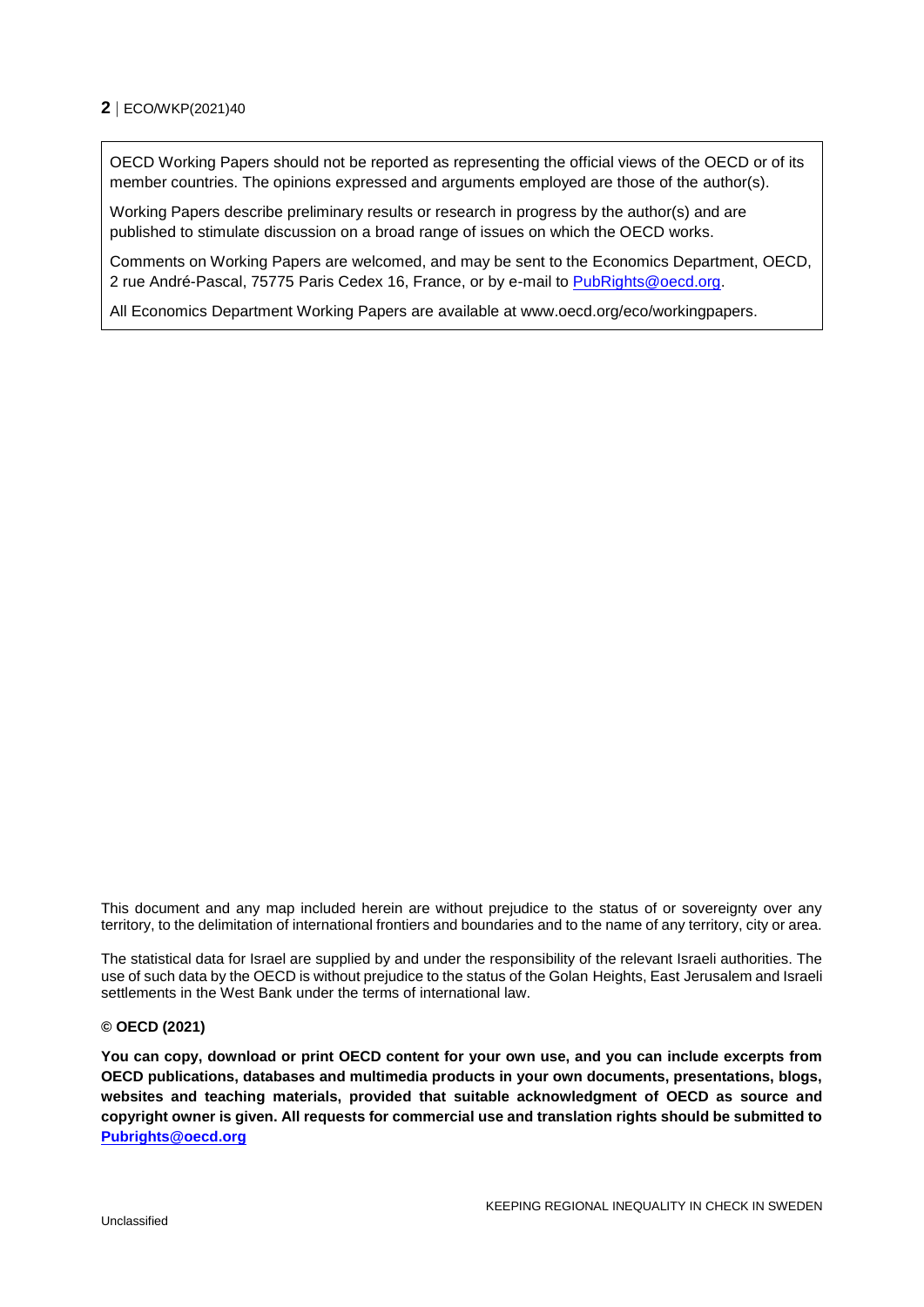#### **ABSTRACT/RÉSUMÉ**

#### **Keeping regional inequality in check in Sweden**

Regional inequality is low in Sweden compared to most other OECD countries, but has been rising over the past decades, fuelling discontent in parts of the country, whose inhabitants feel left behind. The younger population is increasingly concentrated in the largest cities, which also enjoy the highest productivity growth. Demographic trends exacerbate the difficulty in providing equal public services across the country. Healthy public finances are allowing the government to increase its support to municipalities and regions to adjust to demographic developments and local operating conditions. Beyond this effort, keeping regional inequality in check will require upgrading the sub-national government fiscal framework, enhancing public service efficiency, especially through digitalisation, and promoting regional convergence further, especially by strengthening the role of universities in regional knowledge and innovation networks.

This Working Paper relates to the 2021 OECD Economic Survey of Sweden (http://www.oecd.org/economy/sweden-economic-snapshot/)

JEL Classification: H71, H72, P48, R11, R50.

Keywords: Sweden; Regional inequality; State and local taxation, subsidies, and revenue; State and local budget and expenditures; Regional Studies; Regional economic activity; Regional government analysis.

#### **\*\*\*\*\*\*\*\*\*\*\*\*\***

#### **Maîtriser les inégalités régionales en Suède**

Les inégalités régionales sont faibles en Suède par rapport à la plupart des autres pays de l'OCDE, mais elles ont augmenté au cours des dernières décennies, alimentant le mécontentement dans certaines parties du pays, dont les habitants se sentent laissés pour compte. La population la plus jeune est de plus en plus concentrée dans les principales agglomérations, qui bénéficient également de la plus forte croissance de la productivité. Les tendances démographiques exacerbent la difficulté à assurer un accès égal aux services publics à travers le pays. Des finances publiques saines permettent au gouvernement d'accroître son soutien aux communes et aux régions pour s'adapter aux évolutions démographiques et aux conditions locales. Au-delà de cet effort, la maîtrise des inégalités régionales nécessitera de moderniser le cadre budgétaire des administrations infranationales, d'améliorer l'efficacité des services publics, notamment grâce à la numérisation, et de promouvoir davantage la convergence régionale, notamment en renforçant le rôle des universités dans les réseaux régionaux de connaissances et d'innovation.

Ce Document de travail a trait à l'Étude économique de l'OCDE de la Suède, 2020 (http://www.oecd.org/fr/economie/suede-en-un-coup-d-oeil/).

JEL Classification : H71, H72, P48, R11, R50.

Mots clés : Suède, Inégalité régionale ; Fiscalité, subventions et recettes de l'État et des collectivités locales ; Budget et dépenses de l'État et des collectivités locales ; Études régionales ; Activité économique régionale ; Analyse du gouvernement régional.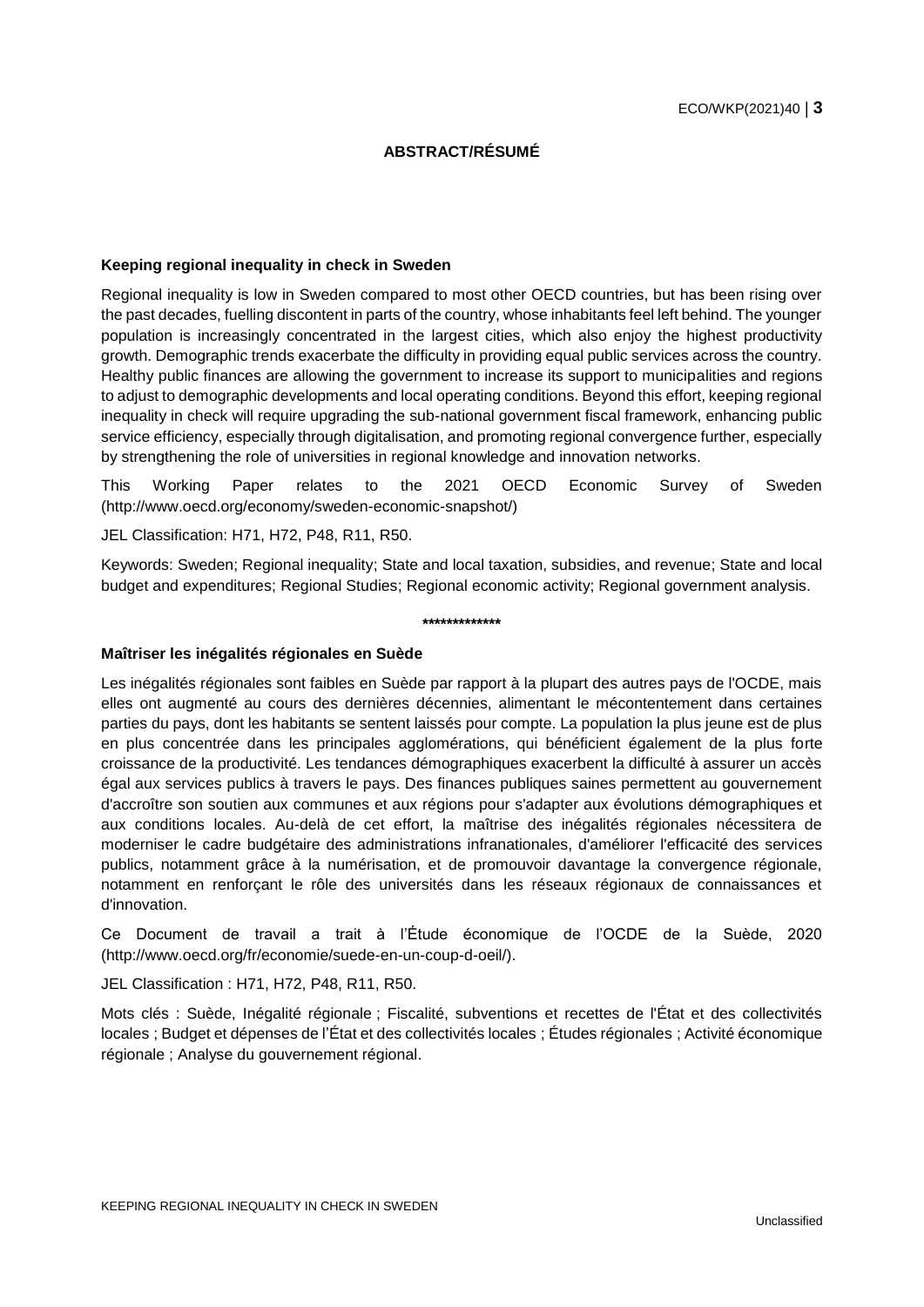# **Table of contents**

| Keeping regional inequality in check in Sweden                                 | 5  |
|--------------------------------------------------------------------------------|----|
| Regional inequalities are increasing albeit from a low level                   | 7  |
| Sweden is among the most decentralised OECD countries                          | 10 |
| The equalisation system compensates most differences in tax capacity and costs | 13 |
| Regions and municipalities face diverse challenges                             | 17 |
| The central government is increasing its support to municipalities and regions | 21 |
| Digitalisation offers opportunities to enhance public service delivery         | 23 |
| Promoting regional growth and employment is essential                          | 26 |
| Recommendations to contain the rise in regional inequality                     | 33 |
| References                                                                     | 34 |
|                                                                                |    |

## **FIGURES**

| Figure 1. GDP growth has varied considerably across regions                                  | 8  |
|----------------------------------------------------------------------------------------------|----|
| Figure 2. Real output per capita and population have diverged                                | 8  |
| Figure 3. Regional disparity remains relatively low                                          | 9  |
| Figure 4. Well-being varies across regions                                                   | 10 |
| Figure 5. Sub-national governments make up a large part of public consumption and investment | 11 |
| Figure 6. Sub-national governments account for a large share of public revenue and spending  | 12 |
| Figure 7. The share of property tax revenue is smaller than in the other Nordics             | 12 |
| Figure 8. Equalising transfers are slightly above peer countries' average                    | 13 |
| Figure 9. Revenue equalisation is predominant in Sweden                                      | 14 |
| Figure 10. The Swedish cost equalisation system is relatively complex                        | 14 |
| Figure 11. A large share of the population is concentrated in the three main cities          | 17 |
| Figure 12. Dependency ratios are increasing and diverging across regions                     | 18 |
| Figure 13. Stockholm is one of the most innovative regions in Europe                         | 20 |
| Figure 14. Contributions to municipal spending and revenue                                   | 22 |
| Figure 15. Sweden is among the world's leading countries in e-government                     | 24 |
| Figure 16. Access to high-speed broadband remains limited in rural areas                     | 24 |
| Figure 17. Productivity varies significantly across regions                                  | 27 |
| Figure 18. Persistence of inequality in productivity levels within countries                 | 27 |
| Figure 19. Job creation in capital regions                                                   | 28 |
| Figure 20. Telework possibilities are uneven across regions                                  | 32 |
|                                                                                              |    |

## **TABLES**

Table [1. Panel regressions for labour productivity](#page-28-0) **Table 1. Panel 1. 29** 29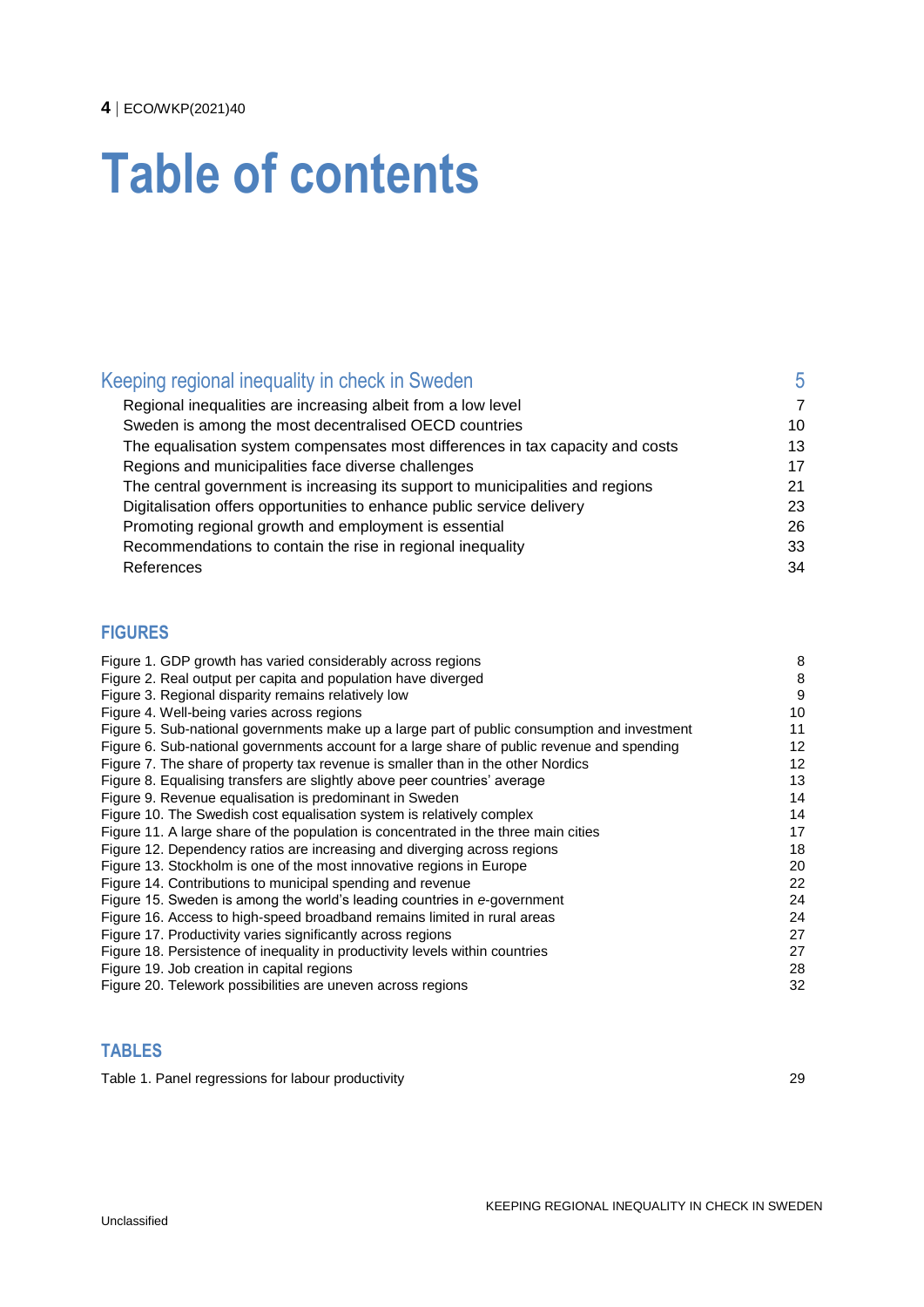## <span id="page-4-0"></span>**Keeping regional inequality in check in Sweden**

By Christophe André, Jinwoan Beom, Mathilde Pak and Axel Purwin<sup>1</sup>

Regional inequality has been rising since the early 1980s and, while remaining low by international standards, risks weakening economic opportunities, well-being and social cohesion. As in many other OECD countries, widening regional inequality has increasingly fuelled discontent among citizens feeling left behind (OECD, 2017a). The main urban areas, and particularly Stockholm, are enjoying the strongest growth in both population and productivity. While the move of younger and better educated individuals to big cities is not new, it no longer coincides with productivity convergence, due to strong agglomeration effects in an increasingly knowledge-based economy. Regional divergence is likely to continue, even though the COVID-19 pandemic may slow migration to cities and the acceleration in digitalisation could weaken agglomeration effects and mitigate the disadvantage of remoteness. Some Northern regions have also enjoyed strong output growth over recent years despite demographic headwinds, largely thanks to developments in mining and renewable energy.

Regional and municipal finances are coming under pressure. Providing equal public services to citizens across the country is becoming increasingly challenging (Swedish government, 2019a, 2020a). In addition, the share of both young people and the elderly is increasing nationwide, pushing up demand for education, health and other social services across the country, but with regional differences. Infrastructure is ageing, imposing renewal investments.

Sweden is one of the most decentralised OECD countries, with regions and municipalities receiving a significant share of fiscal revenue and being responsible for most welfare services. Steady economic growth generated strong tax revenue until 2017, but weakening activity has subsequently reduced income growth and pushed up expenditure, even before the COVID-19 crisis hit. The central government has responded by increasing grants to sub-national governments (regions and municipalities) and more than compensated for COVID-19-related costs in 2020, which has markedly improved the financial position of sub-national governments. Nevertheless, many of them will face strong headwinds going forward. Beyond financial constraints, many sub-national governments face shortages of skilled workers, which increasingly hampers the provision of high-quality public services. While additional central government funding, enhanced fiscal equalisation and efficiency gains can help mitigate these problems, policies should also

<sup>&</sup>lt;sup>1</sup> The authors are from the OECD Economics Department (ECO). They would like to thank Oliver Denk, Vincent Koen, Isabell Koske, Alvaro Pereira (ECO), Bert Brys (Centre for Tax Policy and Administration), Sebastian Königs (Directorate for Employment, Labour and Social Affairs) and Kristoffer Lundberg for useful comments and suggestions. The paper has also benefitted from comments by Swedish officials and by members of the OECD Economic and Development Review Committee. Special thanks go to Natia Mosiashvili for statistical assistance and to Sisse Nielsen for editorial assistance.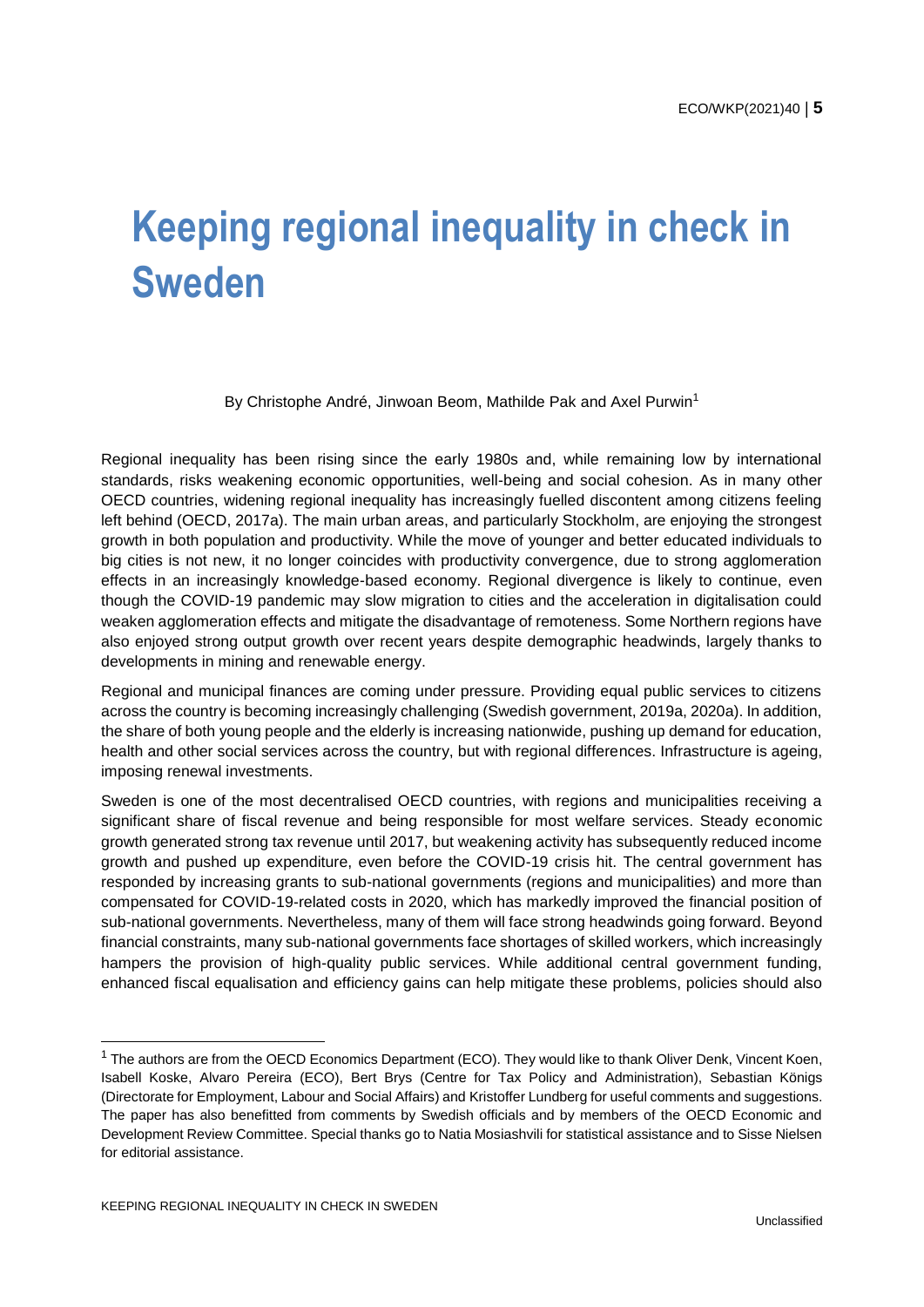aim at boosting the growth potential of all regions to foster job opportunities, inclusiveness and well-being throughout the country.



Source: Statistics Sweden.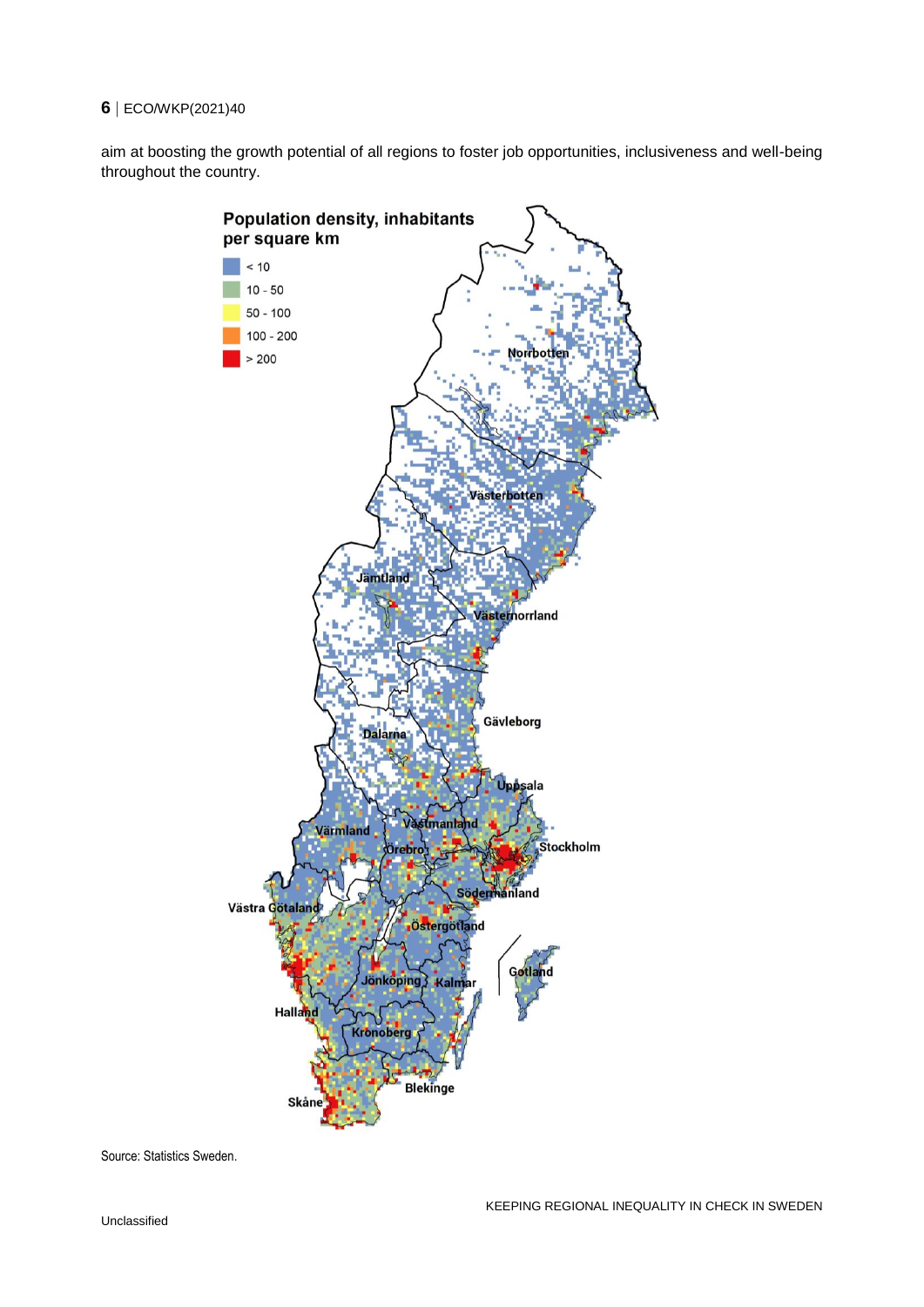In March 2021, the government unveiled its 2021-2030 National strategy for sustainable regional development throughout the country (Swedish Government, 2021). The strategy aims at tackling environmental, climate, demographic and inequality challenges, while reinforcing competitiveness throughout the country, by enhancing capacities for regional and local development action, strengthening multi-level governance and coordination between government institutions, regions and other stakeholders, and strengthening policy assessment through research and evaluation. The strategy identifies four strategic areas: equal opportunities for housing, work and welfare; competence supply and development; innovation, renewal and entrepreneurship; accessibility through digital communication and transport systems.

This paper is structured as follows. The first section outlines recent developments in regional inequality. The second maps the resources and responsibilities of different levels of government. The third section describes the fiscal equalisation system. The fourth explores the challenges faced by various types of regions and municipalities. The fifth shows how the central government is supporting municipalities and regions. The sixth investigates opportunities offered by digitalisation to enhance public service delivery. The last section looks at ways to promote regional growth and employment.

## <span id="page-6-0"></span>**Regional inequalities are increasing albeit from a low level**

Real gross regional domestic product (GRDP) growth has varied widely across Swedish regions over the period 2000-18, ranging from more than 70% in Stockholm to less than 15% in Kalmar [\(Figure](#page-7-0) 1). This stems mainly from differences in productivity and population growth, although the evolutions in the age structure of the population and the employment rate also play a role. GDP per capita has diverged across regions, as illustrated by the positive correlation between GRDP per capita levels in 2000 and subsequent growth [\(Figure](#page-7-1) 2, Panel A). The correlation overwhelmingly reflects outstanding performances in the regions of Stockholm and Gothenburg (Västra Götaland). Despite the divergence over the past decades, disparities in GRDP per capita between the Swedish regions remain lower than among comparable regions in other OECD countries, in half of which regional inequality has also increased since 2008 [\(Figure](#page-8-0) 3). While there was some convergence between EU28 regions since 1997, it slowed after the 2008 global financial crisis. Furthermore, convergence was exclusively driven by between-country convergence, while regional dispersion within countries increased somewhat, with capital regions in many cases pulling away from other regions (Bisciari et al., 2020). In Sweden, an extensive welfare model, coordinated wage bargaining, as well as a clear objective of territorial equity in national policies, contribute to low regional inequality.

Population growth is also diverging [\(Figure](#page-7-1) 2, Panel B). Hence, both population inflows and GRDP per capita are lifting leading regions' output. This combination, which dates back to the early 1980s, is unique in Swedish history (Enflo, 2016). During the period between the Second World War and 1980, a reallocation of labour across regions and sectors strongly contributed to convergence in GRDP per capita (Enflo and Roses, 2015). The new pattern reflects agglomeration effects in an increasingly knowledgebased economy. Large agglomerations allow economies of scale, better labour market matching among a larger pool of workers and knowledge spillovers. International studies suggest that a doubling in population size raises the productivity level of a city by 2% to 5% (OECD, 2015a). Contrary to many other OECD countries (Gbohoui et al., 2019), the internal migration rate in Sweden has increased slightly since 2000, and especially since 2012, which suggests relatively strong labour market mobility. This is consistent with micro-data evidence pointing to more efficient reallocation of labour in Sweden than in most other OECD countries (Andrews and Cingano, 2014).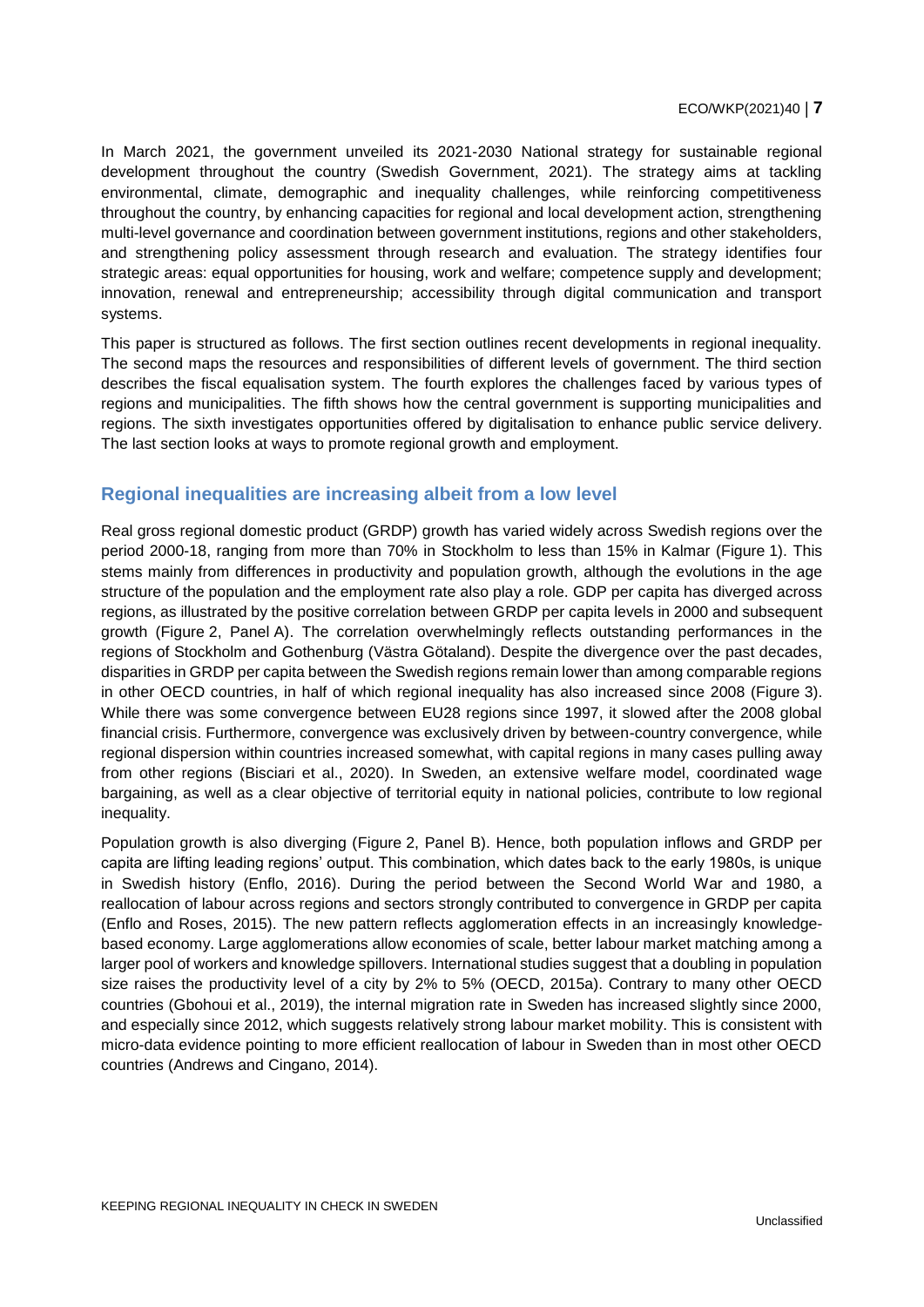#### <span id="page-7-0"></span>**Figure 1. GDP growth has varied considerably across regions**

Contributions to real gross regional domestic product percentage change, 2000-18, TL3 regions



Note: Data are adjusted for changes in the perimeter of some regions during the period. This has a minor impact on the results. Source: Authors' calculations based on Statistics Sweden Regional Accounts (accessed on 8 December 2020).

Sparsely populated regions have experienced slow population growth since 2000, even negative in two cases, as well as generally low productivity growth. Even though the fall in the ratio of working-age to total population is a national phenomenon, it is more acute in sparsely populated regions. Some of them, particularly in the North, have been able to compensate the impact of ageing on labour supply by a significant increase in the employment rate, but the situation is uneven across regions.

#### <span id="page-7-1"></span>**Figure 2. Real output per capita and population have diverged**

#### TL3 regions



Note: Data are adjusted for changes in the perimeter of some regions during the period. This has a minor impact on the results. Source: Authors' calculations based on Statistics Sweden Regional Accounts (accessed on 8 December 2020).

Income is more equally distributed than GDP per capita, thanks to coordinated wage bargaining, which results in a relatively compressed wage distribution, and to taxes and transfers. Still, in 2018, equivalised disposable income (income per household adjusted for family composition) is about 17% above the national average in Stockholm, 4% above average in Gothenburg and below average in the rest of the country, with the lowest level in predominantly rural remote areas, at about 14% below the national average. Differences in living costs, for which data are not available, may mitigate these differences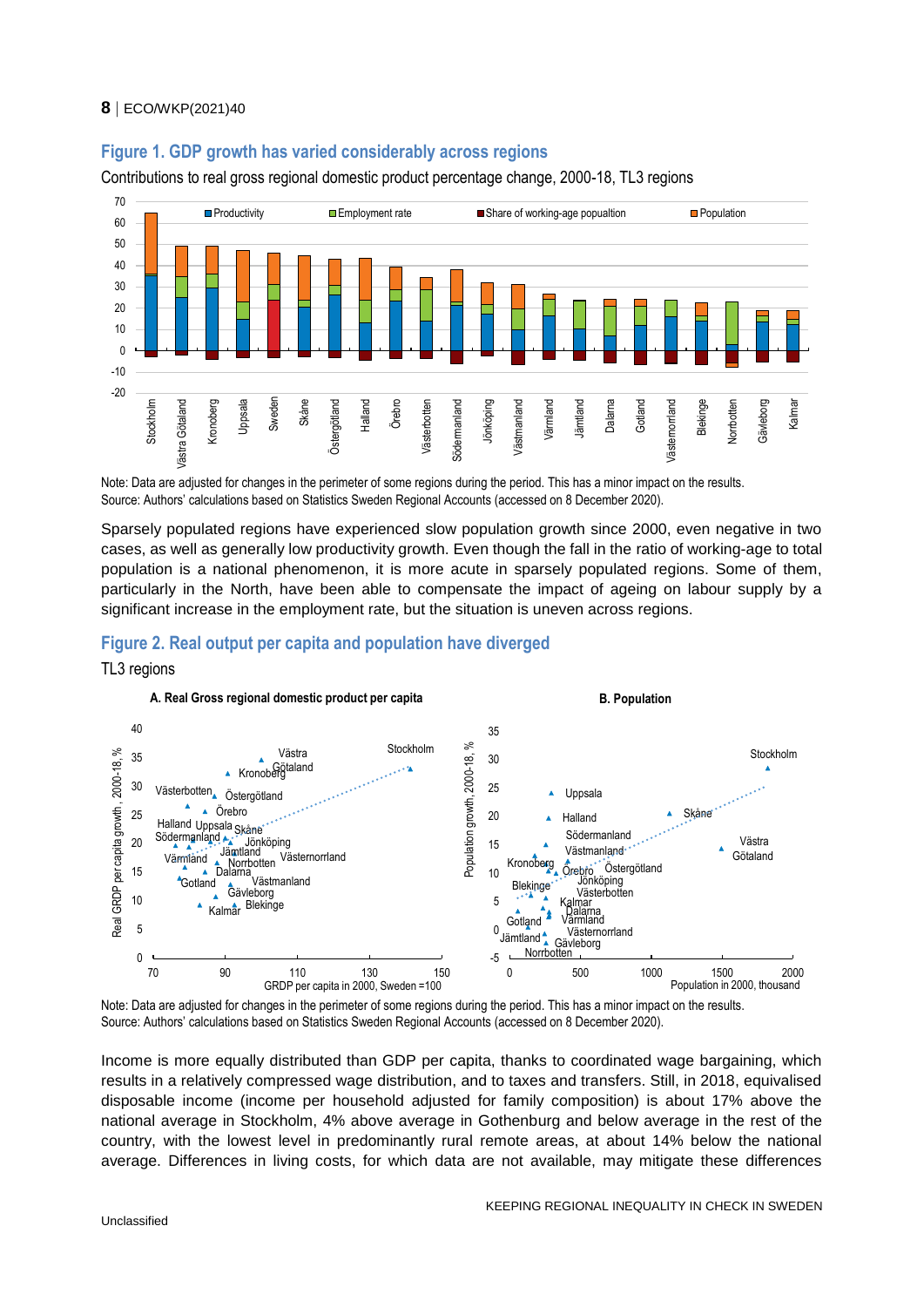somewhat, even though taking housing costs into account does not alter the picture significantly (Swedish Government, 2019a). Welfare services contribute to narrowing regional inequality, as rural households tend to use more of them than their urban counterparts due to demographic differences. Although this contribution is difficult to quantify, estimates suggest that it could reduce the gap between Stockholm and rural remote areas by more than ten percentage points (Swedish Government, 2019a).

#### <span id="page-8-0"></span>**Figure 3. Regional disparity remains relatively low**

#### Regional disparity in GDP per capita, TL3 regions

Ratio of RGDP in the top 20% richest regions over that in the bottom 20% poorest regions



Note: The GDP per capita of the top and bottom 20% regions are defined as those with the highest/lowest GDP per capita until the equivalent of 20% of national population is reached. Based on GDP per capita values expressed at 2015 constant prices, using OECD country deflators and converted into constant USD purchasing power parities (PPPs), 2015 reference year. 2008-2018, except last available year for COL, LVA, LTU, NZL and CHE: 2017; JPN: 2016.

Source: OECD Regional Statistics database.

Stockholm stands out for its high level of income, largely due to high capital income relative to the rest of the country. This mainly results from stronger increases in property prices and from rising capital income from closely-held companies (businesses with a limited ownership base in which all or many of the partners are active). Since capital income has been a major contributor to the increase in income inequality in Sweden since the mid-1990s, income inequality between Stockholm and other regions has also widened. Nevertheless, when income inequality is broken down in within and between region components, the between component accounts for less than 4% of the total in 2016 (Swedish Government, 2019a).

Regional inequality is also evident in several other dimensions of well-being, despite generally high scores, with many Swedish regions among the top 20% of OECD regions in several dimensions and no region among the bottom 20% in any dimension [\(Figure](#page-9-1) 4). Civic engagement, access to services, life satisfaction and the quality of the environment are high throughout the country. Nevertheless, large regional differences appear in other areas, with some weak spots, including housing shortages in Stockholm, job scarcity and safety issues in South Sweden and a perceived lack of social network support in Upper Norrland. This illustrates different challenges across the country, as South Sweden struggles with social issues and gang violence (Sturrup et al., 2019), while Northernmost regions are suffering from declining and ageing populations.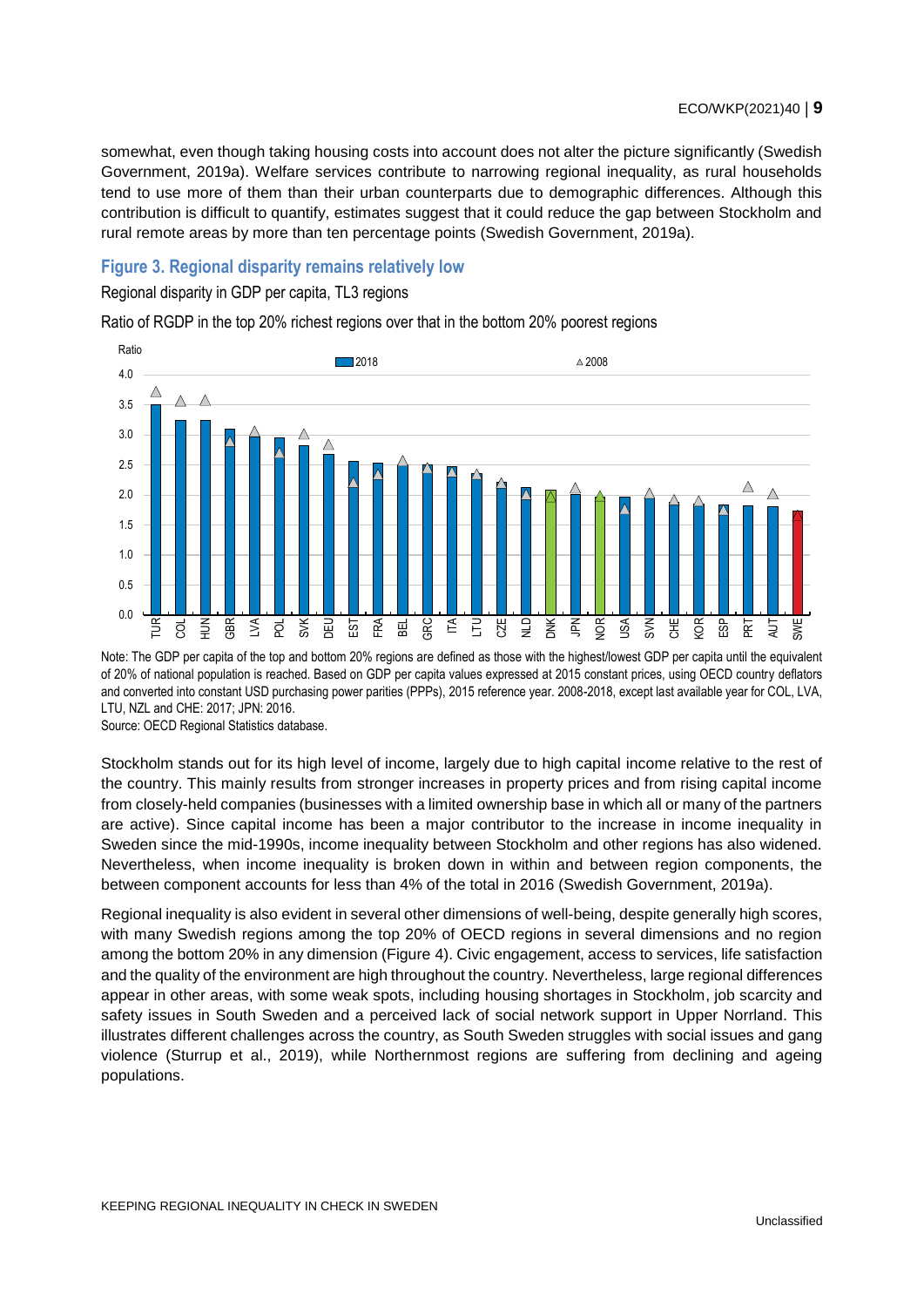

## <span id="page-9-1"></span>**Figure 4. Well-being varies across regions**

Note: Relative ranking of the regions with the best and worst outcomes in the 11 well-being dimensions, with respect to all 440 OECD regions. The eleven dimensions are ranked according to the size of regional disparities in the country. This chart refers to large regions (TL2) rather than the small regions generally referred to in this paper due to data availability. Upper Norrland includes Norrbotten and Västerbotten; Central Norrland includes Jämtland and Västernorrland; North Middle Sweden includes Dalarna, Gävleborg and Värmland; Småland with Islands includes Gotland, Jönköping, Kalmar and Kronoberg; South Sweden includes Blekinge and Skåne. Source: *OECD Regions and Cities at a Glance 2020*.

## <span id="page-9-0"></span>**Sweden is among the most decentralised OECD countries**

Swedish sub-national governments, like their other Nordic counterparts, enjoy extensive responsibilities and relatively high autonomy, even though strict national regulations and standard requirements impose significant constraints in some areas. Fiscal decentralisation in OECD countries is generally associated with lower disparities in regional GDP per capita, and a more rapid pace of convergence (Blöchliger et al., 2016).

Health care is the main responsibility of regions, although they also have a significant role in transport and regional development. Municipalities are responsible for providing a wide range of welfare services [\(Box](#page-9-2) 1). They account for nearly half of general government final consumption, with the other half almost equally divided between regions and central government. In total, sub-national governments account for more than 70% of general government final consumption, the highest share in the OECD, and more than half of general government investment, the fifth highest share in the OECD [\(Figure](#page-10-0) 5). Altogether, sub-national government spending represents about half of public spending, the second highest share in the OECD after Denmark [\(Figure](#page-11-0) 6, Panel A), and nearly a third of public revenue, the highest share in the OECD (Panel B). Municipalities and regions have discretion on tax rates, which is an important dimension of fiscal autonomy (Dougherty et al., 2019; Forman et al., 2020).

## <span id="page-9-2"></span>**Box 1. Sub-national government responsibilities in Sweden**

Sweden has three levels of government, central, regional (21 regions) and local (290 municipalities). Municipal and regional councils are directly elected by citizens and other entitled residents. The population of regions ranges from barely 58 000 (Gotlands kommun) to about 2.3 million (Stockholm) and for municipalities from less than 2 500 (Bjurholm) to close to one million (Stockholm).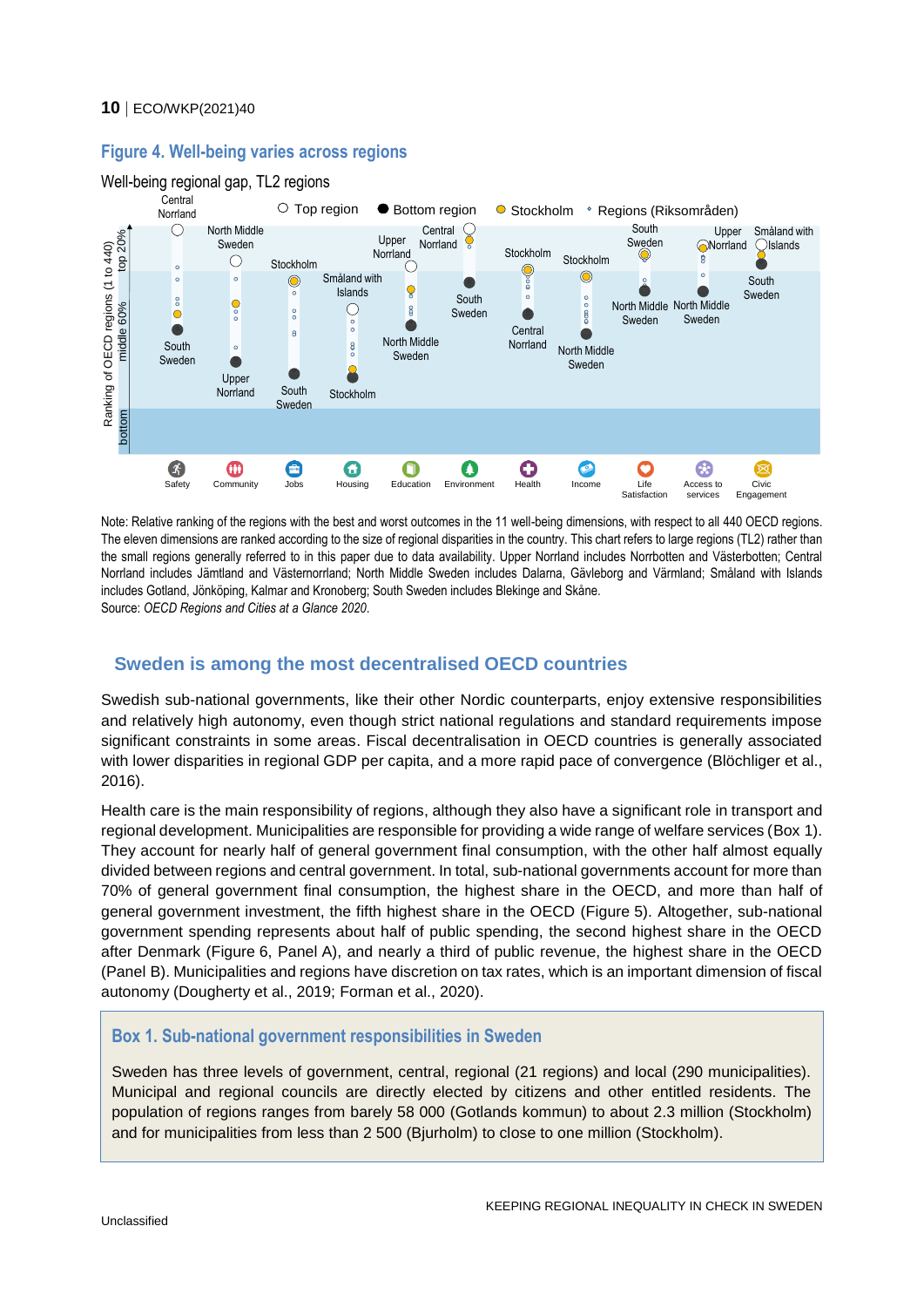Regions are mainly responsible for health care, transport and regional development, although they can also take responsibilities for culture, training and tourism. In 2019, health care accounted for about 88% of regional expenditure and transport and infrastructure for nearly 10%. Personnel costs represented around 45% of spending and outsourcing of services 17%. Taxes and charges accounted for nearly 73% of revenue and general and earmarked grants from central government for respectively 8% and 14% (including grants for high-cost drugs).

Municipalities are responsible for providing a wide range of services, including pre-school, primary and secondary education, social services, elderly care, environmental and health protection, land-use planning and housing. They can also be involved in leisure and culture, energy and employment services, as well as business development. In 2019, on average more than 40% of expenses went to education and training, 18% to elderly care, 11% to support for people with disabilities and 7% to infrastructure and protection. Personnel expenses accounted for about 55% of costs and outsourcing of services for 18%. Taxes and charges accounted for more than 70% of revenue and general and earmarked grants from central government for respectively 14% and 6%.

Source: Swedish Association of Local Authorities and Regions.

## <span id="page-10-0"></span>**Figure 5. Sub-national governments make up a large part of public consumption and investment**

Sub-national government consumption and investment as a share of total public consumption and investment, 2018 or latest





Note: In Panel A, data for Costa Rica and Luxembourg refer to 2017 values, and data for the Netherlands refers to 2019 values. In Panel B, data for New Zealand and Turkey refer to 2017 values. Data for the OECD refer to an unweighted average of the countries for which the data are available.

Source: OECD National Accounts database.

Personal income tax accounts for the largest part of sub-national government revenue, a common feature of highly decentralised countries (Forman et al., 2020). As the tax mix is strongly related to the degree of decentralisation, comparing the tax mix at a sub-central level is only relevant for relatively similar countries. The main source of sub-national government revenue in the other Nordic countries is also personal income tax. However, in the other Nordic countries, a higher share of revenue comes from property taxes ([Figure](#page-11-1) 7). Recurrent property taxes are among the least detrimental to growth (Arnold et al., 2011; Cournède et al., 2018). Sweden combines generous mortgage interest deductibility with a recurrent tax on residential immovable property, which is capped at a relatively low level, making it regressive. The marginal effective tax rate for owner-occupied, debt-financed housing investments is the third lowest in the 27 OECD countries for which data are available, after the Netherlands and Denmark (Brys et al., 2021). The *OECD Economic Survey of Sweden 2019* recommended reforming the recurrent tax on immovable property to

**B. Gross fixed capital formation**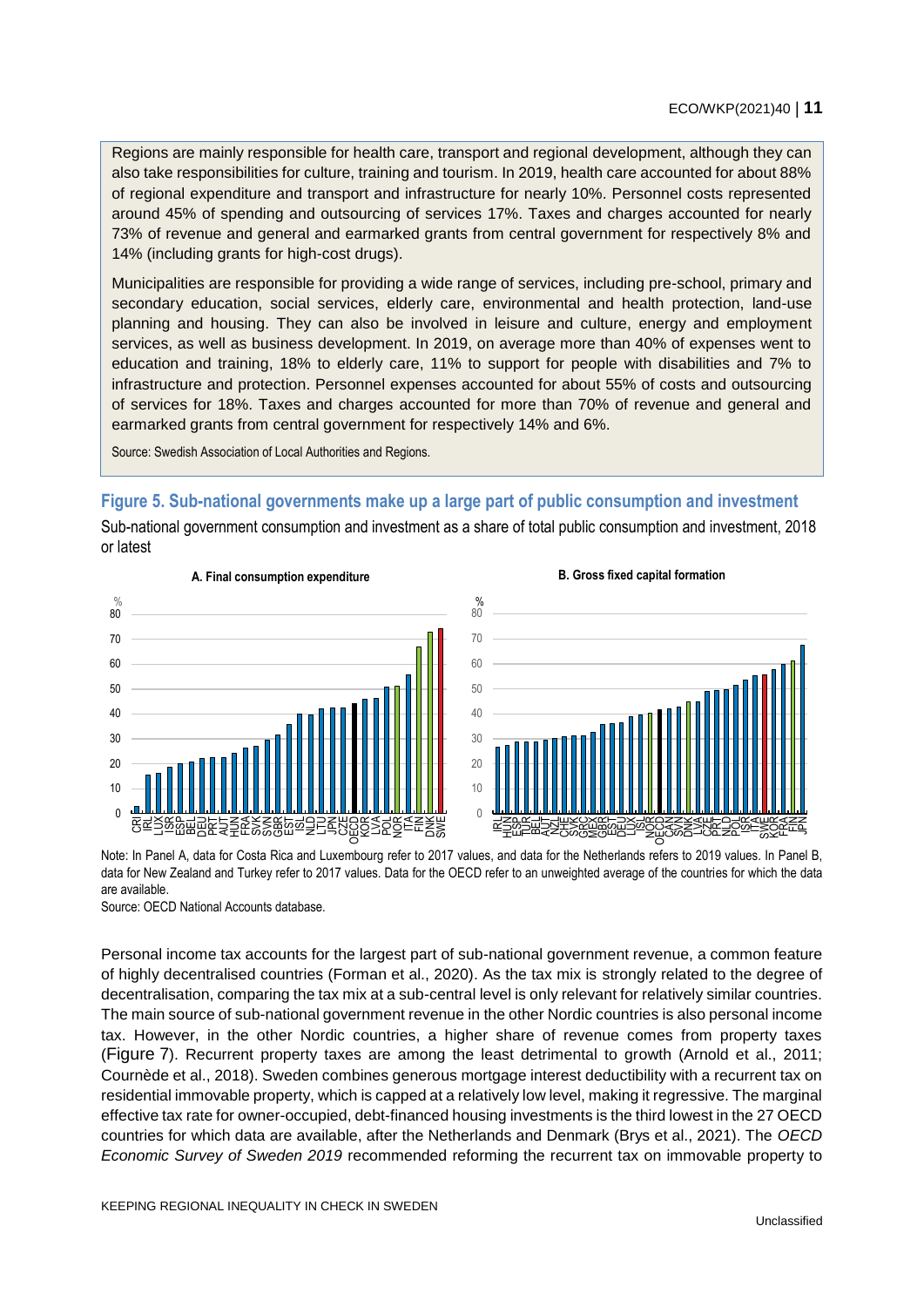better align tax charges with property values and phasing out the deductibility of mortgage interest rate payments. In addition to making the tax system more neutral with respect to owning or renting a dwelling, with a likely positive impact on housing market and macroeconomic stability, this could generate additional revenue for municipalities.

#### <span id="page-11-0"></span>**Figure 6. Sub-national governments account for a large share of public revenue and spending**

Sub-national government revenue and spending in 2018 as a share of total public revenue and spending<sup>1</sup>



1. Data for New Zealand refer to 2017. Data for the OECD refer to an unweighted average.

2. Excludes grants and subsidies.

3. Individual payments to public service providers, including collective and private co-payments through insurance schemes, in return for services provided.

Source: OECD Fiscal Decentralisation database.

## <span id="page-11-1"></span>**Figure 7. The share of property tax revenue is smaller than in the other Nordics**

#### Breakdown of local government tax revenue as a share of total local tax revenue, 2018



Source: OECD Revenue Statistics database.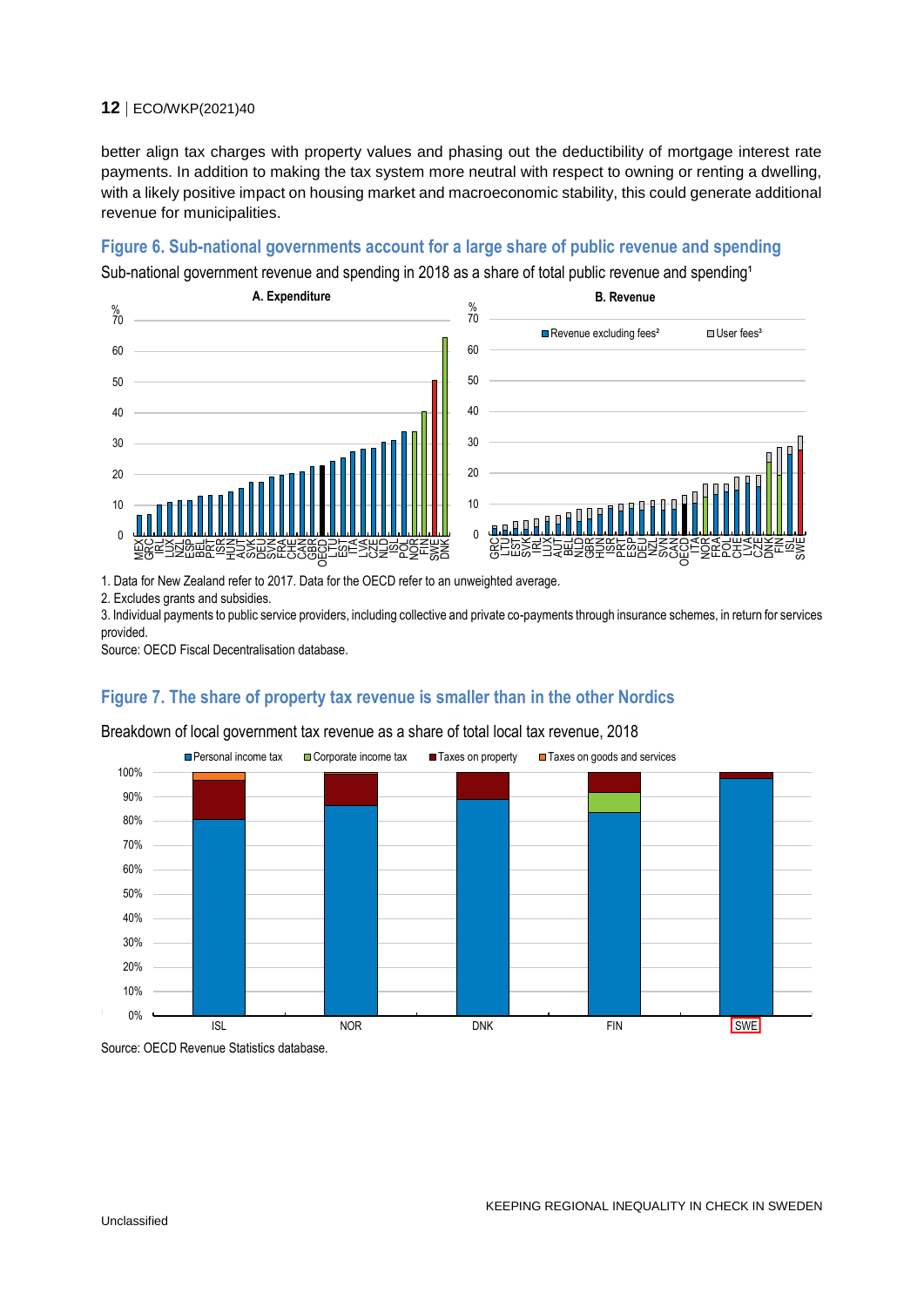## <span id="page-12-0"></span>**The equalisation system compensates most differences in tax capacity and costs**

The fiscal equalisation system aims at enabling sub-national governments (regions and municipalities) across the country to provide equal access to public services, despite differences in demography, taxing power and costs. Similar systems of revenue and cost equalisation are in place for regions and municipalities [\(Box](#page-14-0) 2). Equalisation transfers amount to more than 4% of government expenditure, which is slightly above the average of OECD countries with available data. However, the size of equalisation transfers varies widely across countries, partly reflecting differing administrative structures and responsibility allocation [\(Figure](#page-12-1) 8). Revenue equalisation accounts for nearly 90% of equalisation transfers in Sweden [\(Figure](#page-13-0) 9). Equalisation systems with a dominant revenue component tend to reduce income differences much more than systems with a strong cost-equalising component. In Sweden, fiscal equalisation is estimated to reduce revenue inequality between municipalities (measured by the intermunicipal Gini coefficient of per capita revenue) by a third, which is close to the average of OECD countries for which data are available (Dougherty and Forman, 2021). Germany provides an example of a wellfunctioning system based on vertical revenue redistribution with a horizontal equalising effect [\(Box](#page-15-0) 3).

Cost equalisation systems are much more complex than revenue equalisation systems and their outcomes are much more difficult to assess, as they cannot be summarised in a simple revenue disparity indicator. Sweden has one of the most comprehensive cost equalisation systems in the OECD, along with Australia [\(Figure](#page-13-1) 10). The use of sophisticated sectoral expenditure models allows a wide-ranging assessment of structural differences in the per capita costs faced by municipalities and regions, albeit at the price of perceived complexity and lack of transparency. The latest review of the equalisation system could only propose relatively minor simplifications, but dismissed claims that the system was incomprehensible (Swedish government, 2018). Nevertheless, as many stakeholders seem to find the system too complicated, it would be desirable either to simplify it, as far as this can be done without neglecting important factors, or to present it in a more transparent way.

#### <span id="page-12-1"></span>**Figure 8. Equalising transfers are slightly above peer countries' average**



#### Percentage of total government expenditure

Note: Data is from 2017 or latest year available. Only systems of explicit fiscal equalisation are included, other systems of inter-governmental transfers which may include equalising criteria are not included in this figure. The figure for Belgium is based on revenue equalising transfers to regions only. AVG is the unweighted average of the countries included in the figure.

Source: Dougherty and Forman (2021), "[Evaluating fiscal equalisation: finding the right balance](https://doi.org/10.1787/253da2b8-en)", *OECD Working Papers on Fiscal Federalism*, No. 36, OECD Publishing, Paris.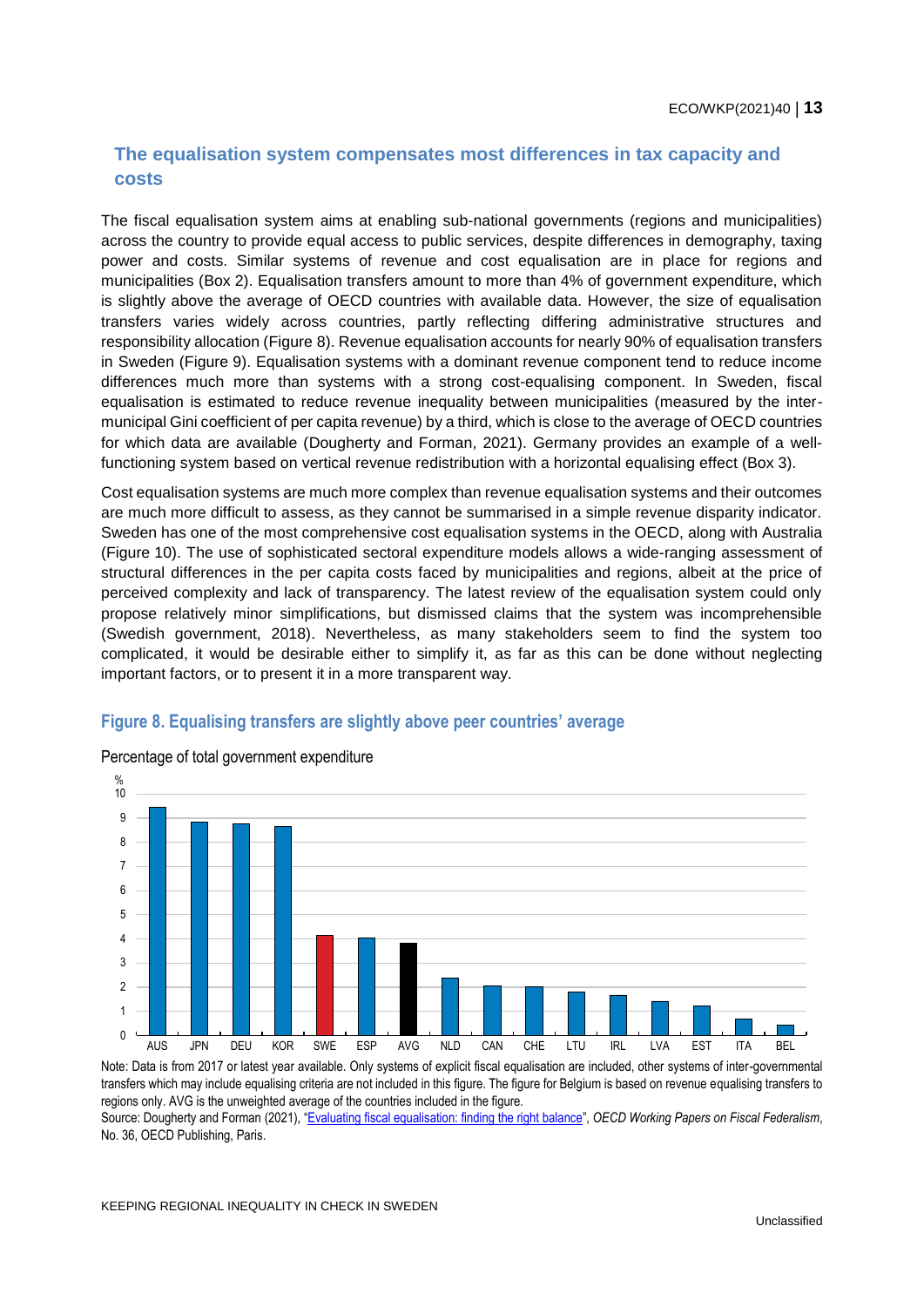## <span id="page-13-0"></span>**Figure 9. Revenue equalisation is predominant in Sweden**

Expenditure on cost and revenue equalisation as a share of total expenditure on equalisation, 2018



Note: This figure depicts the relative shares of cost and revenue equalisation as a percentage of total expenditure on equalisation. Source: Dougherty and Forman (2021), "[Evaluating fiscal equalisation: finding the right balance](https://doi.org/10.1787/253da2b8-en)", *OECD Working Papers on Fiscal Federalism*, No. 36, OECD Publishing, Paris.

<span id="page-13-1"></span>



Number of variables and number of factors entering into cost equalisation formulas

Note: A factor is a driver of cost disparity, such as a public service or a geographic feature, rather than a variable which enters directly into a formula. Factor are quantified by one or more variables.

Source: Dougherty and Forman (2021), "[Evaluating fiscal equalisation: finding the right balance](https://doi.org/10.1787/253da2b8-en)", *OECD Working Papers on Fiscal Federalism*, No. 36, OECD Publishing, Paris.

An additional difficulty with cost equalisation is that the factors influencing costs evolve over time, calling for periodical reviews. In Sweden, reviews take place approximately every five years. The latest review was released in 2018 and its main proposals were implemented from the beginning of 2020. They include significant changes to take into account demographic and socioeconomic developments. While the periodicity is reasonable to implement changes to the system, continuous monitoring involving all stakeholders could allow better debates and updates than the current periodical reviews through government inquiries. In cases where factors affecting costs evolve rapidly, as during the 2015 migration crisis, a permanent monitoring group could also examine the need for temporary measures until the next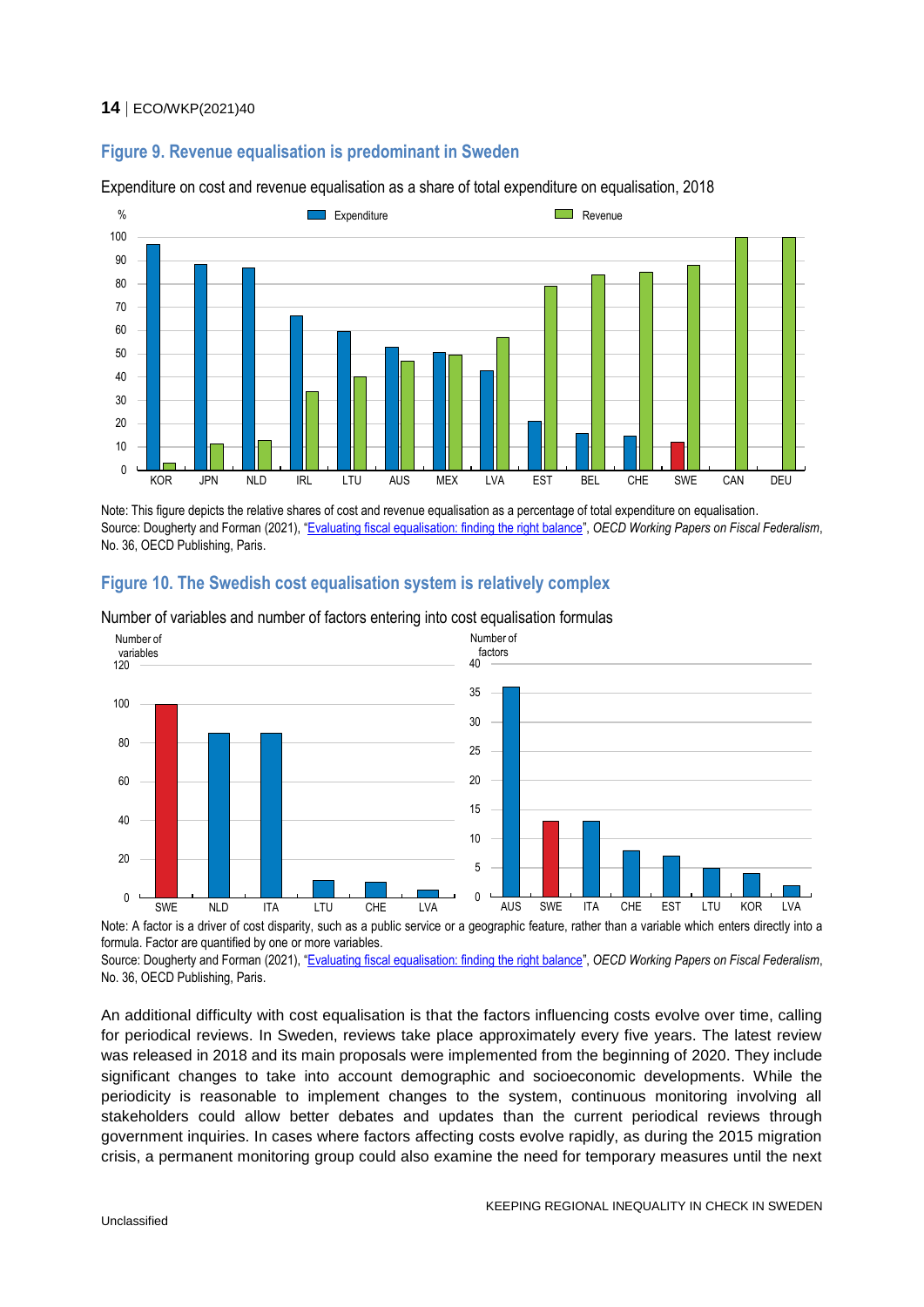vintage of the cost equalisation system is in place. The present COVID-19 crisis could also have important implications for the transfers, and a rapid evaluation of the system may be useful. Parliament has called for a new general review of the whole tax equalisation system and asked the government to start an inquiry in December 2020.

## <span id="page-14-0"></span>**Box 2. Overview of the equalisation system and new features introduced in 2020**

#### **Organisation and principles**

Fiscal equalisation in Sweden relies on two separate equalisation systems, one for municipalities and one for regions, both with a revenue and a cost component.<sup>1</sup>

The income equalisation system is based on taxing power, measured by the tax base per inhabitant. The tax rate used in the calculation of the tax base is a representative tax rate fixed by Government to avoid that different tax rates across jurisdictions affect redistribution. The sub-national governments with taxing power below 115% of the country average receive a grant from the state, while those with higher taxing power pay a contribution. Only 14 out of 290 municipalities and one region out of 21 pay a contribution and the central government finances 95% of the grants.

The cost equalisation system compensates for structural cost differences depending on demographics, resident needs and production conditions, like wage levels and geography. The cost equalisation models for municipalities and regions consist of respectively nine and three sub-models, related either to areas of activity (e.g. elementary schools; elderly care; public transport) or to operating conditions and demographics. Efficiency, the range of services provided, or the level of user fees must not affect redistribution to avoid perverse incentives. Contrary to the income equalisation system, the cost equalisation system is entirely horizontal, with no contribution from central government. About a hundred municipalities and ten regions are net contributors.

#### **The 2020 enhancements**

The latest vintage of the cost equalisation system came into force at the start of 2020. It retains most previous sub-models, but introduces significant changes and updates to better account for differences in structural needs and costs. In particular, the new system better accounts for higher costs related to sparse and declining populations and socio-economic differences, including those related to the reception of refugees. It adds a new sub-model for adult education, including Swedish language for immigrants. The new formula for individual and family care standard costs removes variables dependant on the actual number of beneficiaries, which generated perverse incentives. The level of education enters the health formula to reflect the impact of socioeconomic conditions on health (Swedish government, 2018, 2019b).

The system also becomes more consistent, with the integration of demographics and operating conditions (e.g. building structure, wages) into the areas of activity sub-models, rather than in separate sub-models. Exceptions are a general expenditure component for municipalities accounting for population decline, payment delays, heating, construction and administration costs, and a population growth component for regions.

A special introduction grant ensures that changes in the system do not increase annual costs for individual municipalities and county councils by more than SEK 250 (EUR 25) per inhabitant.

In December 2020, Parliament asked for a new inquiry to review the entire municipal economic equalisation system, with a focus on development, growth and equal service throughout the country.

1. Both systems also include two components aimed at compensating sub-national governments for past reforms (structural allowance and introduction allowance) and an adjustment item.

Source: Swedish Association of Local Authorities and Regions; Swedish Government (2018, 2019b).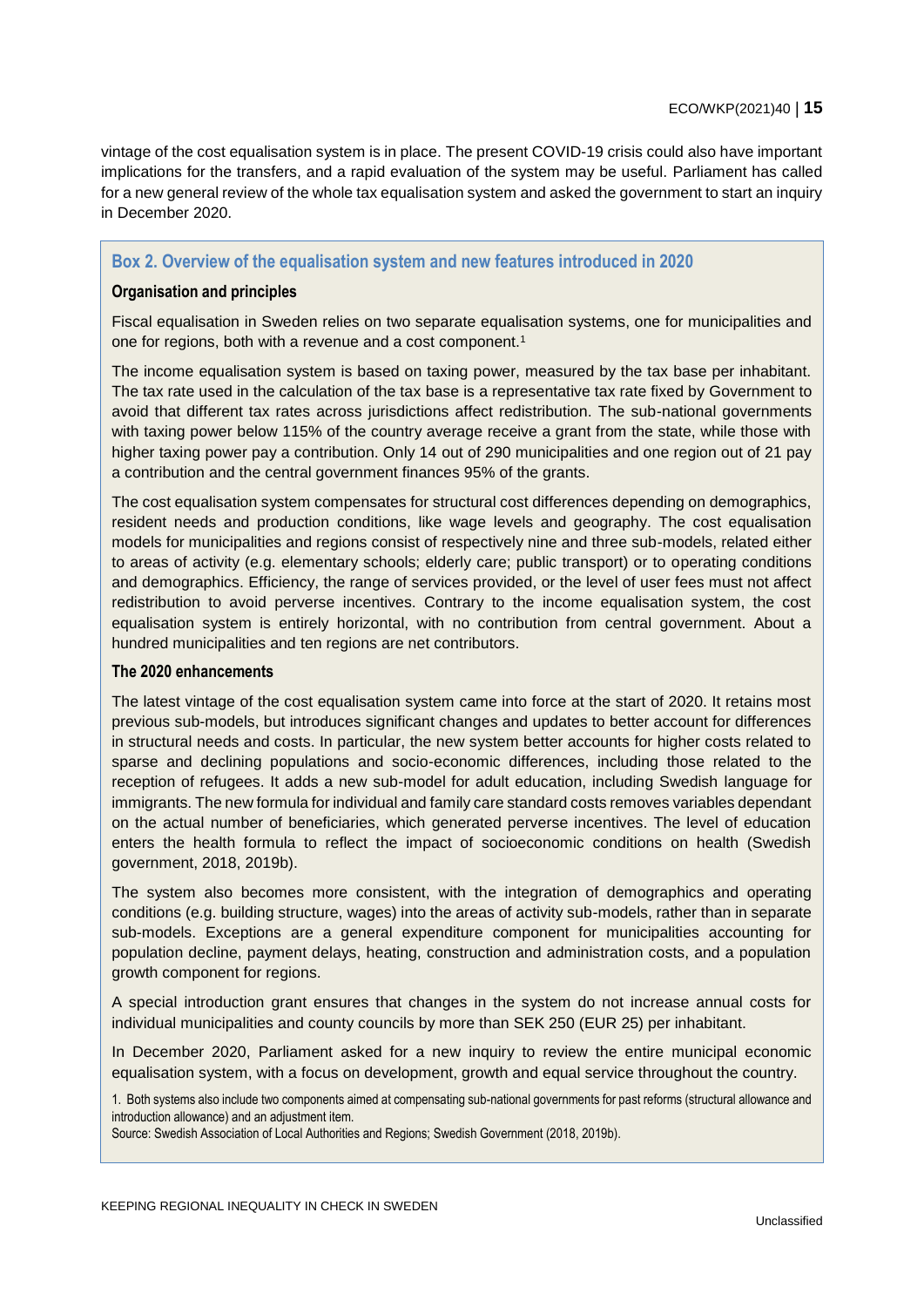#### <span id="page-15-0"></span>**Box 3. The German fiscal equalisation system**

Germany differs substantially from Sweden, as it is a federal country, and equalising transfers are larger [\(Figure](#page-12-1) 8). Nevertheless, some mechanisms it uses for fiscal equalisation may be a source of inspiration, even though institutional and cultural differences prevent direct transposition. The German system is based on revenue equalisation [\(Figure](#page-13-0) 9), although differences in needs and costs are taken into account. In short, the transfer system provides vertical redistribution with a horizontal equalising effect.

#### **Responsibility assignment across government levels**

The main central government budget expenditure items relate to defence, social security and labour market policy. The 16 states (*länder*) spend most on education, internal security, justice and administration. About 11 000 municipalities provide social benefits (including assistance for youth and childcare), culture, sport and recreation, and local services, such as water and waste management. Financing largely relies on shared taxes, notably corporate and personal income taxes and VAT, even though municipalities also have their own fiscal resources, mostly from property and local business taxes. To account for differences in fiscal capacity and needs between and within states, two equalisation systems are in place. The Constitution prohibits direct financing of municipalities by the federal government.

#### **Equalisation between states**

A new system entered into force in 2020, to adjust to the expiration of special transfers to Eastern German states in 2019 and the introduction of a "debt brake" to limit debt-financed expenditure by 2020. The states unanimously accepted the reform, which strengthens their finances, in exchange for stricter control. The system also strengthened vertical redistribution, notably through greater VAT distribution to the states. As a result, from 2020, no state has to budget equalisation expenditures, which reduces potential tensions from perceived overburdening.

The Constitution guarantees equivalent living conditions across the country. Semi-determined norms acknowledge regional differences and preserve local autonomy to adapt local service provision to local conditions and preferences. The main horizontal equalisation factor is population, but adjustments account for specific needs. The reference population is increased in the City states (Berlin, Hamburg and Bremen), mainly to account for the provision of services to surrounding areas, and in some sparsely populated states to account for diseconomies of scale. States can also receive non-earmarked federal grants to compensate for specific disadvantages, such as high fixed administration costs due to small size or public infrastructure needs.

#### **Equalisation between municipalities**

Redistribution to municipalities within each state allows the provision of equivalent services despite varying fiscal capacity and needs. Formula-based grants, non-earmarked to preserve municipal selfgovernance, transfer funds from the state to municipalities with lower fiscal capacity than spending requirement. In most states, no contribution is required from municipalities with excess fiscal capacity, which keeps the system entirely vertical. Equalisation formulas are generally based on adjusted population numbers, as for equalisation between states. However, some states use more sophisticated formulas, including a broad range of demographic and socio-economic factors.

Source: Thöne, M. and J. Bullerjahn (2018), "Reform and future of federal fiscal relations in Germany", Deutsche Gesellschaft für Internationale Zusammenarbeit, Hamburg; Thöne, M. and J. Bullerjahn (2020), "Municipal finances and municipal financial equalisation in Germany", Deutsche Gesellschaft für Internationale Zusammenarbeit, Hamburg; Deutsche Bundesbank, Monthly Report, September 2014.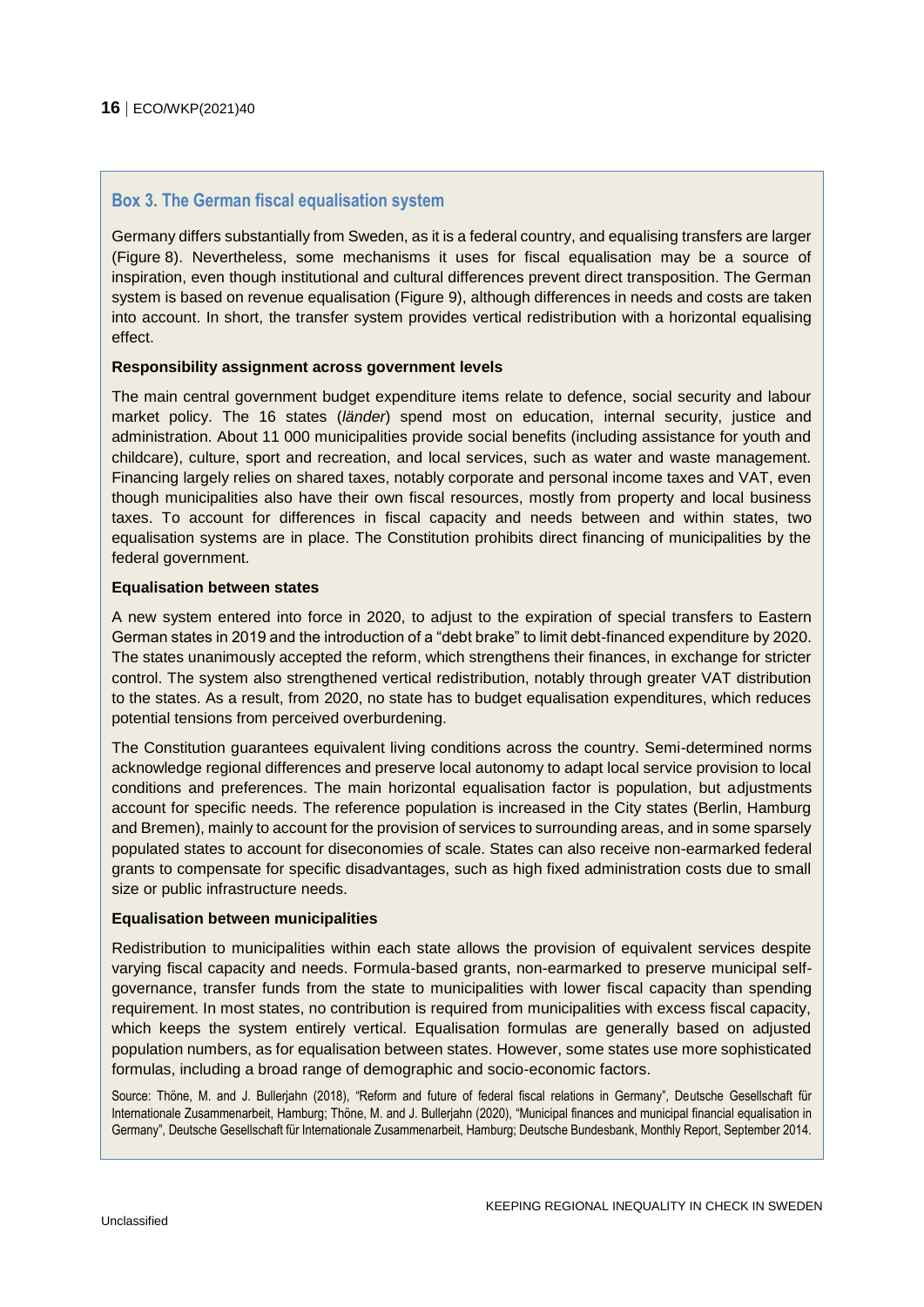## <span id="page-16-0"></span>**Regions and municipalities face diverse challenges**

About 40% of the Swedish population lives in the three metropolitan areas with more than half a million inhabitants each (Stockholm, Gothenburg and Malmö). Concentration in cities of this size is lower than the OECD average, but higher than elsewhere in Europe. Cities between 50 000 and half a million inhabitants house a much smaller share of the Swedish population than the European average and 43% of the population lives in areas with less than 50 000 inhabitants [\(Figure](#page-16-1) 11). The three biggest cities face challenges related to rapid urban growth, such as stress on infrastructures and housing shortages, the need to accommodate growth while reducing carbon emissions, and social polarisation, while small cities and rural areas have to deal with small scale and in some cases remoteness, population shrinkage and labour shortages.

The share of both young and old people has risen markedly over the past decades and the dependency ratio is set to increase further over the next decades ([Figure](#page-17-0) 12). However, the national ratio masks regional divergence, with a relatively stable dependency ratio in Stockholm until the end of this decade, contrasting with continued increases in other regions. By the end of the 2020s, the gap between the highest and lowest dependency ratios is expected to be above 20 percentage points, more than twice its 2010 level. Increases in Västra Götaland and Skåne are close to the national average, but the median is much higher, reflecting an increasing burden outside the main metropolitan areas. Demography-related fiscal costs are expected to increase by 9% between 2018 and 2030. Except for the largest metropolitan areas, cost increases are largely unrelated to size (SKR, 2020a). The central government is increasing grants to regions and municipalities, to help them cope with this burden without raising taxes or lowering the provision or quality of public services (see below). Nevertheless, even with more financial resources, providing adequate public services in small or remote jurisdictions is becoming increasingly challenging, due to a lack of scope for economies of scale and shortages of qualified workers.



## <span id="page-16-1"></span>**Figure 11. A large share of the population is concentrated in the three main cities**

Access to public services and outcomes vary significantly across places. School results are uneven across regions, even after taking into account other determinants, such as the socio-economic background of students (André et al., 2020). Disparities in the share of adults with tertiary education are also important, partly reflecting the concentration of universities in regions like Stockholm and Western Sweden. In 2019, 53% of the population aged 25 to 64 had tertiary education in the Stockholm region, while this share was only 34% in North Middle Sweden (André and Pak, 2021). Access to lifelong learning, which offers better job opportunities and where Sweden has the highest ranking among OECD countries, is lower in predominantly rural regions. In 2019, about 30% of the population aged 25 to 64 participated in formal and

Source: OECD Regions and Cities at a Glance 2020.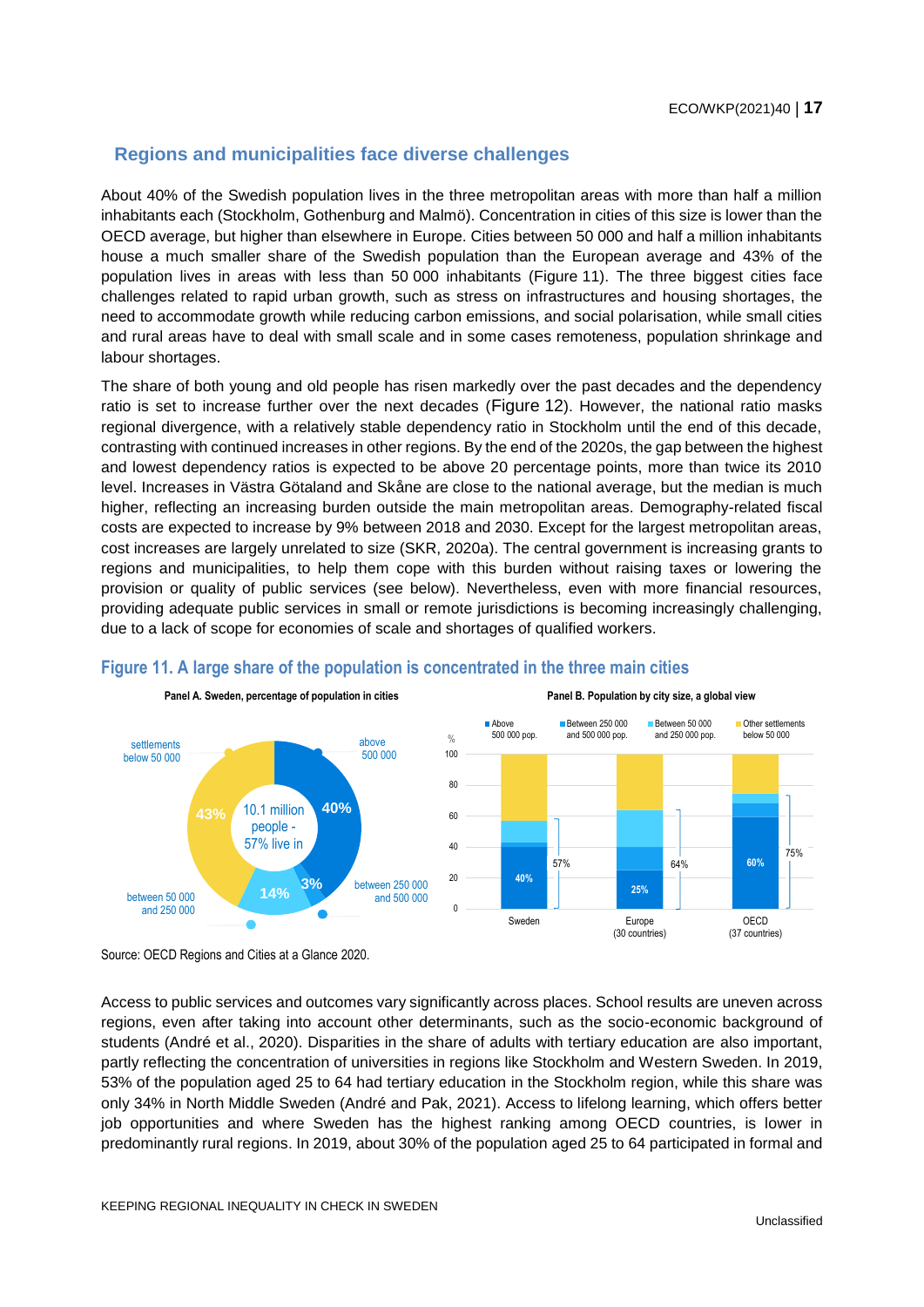non-formal education and training in North-Middle Sweden, below the 34% national average and regions like South Sweden and Stockholm (36%). Access to health care varies across regions (Blix and Levay, 2018; Blix and Morin, 2020), partly reflecting the uneven distribution of medical resources around the country. In 2017, about five physicians were available for 1000 persons in the Stockholm region, which is almost 40% higher than in North-Middle Sweden. The number of hospital beds has decreased in all regions between 2000 and 2018 and is one of the lowest among OECD countries (about two beds for 1000 persons, while Austria had about seven).

Before the COVID-19 crisis, Sweden displayed high overall employment, with unemployment mostly affecting foreign-born and low-skilled workers. Shortages of skilled labour surfaced in both the public and private sectors in the late 2010s, especially in education, data and IT, technical and scientific professions, construction, health care and installation, operation and maintenance (Arbetsförmedlingen, 2019a). The COVID-19 crisis affects sectors differently, with in particular increased demand for health professionals and data and IT specialists and weak demand for workers in jobs requiring face-to-face interaction. The effect of the crisis on public services over the coming years is unclear as yet. On the one hand, demand for workers will increase in some activities where the crisis has highlighted shortcomings, notably elderly care, and difficult working conditions during the pandemic seem to have prompted more staff than usual to leave health professions. On the other hand, weaker prospects in the overall labour market, especially in private service activities, may make public sector jobs more attractive. Government initiatives have increased teacher remuneration in recent years to make the profession more attractive (*OECD Economic Survey of Sweden, 2019)* and similar efforts may be needed for other categories of professions with rising shortages. However, in some professions, improving working conditions may be even more important than pay levels to attract and retain qualified workers.

## <span id="page-17-0"></span>**Figure 12. Dependency ratios are increasing and diverging across regions**



Ratio of population aged below 15 or over 64 to population aged 15-64 (%), TL3 regions

Note: The minimum corresponds to the Stockholm region throughout the period. The maximum corresponds to different regions depending on the year. 2000 2002 2004 2006 2008 2010 2012 2014 2016 2018 2020 2022 2024 2026 2028 2030 2032 2034 2036 2038 2040

Source: Statistics Sweden and authors' calculations.

Labour shortages vary widely between regions. Earlier OECD analysis pointed to a high skills equilibrium (high supply and demand for skilled workers) in the three leading regions, a low skills equilibrium (high supply and demand for low-skilled workers) mainly in some southern regions, and a skills deficit mainly in northern regions (OECD, 2015b). A shrinking workforce driven by youth out-migration and low retention of migrants is a particular bottleneck in Upper Norrland, which enjoys competitive advantages to become a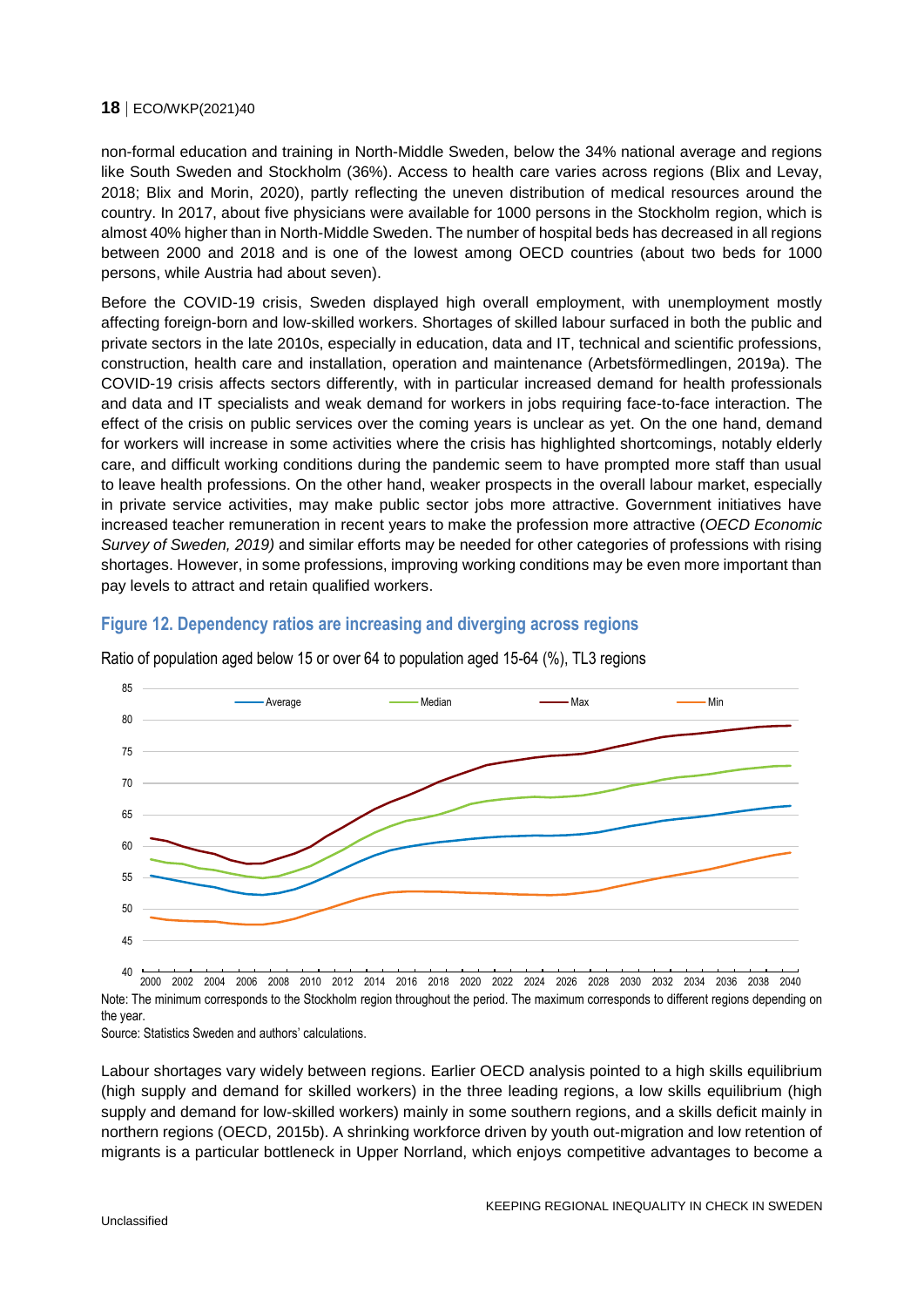global leader in environmentally sustainable mining. Labour shortages also vary markedly within regions, between cities and sparsely populated areas. Small and medium-sized municipalities find it particularly difficult to increase employment as they would like for lack of skilled workers. Shortages in rural areas are most acute in business and welfare services and construction, while matching is also less efficient than in more densely populated areas (Tillväxtverket, 2020). Population ageing will further limit labour supply going forward, pointing to the need to increase employment rates and lengthen working lives.

Wage flexibility across regions is crucial to maintain high employment in regions with uneven productivity developments. Wage bargaining in Sweden takes place within an organised decentralised framework, with predominant sectoral level negotiations and high coordination (OECD, 2019a). The manufacturing sector sets a benchmark, which other sectors tend to follow closely. However, the system leaves room for substantial firm-level flexibility. In the 2020 bargaining round, approximately 45% of employees had their wages negotiated at the local level. Wages react to regional unemployment in most sectors. A doubling of the unemployment rate in a region is estimated to lower private sector wages by 2.5% in the short run and 7.5% in the long run. Furthermore, the wages of workers most at risk of job loss or those exiting unemployment react most strongly to the regional unemployment level (Carlsson et al., 2019).

As noted above, the employment rate has increased significantly in some sparsely populated regions, but achievements remain uneven across the country. The foreign-born provide the largest potential to increase labour supply, especially for women, whose employment rate (age 16-64) lagged that of natives by 21 percentage points in 2020. Bringing the employment rate of the foreign-born to the level of natives would add 134 000 women and 87 000 men to employment, or about 45% of the 485 000 needed to stabilise the employed-to-population ratio by 2030 (Arbetsförmedlingen, 2019b). However, the foreign-born generally have lower education than natives. Job matching is relatively weak, especially for people from low-income countries, and even more so in more remote areas (Tillväxtverket, 2020). Policy measures to address this challenge include developing adult education further, in cooperation with the social partners (*OECD Economic Survey of Sweden*, 2019), improving transport to enlarge labour markets (Tillväxtverket, 2018), and increasing opportunities for distance learning and teleworking (see below).

Efforts to raise the employment rate of foreign-born women are essential. Many drift away from the labour market after the end of the *Introduction programme*, which supports immigrants during their first two years in Sweden (OECD, 2016a; *OECD Economic Survey of Sweden*, 2017). The government has, in addition to general measures to speed up the integration of newly arrived immigrants, taken initiatives focusing on foreign-born women, like funding to increase the possibilities for persons on parental leave to take part in Swedish language courses and training, as well as targeted outreach and study motivation actions (*OECD Economic Survey of Sweden*, 2019). A pilot programme for the integration of foreign-born women in the labour market is showing promising results and should be expanded (see Box 1.3 in Chapter 1 of the *OECD Economic Survey of Sweden*, 2021).

The combination of declining population and low productivity growth in remote areas threatens the cohesion of society (Enflo, 2016). In response, the government introduced in 2020 a tax rebate aimed at people living in sparsely populated areas, particularly in Northern and Western Sweden. Maintaining access to public services in these areas is both challenging and essential to break down negative dynamics leading to further population outflows. While the extension of digitalisation offers opportunities to provide some services remotely (de Mello and Ter-Minassian, 2020), maintaining a certain degree of physical presence remains essential in some areas, including police, social and employment services (Swedish government, 2020a).

Larger cities face the challenges of accommodating growing populations in a sustainable way. This concerns the three main metropolitan areas, but also intermediate size cities, as the number of municipalities with a population over 100 000 inhabitants is expected to increase from 18 to 27 by 2040 (Swedish government, 2020b). The main Swedish cities are at the forefront of smart and green growth. Stockholm has developed its "Vision 2040" to respond in an innovative way to sustainability challenges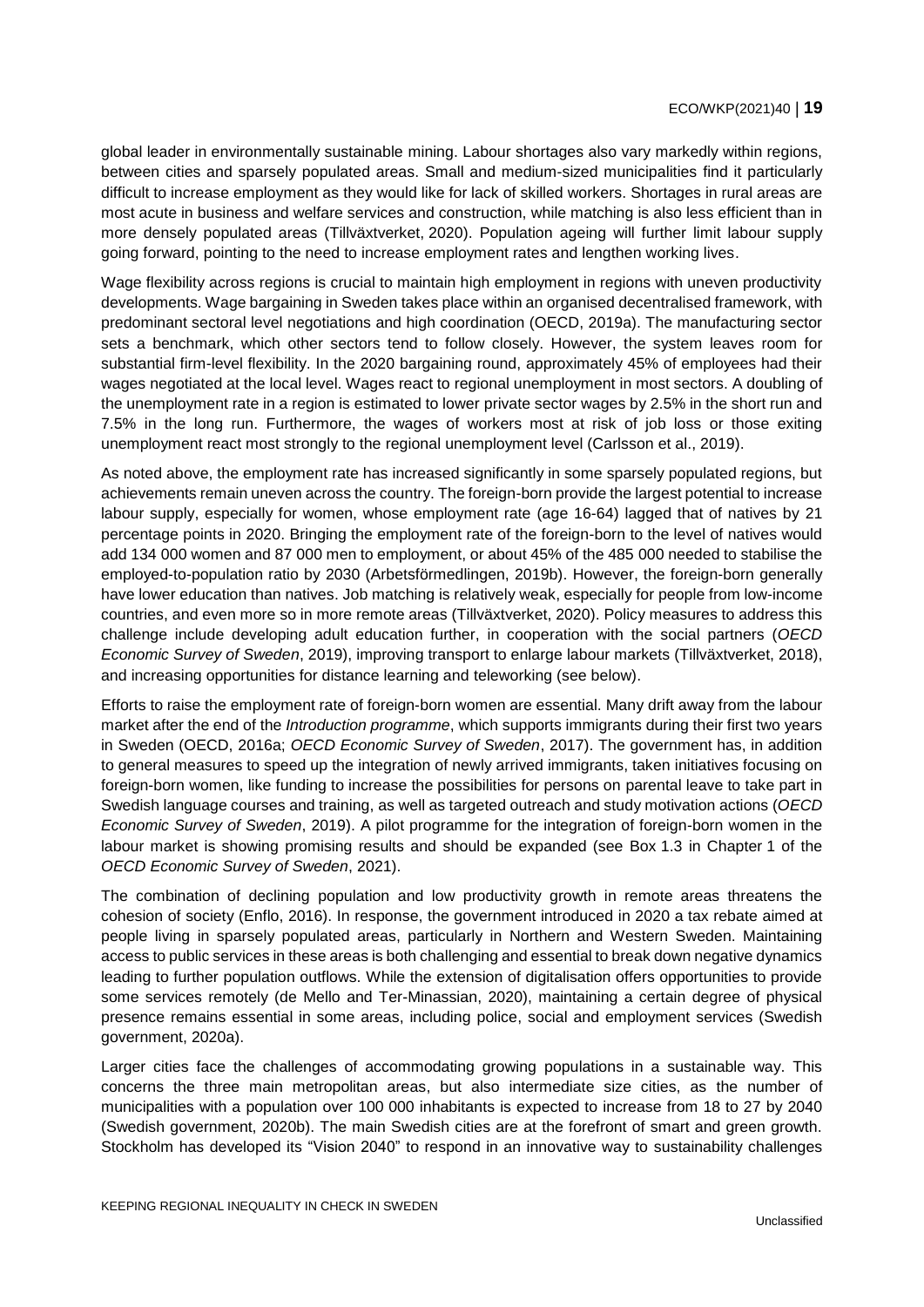[\(Box](#page-19-1) 4). Gothenburg has taken advantage of the region's strong vehicle cluster to move quickly toward clean transport, with more than 200 electric buses at end-2020, and an objective of fossil-free public transports by 2030. The city is also developing new neighbourhoods hosting both businesses and housing. Malmö is transforming its old dockyards into a carbon-neutral district, relying on wind, solar and biogas energy, which is set to house more than 10 000 people when completed.

#### <span id="page-19-1"></span>**Box 4. Stockholm's strategy for a smart and sustainable city: Vision 2040**

Stockholm's city council outlined its "Vision 2040" in 2017 to address the challenges from climate change, rapid urbanisation and increasing global competition, with the stated goal of becoming the smartest city in the world by 2040. Having a history of environmental and climate initiatives going back to the mid-1970s, Stockholm now has the ambition to take advantage of its leading position in information technologies and the presence of numerous innovative companies to become fossil free and climate positive by 2040 (Stockholms stad, 2020). Its innovative waste recycling system allows moving towards a circular economy and producing energy, notably for district heating. In June 2020, Stockholm's city council revised its "Vision 2040", in collaboration with government officials, companies and citizens, setting three main goals: a versatile big city for everyone; a smart and innovative city; and a sustainably growing and dynamic city.

Stockholm was awarded the World Smart City Award 2019 by the GrowSmater project sponsored by the European Union for its innovations to reduce energy use, enhance connectivity and improve residents' well-being (European Commission, 2019a). Its region is the most innovative in Sweden and one of the most innovative in Europe, ranking second in the European Commission regional innovation scoreboard 2019 [\(Figure](#page-19-0) 13).



#### <span id="page-19-0"></span>**Figure 13. Stockholm is one of the most innovative regions in Europe** EU average = 100

Note: Scoreboard measures may overstate regional differences if they do not fully capture innovations within the smallest companies, which are overrepresented in rural regions.

Source: EU Regional Innovation Scoreboard (2019).

Source: Stockholms stad (2020), *[Möjligheterna Stockholm -](https://start.stockholm/globalassets/start/om-stockholms-stad/politik-och-demokrati/styrdokument/vision-2040-mojligheternas-stockholm.pdf) Vision 2040 (Stockholm of opportunities);* European Commission (2019a), *[Stockholm wins World Smart City Awards for European Project](https://cordis.europa.eu/article/id/411609-stockholm-wins-world-smart-city-awards-for-european-project)*, press release, 27 November 2019.

Moves towards a circular economy are not confined to the major cities. For example, Växjö stated the goal of being fossil-free by 2030 as early as 1991 and has made great progress since then, notably by using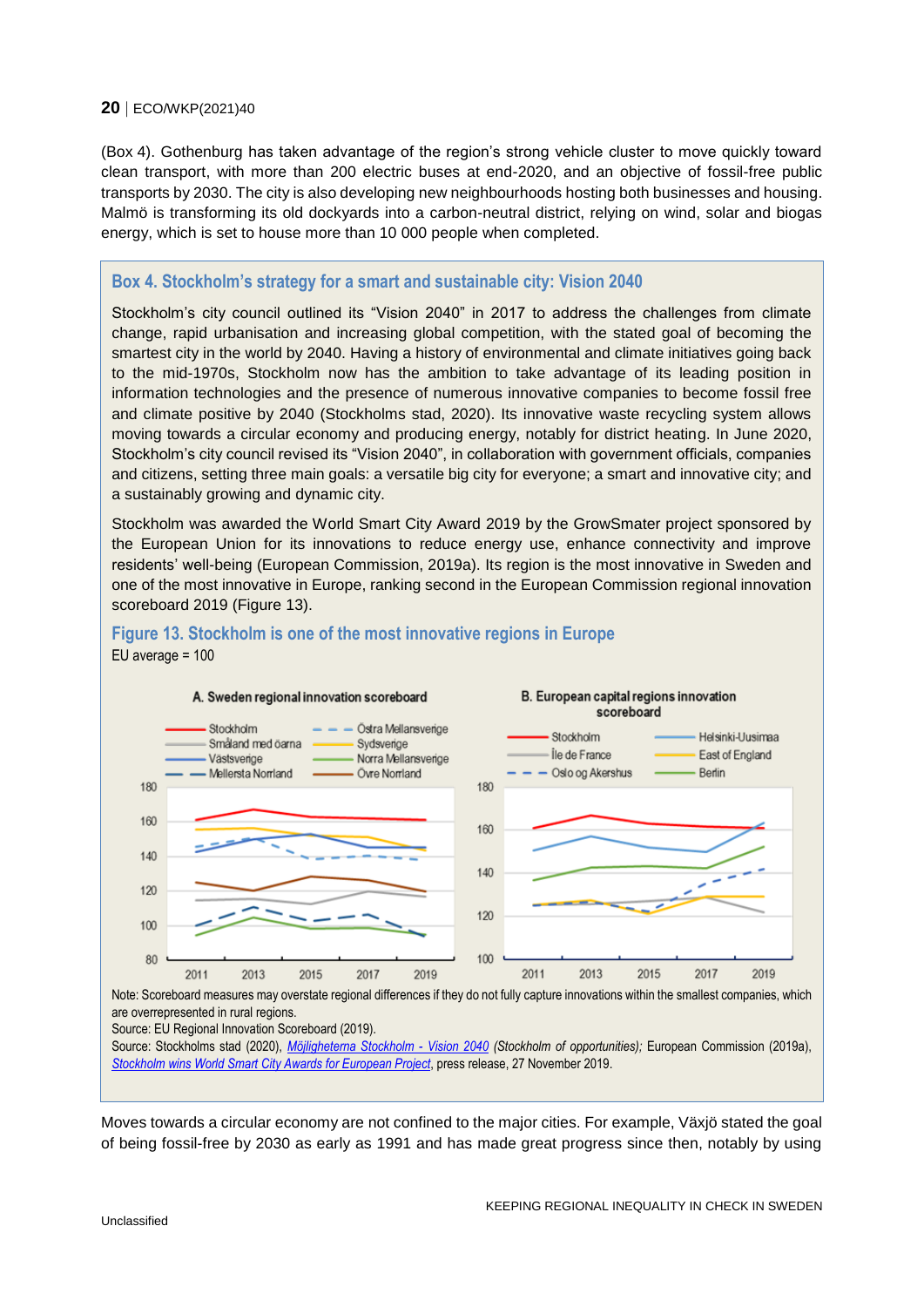biomass for district heating, recycling waste, and developing clean public transport. In addition, these innovations have benefitted the local economy and the city is at the centre of a region (Kronoberg) with one of the fastest productivity growth rates since 2000. Umeå is developing a circular economy strategy with the goal of being fossil-free by 2040, while enhancing innovation and creating the enabling environment for new business models (OECD, 2020a).

Nevertheless challenges remain. Housing shortages, particularly of affordable rental housing are widespread and acute in big cities, notably Stockholm. Social polarisation is also increasing and safety is an issue in some areas. In response, the government has increased subsidies for municipalities facing socioeconomic challenges and those with a high level of refugee reception, as well as funding for the police. More generally, the government has strengthened its support to regional and local authorities.

## <span id="page-20-0"></span>**The central government is increasing its support to municipalities and regions**

Real municipal revenue and expenditure increased on average by about 1% per year over the past decade [\(Figure](#page-21-0) 14). Spending increases were mainly driven by education costs, reflecting demographic developments, including strong immigration, and efforts to improve quality (*OECD Economic Survey of Sweden*, 2019). Revenue increases were almost equally split between additional tax revenue and additional grants from central government. Several sub-periods need to be distinguished. From 2009 to 2014, spending increases were moderate and mostly covered by general grant and tax revenue increases. The 2015 refugee crisis pushed up spending on items related to the integration of immigrants. Earmarked grants increased sharply and strong economic growth over 2014-17 generated healthy tax revenue, with municipal income outpacing spending. This was reversed from 2018, as growth subsided and earmarked grants declined more than other spending. The regions' real expenditure increased by 1.8% per year on average over 2009-19. The faster rise in spending than for municipalities mainly reflects the rising cost of health care, but infrastructure spending, which accounts for nearly 10% of regional expenditure grew even faster, by close to 8% annually in real terms, reflecting adjustments related to population increases and the need for renewal of old structures.

In 2019, around a quarter of municipalities and more than a third of regions were in deficit. The government increased its general grants to sub-national governments by around 0.7% of GDP in 2020, partly to allow them to deal with rising welfare costs induced by demographic change. The largest part of the increase in general grants, SEK 21 billion, was intended to compensate for the economic effects of the COVID-19 pandemic, but SEK 12.5 billion constitute a permanent increase in general grants. Pandemic-related grants generally exceeded additional costs and revenue shortfalls, leading to the expectation of the first subnational government surplus in ten years (SKR, 2020b). Nevertheless, the challenges outlined above remain, calling for the central government to continue monitoring closely the adequacy of financing to maintain the quality of welfare service provision throughout the country and for municipalities and regions to continue their efforts to raise efficiency.

The central government may need to increase grants to municipalities and regions further in the coming years to ensure adequate service provision. One issue is the revaluation of grants, which is not automatic. While linking the evolution of grants to an index, for example of wage increases, as labour costs amount to a large share of spending, would provide more visibility to sub-national governments, discretion offers flexibility to address specific situations. Nevertheless, the government should make sure that grant revaluations reflect evolutions in costs over which local authorities have little control. Another issue is maintaining service standards in the face of increasing demand for public services, notably due to demographic trends.

This raises the question of the most adequate type of grants. General grants provide flexibility to adapt to local needs and are usually preferable, even though in some cases, earmarked grants may be necessary to ensure that money allocation is consistent with key government policy objectives. Narrowly defined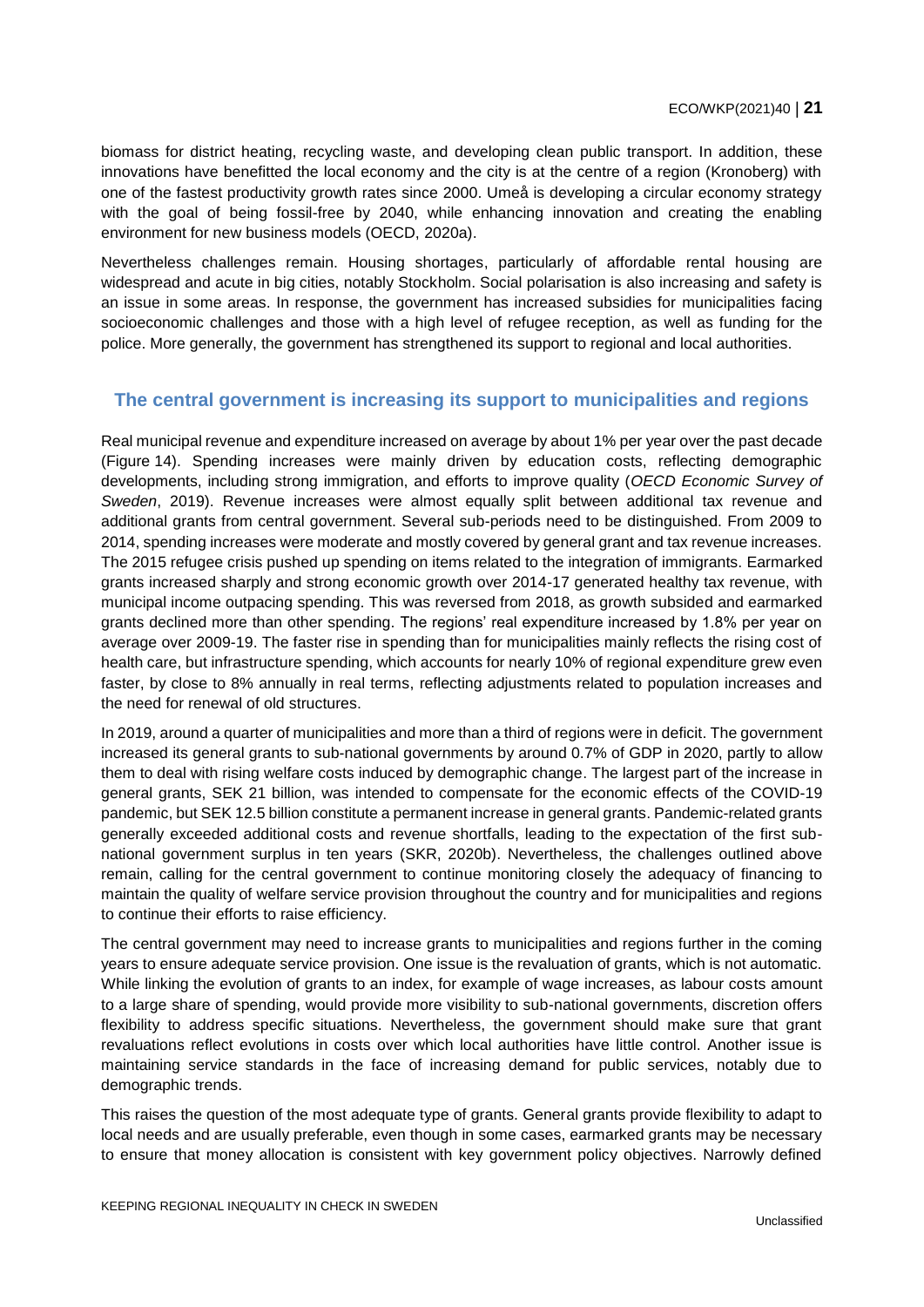earmarked grants in terms of use and time span are difficult to use. They increase the administrative burden and offer less visibility to sub-national authorities than general grants (OECD/KIPF, 2016). Greater reliance on earmarked grants can draw subnational government attention away from local needs and preferences, distorting decision making and impacting allocative efficiency (OECD, 2017a). Moreover, the combination of municipal core funding and responsibility with targeted grants aimed at achieving specific policy goals may be sub-optimal and a poor substitute for better central government steering and coordination across levels of government (*OECD Economic Survey of Sweden*, 2019; Pareliussen et al., 2019). They also implicitly assume that different jurisdictions face similar issues, which is not always the case (Blix and Morin, 2020). As Figure 14 shows, earmarked grants increased rapidly after 2014, partly due to the refugee crisis, even though they were subsequently scaled back somewhat. Ideally, earmarked grants should be restricted to areas where they have a clear advantage.

Along with additional financial resources, maintaining the availability and quality of public services as labour shortages worsen will require reorganisation and innovation. Responsibility assignment and financing is worth reconsidering in some areas:

- Given the low employment rate of immigrants after the two-year integration period and that municipalities are financially responsible for persons claiming social assistance, the financing for integration may need to be re-examined (OECD, 2016a).
- National-level financing of personal assistance for people with disabilities should replace cofinancing between municipalities and central government to better align financing with decision power. This would also allow better risk-pooling. Currently, a few disability cases can heavily burden the finances of a small municipality.



## <span id="page-21-0"></span>**Figure 14. Contributions to municipal spending and revenue**

Annualised contributions to real growth, % points

Note: Real values are obtained using the government consumption deflator. Source: Swedish Association of Local Authorities and Regions.

Stronger cooperation between municipalities or mergers may bring efficiency gains. The advantages of much debated municipal mergers are not always clear, as they can bring economies of scale and scope, but weaken local democracy and responsiveness to local needs. While voluntary mergers may be beneficial in some cases, strategic inter-municipal cooperation in relevant fields may be a more flexible way to enhance efficiency in others. Furthermore, mergers may bring little advantage for remote areas,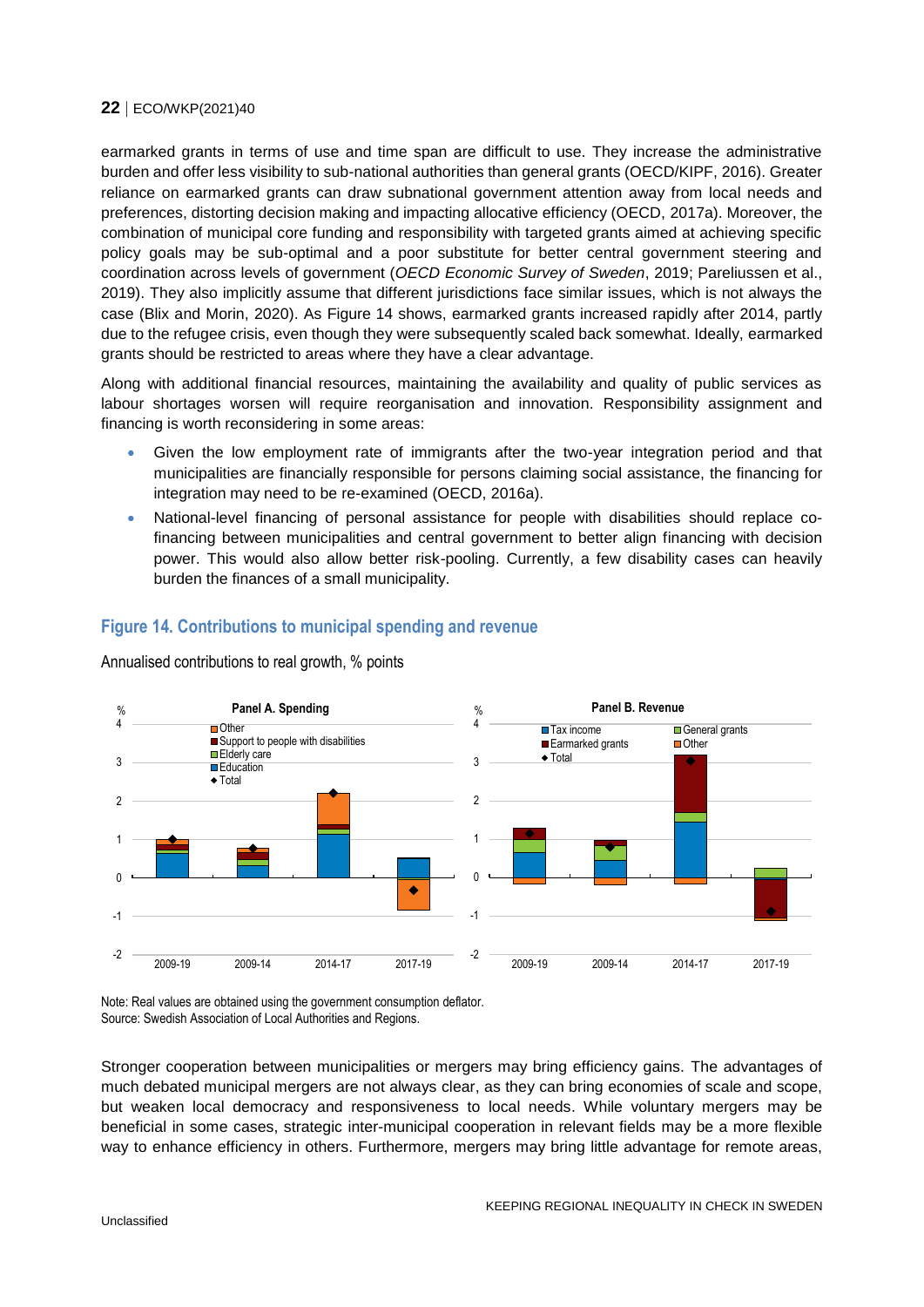where municipalities cover a wide territory (OECD, 2017a; Swedish government, 2020b; SKR, 2020a). While inter-municipal cooperation has intensified in recent years, there is scope to reinforce strategic approaches to improve efficiency. Stronger strategic cooperation between municipalities and regions to promote coherent development, along with intensified consultation and dialogue and rigorous project evaluation, could help.

More flexible institutional arrangements can also facilitate the joint provision of public services by several municipalities. The Local Government Act was amended, as of 1 July 2018, to make it possible for municipalities and regions through contractual cooperation to delegate decision-making rights in all activities to an employee in another municipality or region. The amendment aims at facilitating the provision of high quality and equal services throughout the country and is particularly important for small municipalities that may experience difficulties in recruiting specialist competences. Several other OECD countries have reinforced their institutional framework in recent years to promote strategic inter-municipal cooperation, including Austria, Chile, New Zealand and the Slovak republic (OECD, 2017b). For example, 2014 amendments to the New Zealand Local Government Act encourage collaboration and shared service delivery by local authorities (New Zealand Department of Internal Affairs, 2021).

Strategic multi-level governance also needs to improve. Strategies and roadmaps for different sectors, industries and technology areas at European, national, regional and local level remain insufficiently connected to each other. The strategic priority areas defined in the 2021-2030 National strategy for sustainable regional development (see above) could constitute a basis for a more holistic approach (Swedish government, 2021). Multi-level consultation and dialogue on strategic objectives would strengthen coordination between regions, municipalities and other stakeholders, like education institutions or business and civil society organisations.

Several studies comparing performance either across entities within Sweden or with foreign counterparts point to scope for some efficiency improvements in the provision of public services, but most efficiency differences between municipalities remain unexplained. This suggests they are not related to simple and measurable factors, but rather to management quality, notably in terms of budget administration, human resources and responsibility assignment (Blix and Morin, 2020 and references therein). A more general potential source of efficiency gains is through better use of digital tools.

## <span id="page-22-0"></span>**Digitalisation offers opportunities to enhance public service delivery**

Advances in technology offer vast potential to enhance productivity, even in services, if combined with the right policies (Blix, 2015; Sorbe, Gal and Millot, 2018). Achieving efficiency gains becomes all the more important as ageing strains financial and human resources. Furthermore, e-government, distance learning and telemedicine improve access in remote areas, even though they cannot fully substitute physical services. Telemedicine was already expanding quickly before the COVID-19 pandemic (Blix and Jeansson, 2018; Oliveira Hashiguchi, 2020) and has gained further momentum during the pandemic. Education also went partly online, helped by the widespread availability of digital tools, although not without pedagogical challenges (Bergdahl and Nouri, 2020). Online services expanded in many other public services, for example the Public Employment Service. Developments triggered or accelerated by the pandemic provide a strong basis for further expansion of permanent digital public services (de Mello and Ter-Minassian, 2020).

Sweden is among the leading countries in the diffusion and use of digital technologies (OECD, 2018) and in *e*-government [\(Figure](#page-23-0) 15). The use of cash is declining rapidly in favour of digital payments. The share of Internet users who used the web for online banking or purchasing, or to submit completed forms or interact with public authorities, is one of the highest among OECD countries (André and Pak, 2021). More than 96% of households had access to the Internet in 2019, but high-speed broadband remains limited in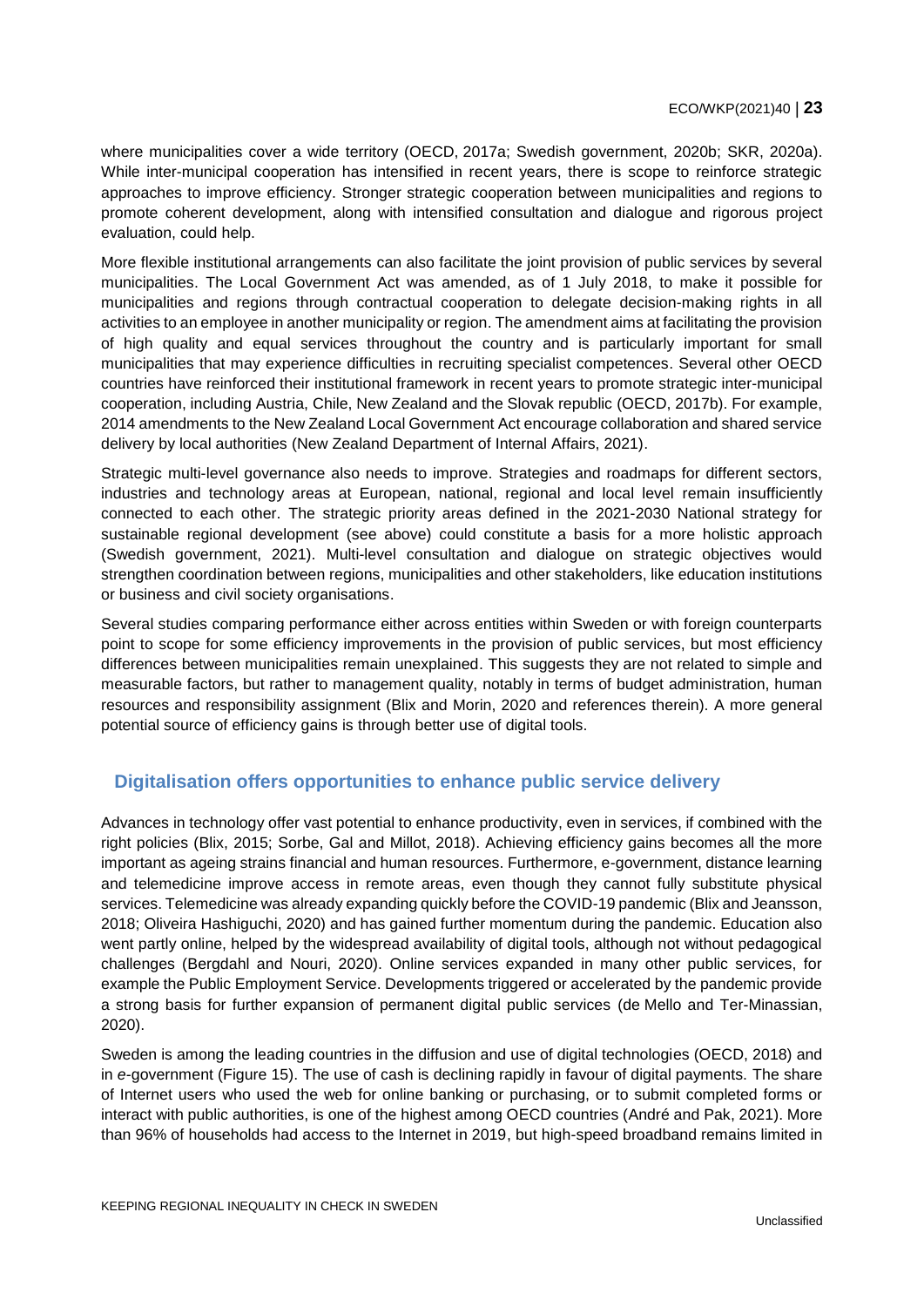rural areas [\(Figure](#page-23-1) 16). However, the government has allocated additional funding for the expansion of broadband over the coming years.



#### <span id="page-23-0"></span>**Figure 15. Sweden is among the world's leading countries in** *e***-government**

Source: 2020 United Nations E-Government Survey.

#### <span id="page-23-1"></span>**Figure 16. Access to high-speed broadband remains limited in rural areas**

Percentage of households with access to Internet >30Mbit/s in 2019 or latest available year, at the rural and national levels



Note: 2019, or last available year: EU countries (2018). Internet access is expressed as the percentage of households (population, for the United States) with access to fixed broadband technologies with download speed greater than 30Mbit/s (NGA technologies, for the EU). For EU countries, rural areas are those with a population density lower than 100 inhabitants per square kilometre. For Canada, rural areas are those with a population density less than 400 per square kilometre. For the United States, rural areas are those with a population density less than 1 000 per square mile or 386 people per square kilometre.

Source: Calculations based on OECD Regional Statistics database.

Digital transformation is demanding for municipalities, particularly the smaller ones with limited resources and technical expertise (Swedish Government, 2020b). The government has a central role to play in supporting them and developing a coherent digital infrastructure, allowing easy access to information and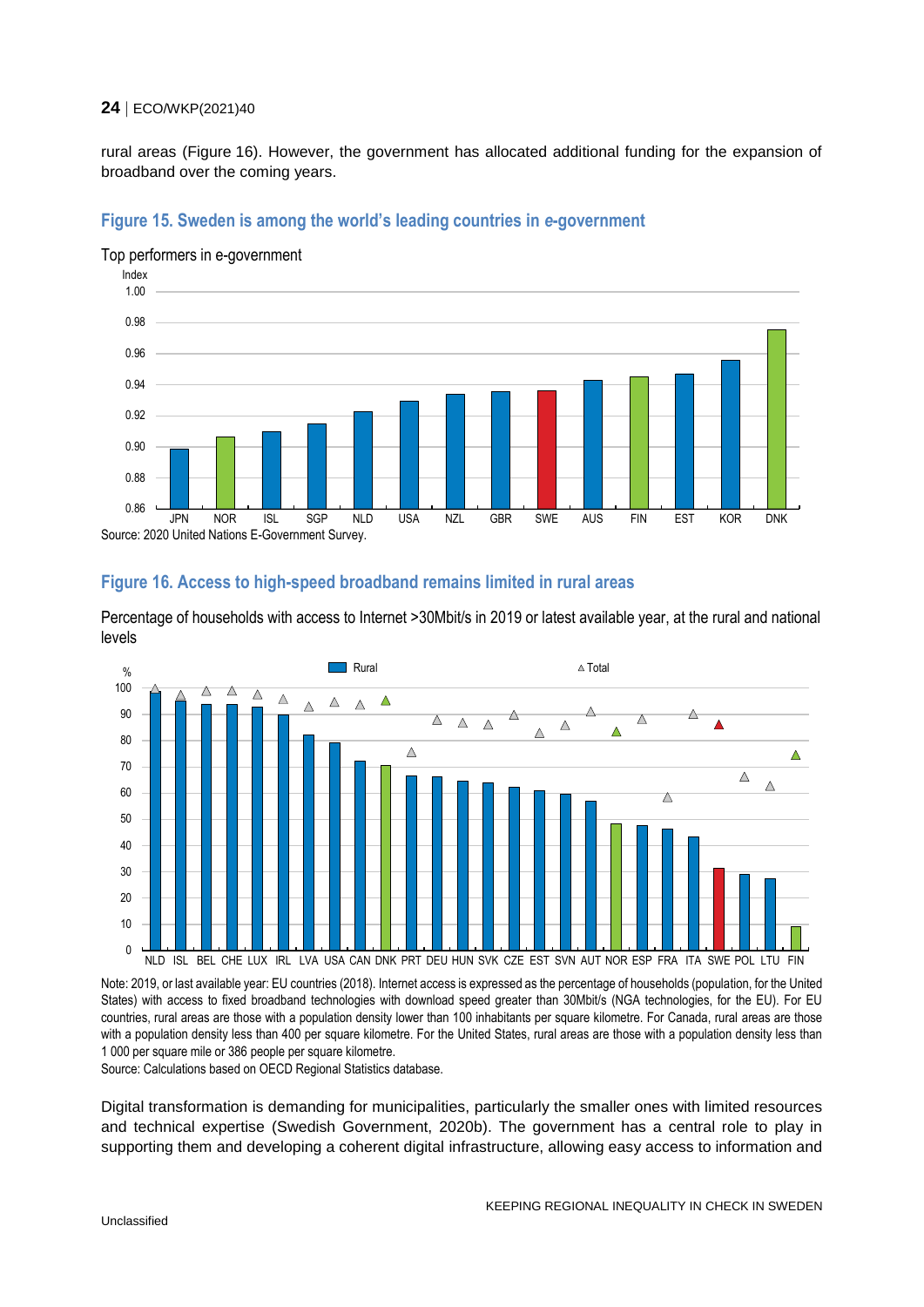services and smooth data exchange, while preserving security and privacy. Sweden has an ambitious digitalisation strategy, focussing on skills, security, innovation, management and infrastructure. Digitalisation is a priority across ministries and government agencies. The strategy aims at promoting smart cities, but also sustainable rural areas through digitalisation. Recent initiatives support the strategy, including the creation in 2017 of a Digital Council, aimed at providing leadership and coordination in digitalisation policy and of a new Agency for Digital Government in September 2018 to coordinate and support public sector digitalisation. The appointment of regional digitalisation co-ordinators until 2025 and the strengthening of the coordinating role of the Swedish National Agency for Growth also support digital work, tools and services, as well as strategic cooperation between relevant stakeholders, thereby promoting regional growth (OECD, 2019b; Randall and Berlina, 2019 and references therein).

Nevertheless, information systems remain fragmented, as state agencies, regions and municipalities have generally developed their digital infrastructure independently, which limits the interoperability of IT systems and data sharing. To fully take advantage of the potential offered by digitalisation in the provision of public services, the government needs to strengthen its role in enhancing the infrastructure for data and information sharing and to provide adequate technical support to municipalities and regions in need. The governance framework needs to continue to move from the silo-based and uncoordinated path followed over the past decade to a whole-of-government approach with strong government leadership (OECD, 2019b).

Regulatory adaptation is also necessary to reap the potential benefits offered by technological advances, while adequately protecting users. In particular, legislation needs to strike the right balance between protecting privacy and permitting beneficial use of data for society as a whole and online services (Blix and Levay, 2018; OECD, 2018). The Committee on municipal capacity has recommended setting up a government inquiry to assess the regulatory changes required in order to ensure that the process of digital transformation occurs smoothly. The introduction of regulatory sandboxes could also allow firms in new technologies and new industries to test their products and business models without being subject to all existing legal requirements, as for example in the United Kingdom, Canada or Korea (OECD, 2018). The UK Financial Conduct Authority launched its Fintech regulatory sandbox in 2016 to encourage innovation in the field of financial technology. The sandbox provides the conditions for businesses to test innovative products and services in a controlled environment without incurring the regulatory consequences of pilot projects (Planes-Satorra and Paunov, 2019). In 2016, Canada introduced a sandbox allowing firms to register and/or obtain exemptions from securities laws requirements, under a faster and more flexible process than through a standard application, in order to test their products, services and applications throughout the Canadian market on a time limited basis (Canadian Securities Administrators, 2020). In 2019, the Korean government introduced regulatory sandboxes in areas such as FinTech, the medical sector, manufacturing, electronics, telecommunication, energy and mobility. In terms of digital technology, regulatory sandboxes have been approved for app-based platform technology, IoT, big data, blockchain, artificial intelligence and virtual reality (OECD, 2020b). In a related vein, the recently-launched German "living labs for the energy transition" provide financing for testing innovative industrial technologies, with possibilities for regulatory learning. These projects are in many cases tailored to the conditions prevailing in a specific region [\(Box](#page-24-0) 5).

## <span id="page-24-0"></span>**Box 5. Living labs for energy transition in Germany**

In February 2019, Germany's Federal Ministry for Economic Affairs and Energy (BMWi) organised a competition for ideas for "living labs" for the energy transition (Reallabore der Energiewende) designed to help Germany transition to renewable energy. The living labs allow for regulatory learning and for large-scale industrial innovations to be tested outside of research labs. The competition centred on ideas for "sector coupling and hydrogen technologies", "large-scale energy storage in the electricity sector" and "energy-optimised neighbourhoods". The BMWi has set aside €100 million per year for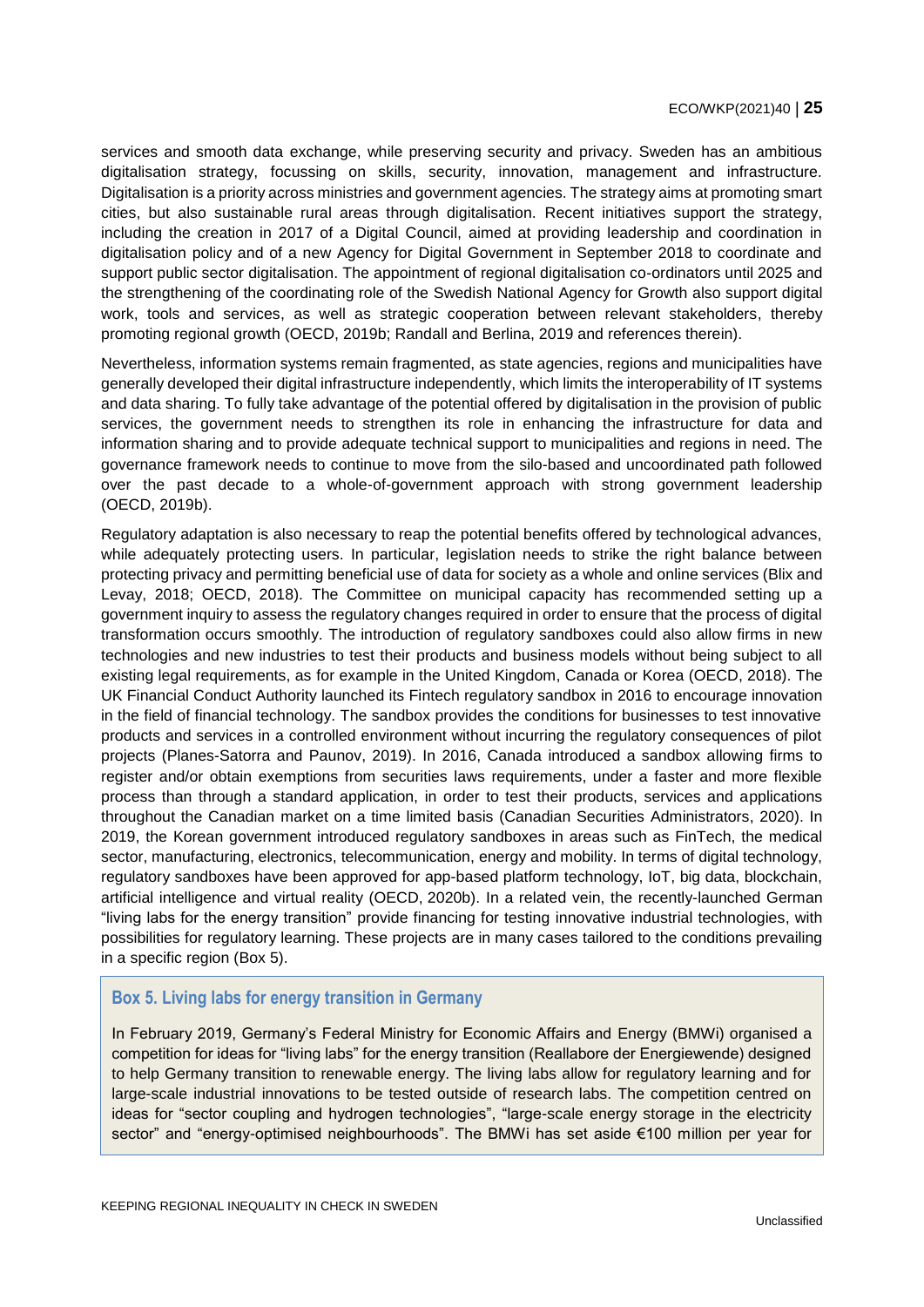living labs for energy transition between 2019 and 2022, but the living labs can receive funding for up to ten years. The BMWi announced the winners of the competition in July 2019 and the first project, "SmartQuart", was launched in January 2020. Led by the energy company E.ON, "SmartQuart" aims to optimise energy utilisation by connecting city quarters to "SmartQuart"-hubs that distribute energy efficiently between the connected quarters. To ensure that this system can be applied in a wider setting, the "SmartQuart" project is tried out in neighbourhoods in three different cities: high-density Essen, rural Bedburg and mixed-structure Kaisersesch.

Unlike regulatory sandboxes covering domains like FinTech or the medical sector, energy-transition living labs can be adapted to conditions that are specific to a certain region. For example, the "Westküste 100" project attempts to produce green hydrogen from offshore wind energy in western Schleswig-Holstein, a region with a lot of wind power and good geological storage conditions. In Brandenburg and Nordrhein-Westfalen, two Länder where coal plays an important economic role, the projects "RefLau" and "StoreToPower" projects seek to convert coal power plants into plants for green energy and heat storage that can still be used after coal is phased out. In fact, five out of the 20 regulatory living labs are in regions particularly affected by the phasing-out of coal power, and living labs in these regions will also receive an additional €200 million in funding.

Source[: German Federal Ministry for Economic Affairs and Energy.](https://www.bmwi.de/Navigation/EN/Home/home.html)

## <span id="page-25-0"></span>**Promoting regional growth and employment is essential**

Successful regions whose residents enjoy high levels of well-being rely on more than redistribution from other regions and support from central government. They also provide job opportunities and a dynamic environment. Raising labour productivity is key, as it historically accounts for between 45% and 85% of regional GDP differences (Enflo and Roses, 2015). In 2018, labour productivity ranged from nearly 120% of the national average in Stockholm to about 80% in Gotlands kommun [\(Figure](#page-26-0) 17). Norrbotten, even though a remote region, had the second highest productivity level, thanks to its mining activity, which has a high capital-to-output ratio. The two northernmost regions, Norrbotten and Västerbotten, have enjoyed among the largest increases in the employment rate since 2008 (Tillväxtverket, 2021). Large investments are currently taking place in Northern regions' mining and metal industries, notably to produce fossil-free steel and recycle metals, as well as car battery manufacturing. These investments will have a major positive impact on greening the economy (see Chapter 1 of the *OECD Economic Survey of Sweden*, 2021) and create great opportunities for further regional development. In December 2020, the government appointed a coordinator to link projects supporting business establishment and expansion in Norrbotten and Västerbotten, notably through skills supply, infrastructure and housing. Nevertheless, demographic developments remain challenging in these regions.

Regional inequality in productivity displays a high degree of inertia since the turn of the 21<sup>st</sup> century [\(Figure](#page-26-1) 18). It also coincides with a high concentration of employment in the leading regions, especially Stockholm, which accounts for more than four in ten job creations over the period 2006-16. This share is relatively high by OECD standards, although lower than in most of the other Nordics [\(Figure](#page-27-0) 19). With increasing global competition, agglomeration effects in a knowledge-based economy, and relatively high wages, boosting employment in less central regions will also require increasing productivity and competitiveness.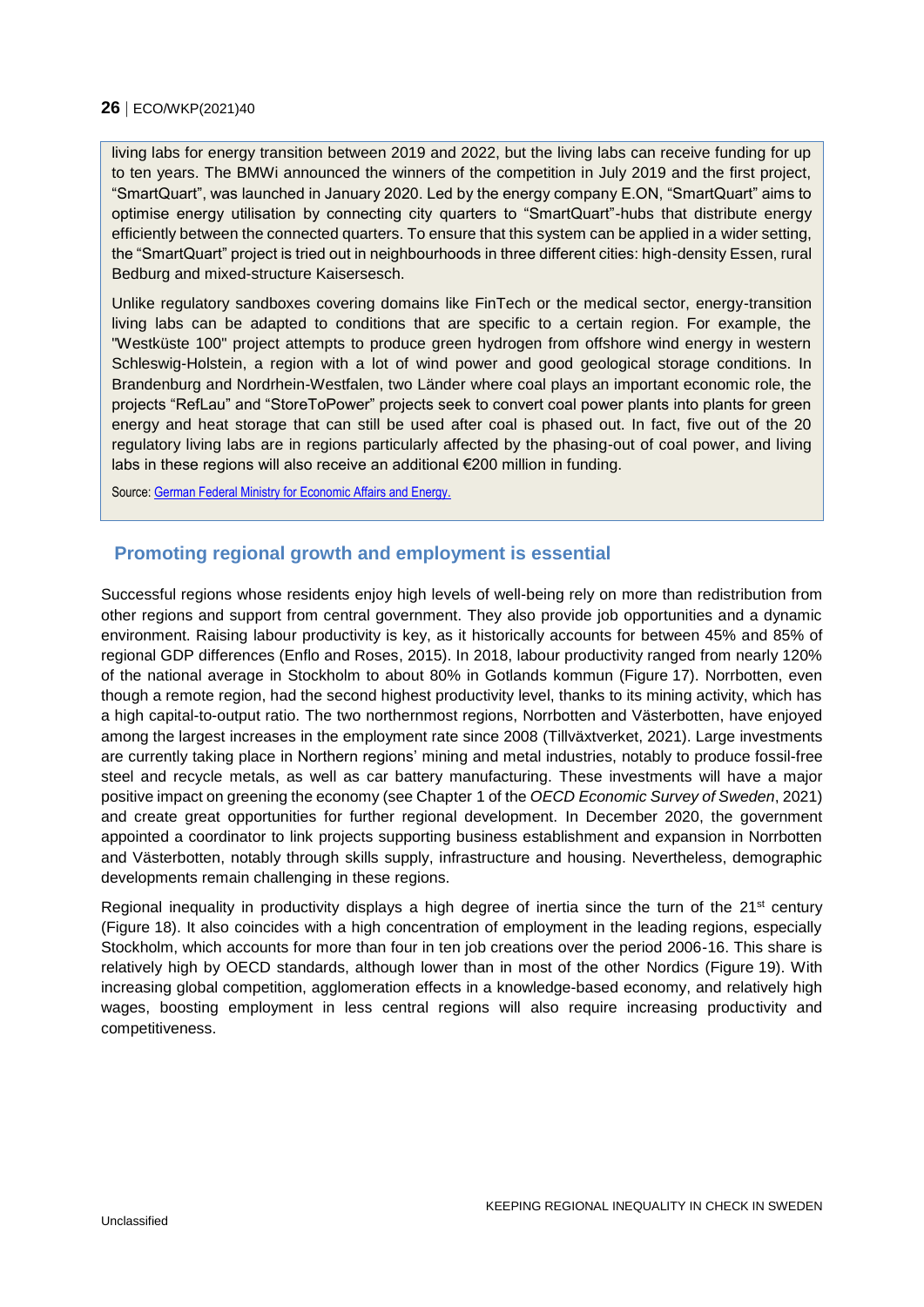## <span id="page-26-0"></span>**Figure 17. Productivity varies significantly across regions**





Source: Statistics Sweden.

## <span id="page-26-1"></span>**Figure 18. Persistence of inequality in productivity levels within countries**



Within country Spearman rank-correlation of regional productivity levels, 2000 and 2015

Notes: This graph shows the persistence of productivity differences across regions within a country. The higher the value, the higher the persistence in the ranking of regions by productivity level. Note that persistence in differences is not necessarily related to the overall magnitude of differences. Thus, even in countries that have a high degree of persistence in regional productivity levels, the actual differences across regions might be small.

Source: Calculations based on OECD Regional Statistics database.

Business dynamics are important for regional economies as new firms create employment, demand for other existing firms, and spur productivity through enhanced competition and innovation. However, in highproductivity and innovative sectors like high-technology manufacturing or knowledge-intensive services, firms are concentrated in the Stockholm region (André and Pak, 2021). In ICT services, 45% of firms are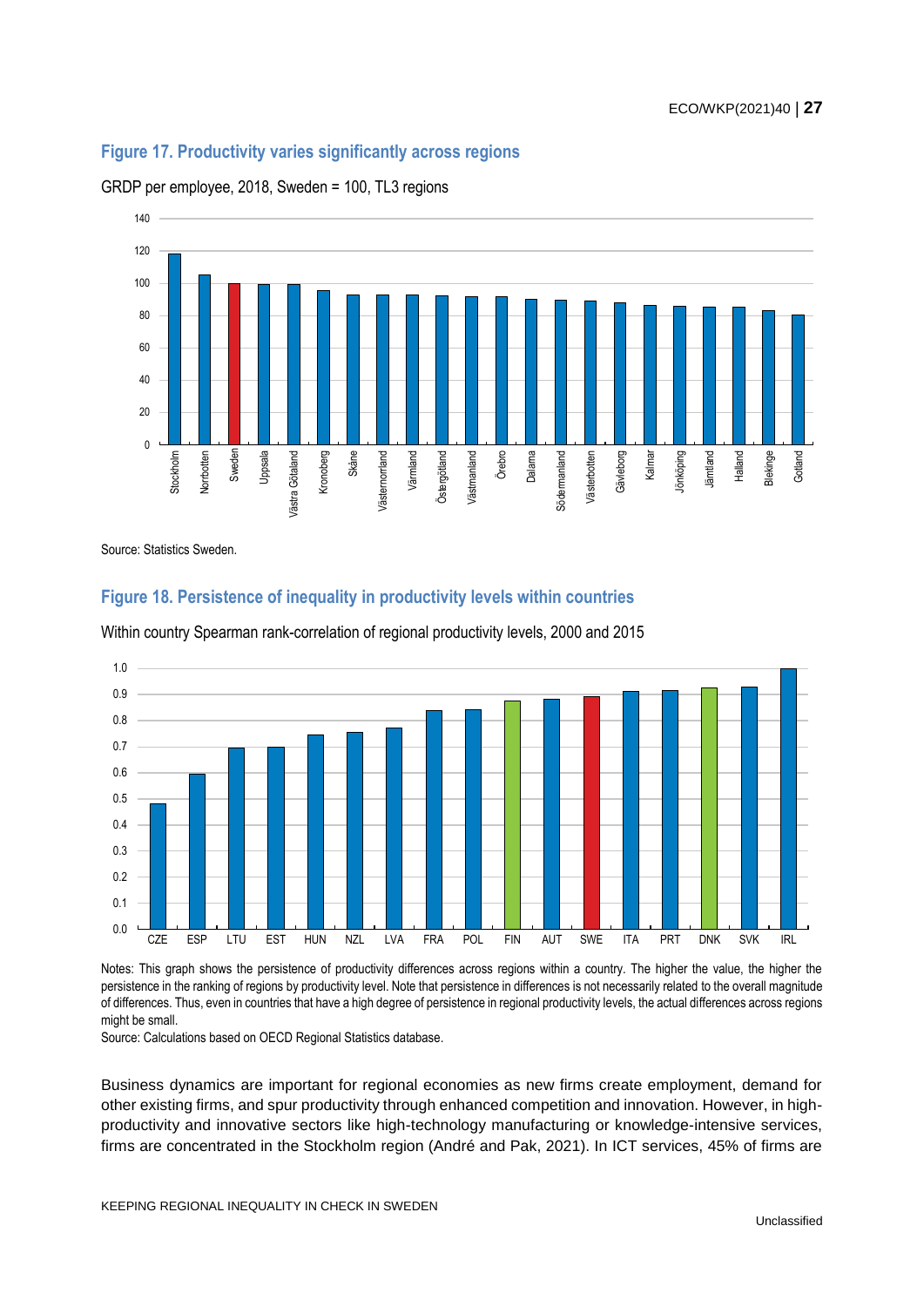in the Stockholm region, while this share is 39% in professional services and 26% in high-technology manufacturing, which covers manufacture of ICT and pharmaceuticals products (based on operational units). Likewise, employment in these sectors is also concentrated in the Stockholm region.

## <span id="page-27-0"></span>**Figure 19. Job creation in capital regions**

Share of TL2 capital regions in net job creation and total employment



1. Net job creation in capital regions relative to nationwide job creation, 2006-16. Capital regions in Portugal, Spain and Slovenia lost jobs over the 2006-2016 period. Due to data availability, the values for Chile, Israel and Mexico cover the 2006-2014 period. 2. Total employment in capital regions relative to nationwide total employment, 2019 or latest. Source: OECD (2018), [Job Creation and Local Economic Development 2018:](https://dx.doi.org/10.1787/9789264305342-en) Preparing for the Future of Work.

Regional productivity is determined by global (e.g. general technological advances), national (e.g. policies and regulations) and local factors (e.g. geography, industry structure, local knowledge base, infrastructure). Both global and national factors may have different impacts across regions, according to their specificities. For example, the local knowledge base and availability of skilled workers influences technology adoption and national labour market regulations may have a different impact depending on the industry structure. Productivity determinants include in particular R&D and technology, knowledge diffusion, business churn, human capital, institutions, policies and regulations (Tsvetkova et al., 2020). Although many of these factors are difficult to quantify, connectivity, knowledge intensive employment in manufacturing and services, R&D and educational achievement are strongly associated to labour productivity across OECD regions [\(Box](#page-27-1) 6).

## <span id="page-27-1"></span>**Box 6. What characterises OECD's most productive regions?**

The literature has identified many factors associated with regional productivity (Tsvetkova et al., 2020), which are, however, often diffuse and difficult to quantify. This box examines the correlations between a variety of relevant indicators and labour productivity levels in a sample of up to 125 OECD regions in 17 countries (depending on data availability for different specifications). The analysis is carried out at the OECD TL2 level, which divides Sweden into 8 regions, rather than at the finer county level, to ensure wider indicator coverage across the sample.

The first column o[f Table](#page-28-0) 1 displays a relatively general panel equation (André and Pak, 2021), including statistically significant variables selected from a broader set of indicators. In subsequent columns, some variables are dropped to extend the sample, as data are missing for some regions. Alternative regressions with different variables and regions also serve as robustness checks. The results suggest the relevance of the following factors for regional productivity, even though they do not prove causality: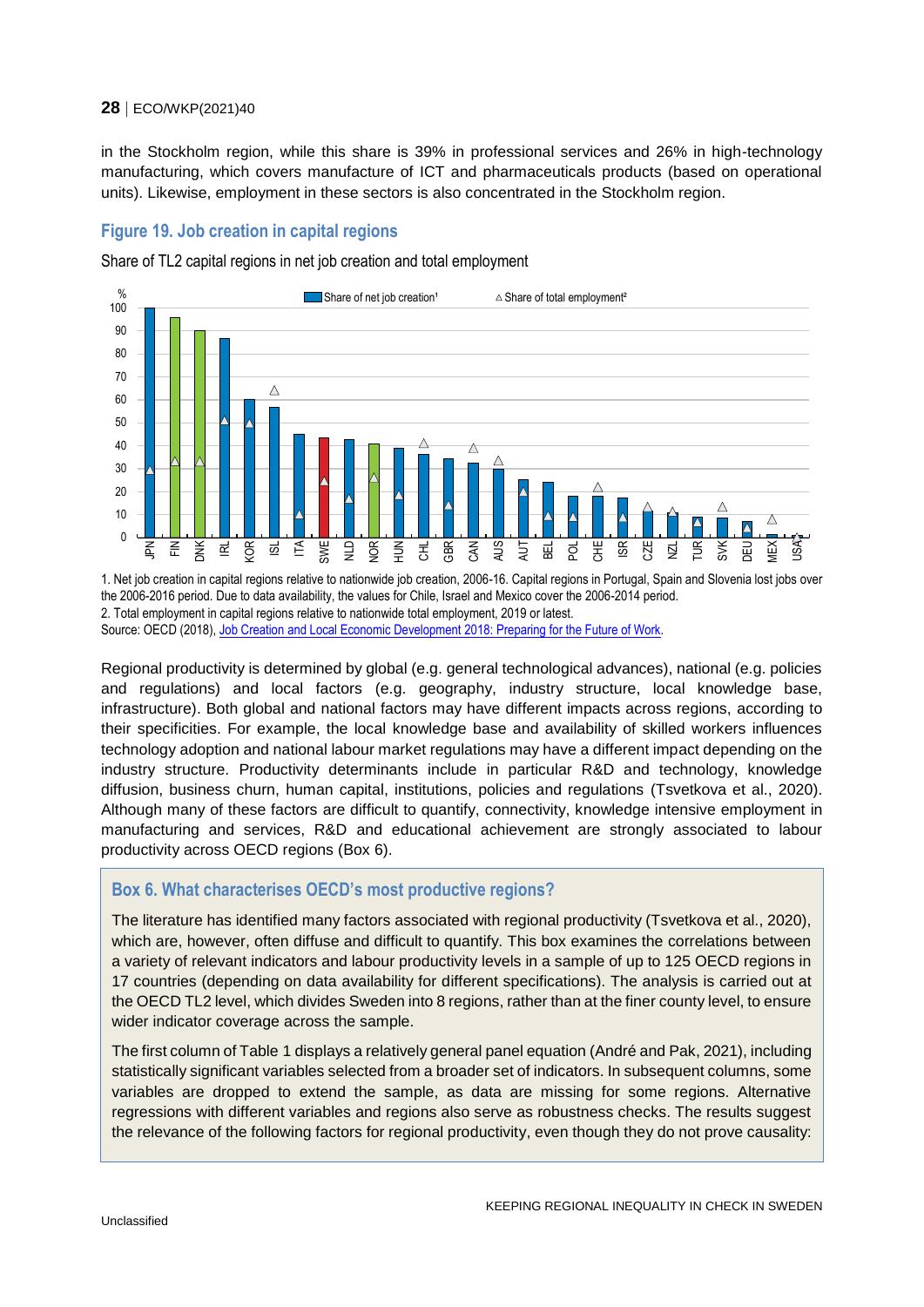- Connectivity: A higher density of motorways or railways is associated with higher productivity. The share of households with access to broadband is not significant in panel regressions. This likely reflects the high coverage reached in most of the regions in the sample. Nevertheless, a cross-section regression for 2018 clearly shows that regions with low coverage exhibit low productivity.
- Knowledge-intensive employment: although representing a small share of total employment on average (respectively around 1% and 5%), high and mid-tech manufacturing is tightly linked to overall regional productivity, suggesting strong spillover effects. The relation between productivity and non-tech knowledge-intensive market services, which employ on average about a quarter of the workforce, is also robust.
- Research and education: higher R&D expenditure is associated with higher productivity, even after controlling for the regional industrial structure and despite the potential disconnection between research and production sites. The share of the population with tertiary education also correlates with productivity, although the coefficients are less stable across specifications than for other variables, presumably reflecting complementarities with other factors.
- Investment: Higher investment rates should boost productivity through capital deepening. However, this effect could not be identified in the panel regressions. Conversely, high investment rates in construction and financial services are associated with somewhat lower regional productivity, suggesting that these sectors may divert resources from more productive industries.

| Dependent variable: 100*Log(labour productivity) <sup>1</sup>                                            |            |            |            |            |           |
|----------------------------------------------------------------------------------------------------------|------------|------------|------------|------------|-----------|
| Density of motorways (km per thousand km <sup>2</sup> )                                                  | $0.11***$  | $0.14***$  | $0.16***$  | $0.09***$  | $0.09***$ |
| Density of railways (km per thousand km <sup>2</sup> )                                                   | $0.08***$  |            |            |            |           |
| High-tech employment (% of total employment) <sup>2</sup>                                                | $0.87**$   | $0.83**$   | $0.97***$  | $0.89**$   | $0.96***$ |
| Mid-tech employment (% of total employment) <sup>2</sup>                                                 | $1.26***$  | $1.04***$  | $0.98***$  | $0.89***$  | $0.84***$ |
| Employment in non-high tech knowledge intensive market services<br>$%$ of total employment) <sup>3</sup> | $0.60***$  | $0.49***$  | $0.50***$  | $0.32***$  | $0.44***$ |
| R&D expenditure (% of GDP)                                                                               | $0.64**$   | $0.56*$    | ٠.         |            | $\cdot$ . |
| Tertiary education (% of population)                                                                     | $0.87***$  | $0.27***$  | $0.13*$    |            | $\cdot$ . |
| Investment in construction (% of value added)                                                            | $-0.06**$  | $-0.07***$ | $-0.05***$ | $-0.06**$  | ٠.        |
| Investment in financial services (% of value added)                                                      | $-0.10***$ | $-0.12***$ | $-0.13***$ | $-0.10***$ | $\cdot$ . |
|                                                                                                          |            |            |            |            |           |
| $R2$ (within)                                                                                            | 0.54       | 0.48       | 0.44       | 0.43       | 0.44      |
| Total number of observations                                                                             | 548        | 619        | 694        | 785        | 971       |
| Period                                                                                                   | 2008-17    | 2008-17    | 2008-17    | 2008-17    | 2008-18   |
| <b>TL2 Regions</b>                                                                                       | 70         | 81         | 81         | 95         | 125       |
| Countries                                                                                                | 9(1)       | 11(2)      | 11(2)      | 13(3)      | 17(4)     |

## <span id="page-28-0"></span>**Table 1. Panel regressions for labour productivity**

1. The regressions include both region and time fixed effects. The coefficient are semi-elasticities (e.g. in the first column, an increase of one km per thousand km<sup>2</sup> in the density of motorways increases the level of productivity by 0.11%). (1) Czech Republic, Spain, Finland, Hungary, Italy, Norway, Portugal, Slovak Republic and Sweden are included; (2) Countries in (1) plus Austria and Poland; (3) Countries in (2) plus Denmark and Slovenia; (4) Countries in (3) plus Ireland, Lithuania, Switzerland and Turkey.

2. The classification of economic sectors into high-technology, medium high-technology, medium low-technology and low-technology industries is based on R&D intensity at the European Community (NACE) 2-digit level.

3. Services are mainly aggregated into knowledge-intensive services on the basis of the share of tertiary educated persons at the NACE 2 digit level.

Source: Authors' calculations.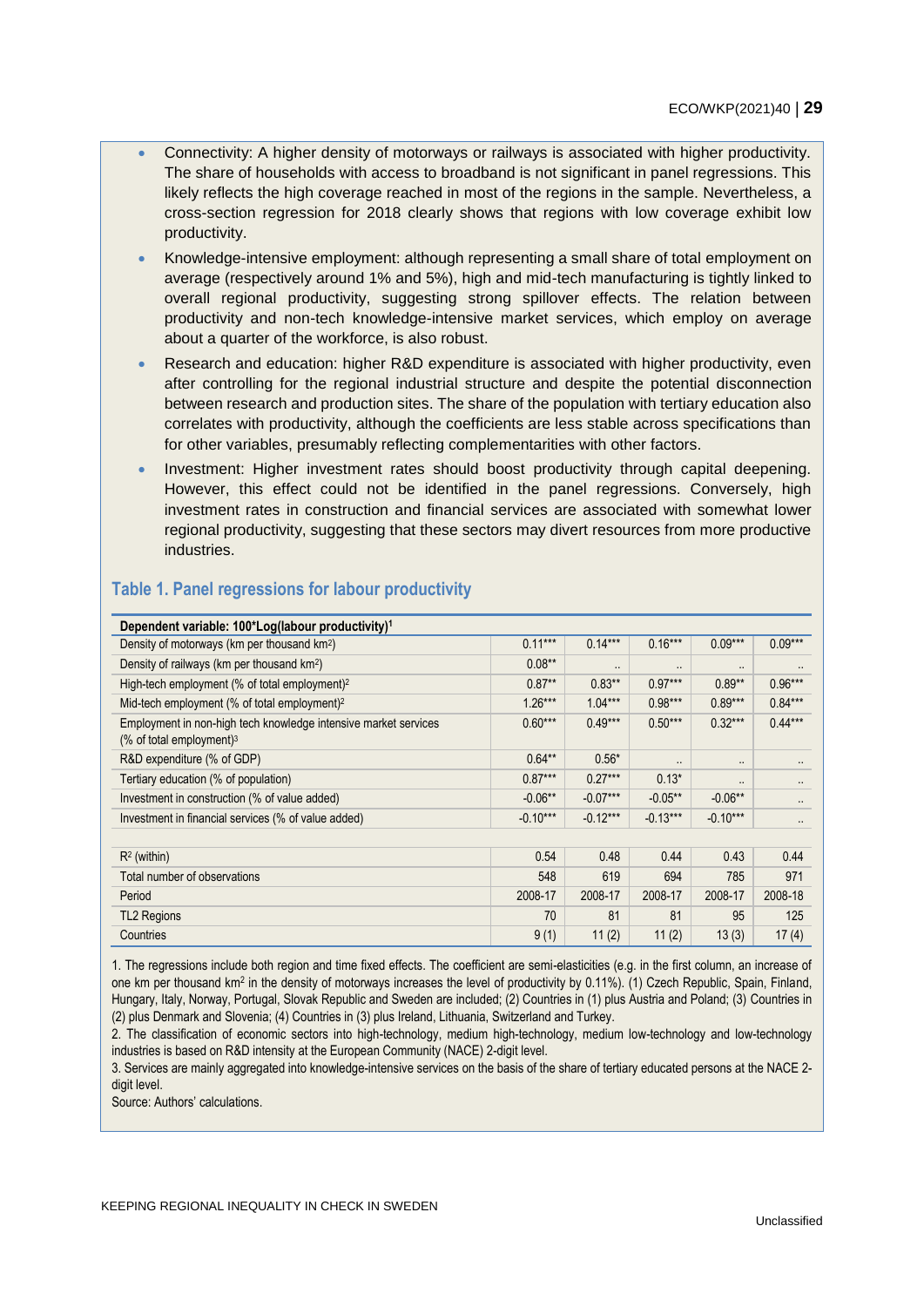Across OECD countries, universities play a major role in regional growth. They stimulate the creation of knowledge networks, often support entrepreneurship and young firms, and help build and retain local skills. This generates business dynamism, capacity to absorb knowledge, and helps attract and retain skilled workers and companies, thereby raising productivity (Tsvetkova et al., 2020). Nordic experience confirms these findings. Andersson et al. (2004) show that labour productivity is higher in Swedish cities that have received larger university-based investments. Stein (2019) finds that the university cities of Tromsø and Umeå have played an important role in the development of Northern regions of Norway and Sweden, respectively. The potential trade-off between dispersing resources across regions and concentrating resources in excellence centres can be mitigated by the widening use of digital tools, which facilitate participation in global research networks.

The impact of universities on regional growth, along with their role in providing a skilled workforce, depends on their ability to translate research into innovation, through their integration in entrepreneurship networks, and to reinforce regional comparative advantages. Research and education fields matching local industry and service specialisation are particularly relevant to foster innovation and retain graduates, who are increasingly leaving their place of education after completing their studies, especially if it lies outside the larger metropolitan regions (Rehak and Eriksson, 2019). For example, more than 70% of Umeå university students left after graduating in 2013. Among these 70%, nearly 27% were local students (Eklund et al., 2019). Student migration is partly due to a lack of job and career opportunities in some regions and a high wage premium for bigger cities, especially Stockholm (Eliasson and Westerlund, 2019).

There is scope for strengthening the role of Swedish universities in innovation. The Research and Innovation Bills of 2008 and 2012 introduced a number of policy initiatives aimed at strengthening the performance of the Swedish science, technology and innovation system. They were followed by further initiatives in the 2016 Research Bill and the 2020 Research and Innovation Bill. In particular, policies strengthened the position of research institutes and their role in linking research and innovation, and aimed at improving international competitiveness and finding sustainable solutions to global challenges by enhancing interactions between various stakeholders. However, these policies have been only been partially successful in bolstering the translation of research into innovation (OECD, 2016b).

A recent government enquiry pointed to inefficient support for innovation in higher education, which results in disparate outcomes across institutions (Swedish government, 2020c). This calls for deepening the involvement of tertiary education institutions in local innovation networks, in particular through enhanced incentives and support mechanisms. The December 2020 Research and innovation bill (Swedish government, 2020d) increases funding for research and innovation significantly over the period 2021-24, in particular to grant tertiary education institutions more freedom to develop their strategic priorities. It also facilitates the commercialisation of research and announces a new strategy to strengthen synergies with EU research programmes.

Korean technoparks offer an example of successful policy-led cooperation between a wide range of stakeholders to foster regional innovation and growth [\(Box](#page-29-0) 7). Regional clusters in the Netherlands have also boosted innovation and increased the resilience of the economy to industry-specific external shocks [\(Box](#page-30-0) 8).

#### <span id="page-29-0"></span>**Box 7. Technoparks in Korea**

Korea faces increasing economic concentration in the Greater Seoul area, causing regional inequality. In response, the government has introduced various policy measures, among which Technopark, a science and technology cluster project started in 1998 to overcome regional imbalances and support regional development. It is designed to support the innovation and growth of local SMEs by gathering regional innovation capabilities from local industries, universities and research institutes, with government support. Technopark has since grown into a core project supporting regional industrial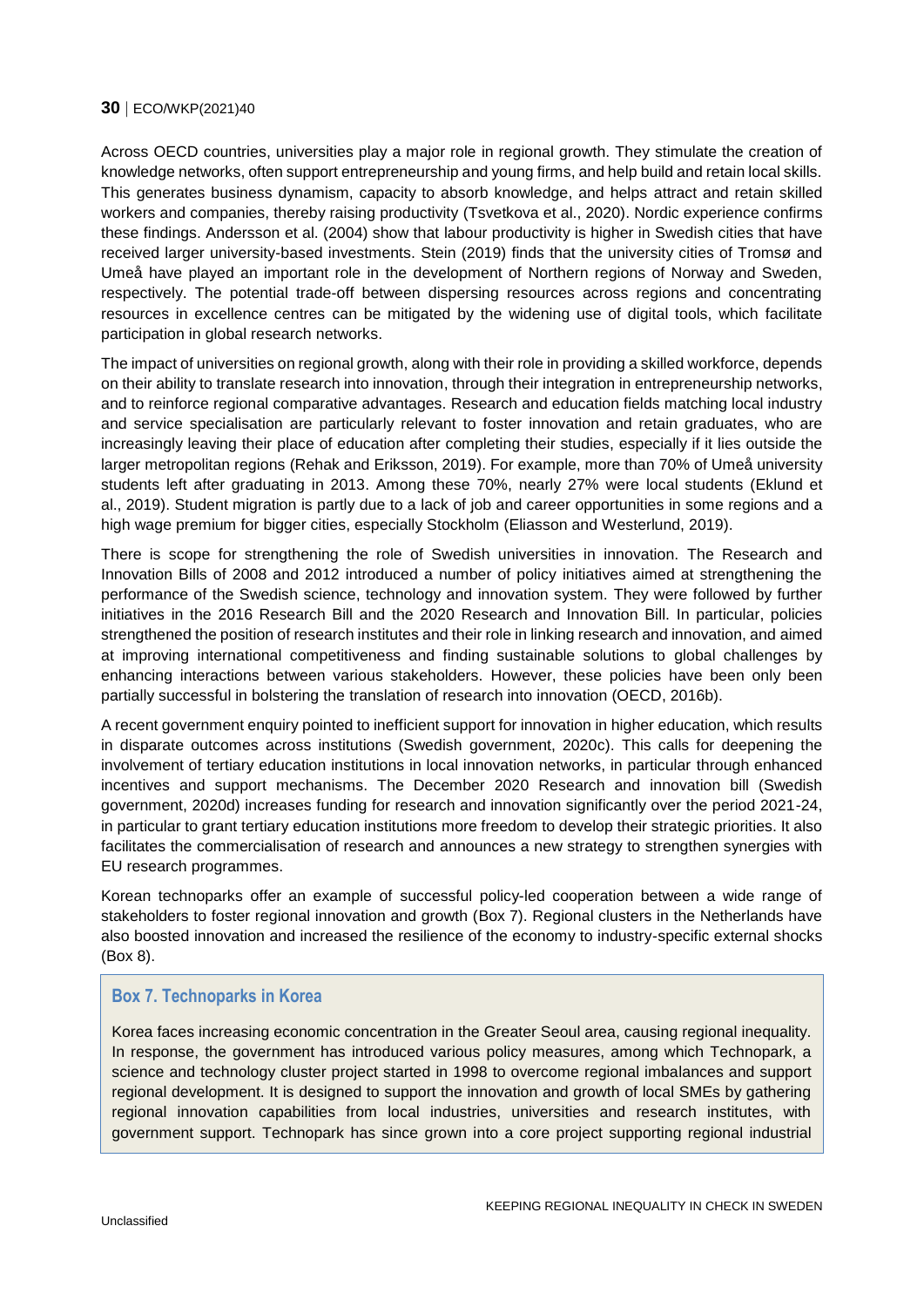development and local SMEs. It plays a key role in mobilising regional innovation (OECD, 2012). Six technoparks were designated in 1998, and their number increased to 19 by 2021. The government has invested KRW 410 billion (about USD 370 million) in technoparks from 1998 to 2018, in the form of grants. There were a total of 2 100 Technopark companies with around 30 000 employees in 2019, recording sales of KRW 13 trillion (about USD 11.4 billion). The rapid growth of technoparks in Korea was driven by strong cooperation between the central government and municipalities, close links with universities and companies, which fostered competitive regional industries. In addition, institutional and policy support for Technopark, including funding, manpower and tax benefits, contributed to the growth of technoparks and positive spillovers to local economic development (Rhee, 2021).

Source[: The Korea Technopark Association.](http://www.technopark.kr/)

## <span id="page-30-0"></span>**Box 8. Regional clusters in the Netherlands**

Dutch regional policy, together with national development strategies, supports the development of hightech clusters in areas where the country enjoys comparative advantages, to foster economic growth, create jobs and boost competitiveness. Regional clusters help creating prosperity across the country, directly and through spillovers to other activities. In addition, the variety of clusters, covering a broad range of economic activities, creates diversity, which enhances the country's innovative capabilities and resilience to industry-specific external shocks.

The cluster development strategy focusses on public-private partnerships to foster investment from a wide range of actors, including companies, government and knowledge institutes. R&D is supported through tax credits, incentives for government bodies to fund selected activities and connections to global innovation networks.

The main clusters include: *Mainports*, building on connectivity around Amsterdam-Schiphol airport and Rotterdam Seaport; *Brainport*, a high-tech cluster stemming from industries related to Philips in Eindhoven; *Greenports*, an array of agriculture and horticulture clusters; *Energy Valley*, a cluster of companies producing energy from gas (including biogas) and wind in the province of Groningen; *Food Valley*, a well-integrated network of international food companies, research institutes and universities in the province of Gelderland; *Health Valley*, located in the same province, fostering cooperation between the biomedical and healthcare sectors.

Source: OECD (2014), *[OECD Territorial Reviews: Netherlands 2014](http://dx.doi.org/10.1787/9789264209527-en)*, OECD Publishing, Paris; OECD (2018), *[Productivity and Jobs in a](http://dx.doi.org/10.1787/9789264293137-en)  [Globalised World: \(How\) Can All Regions Benefit?](http://dx.doi.org/10.1787/9789264293137-en)*, OECD Publishing, Paris.

While reinforcing regional centres is essential, addressing the rising income and opportunity divide within regions is equally important. Better coordination between different levels of government, state agencies and other stakeholders to increase connectivity between regional centres and surrounding areas could boost regional growth and mitigate urban-rural inequality. An environmentally sustainable transport infrastructure is key to broadening functional labour markets and improving matching between jobseekers and employers. It also improves access to markets. Well-connected areas are bound to attract or retain more inhabitants and businesses. Digitalisation also increases connectivity and the planned expansion of broadband will provide further opportunities. Telework, at least on a part-time basis, could improve opportunities for people living in remote areas, even though teleworking possibilities are unequal across regions [\(Figure](#page-31-0) 20). Further developing distance education would facilitate access both to conventional education and to re-training and re-skilling, especially in remote areas.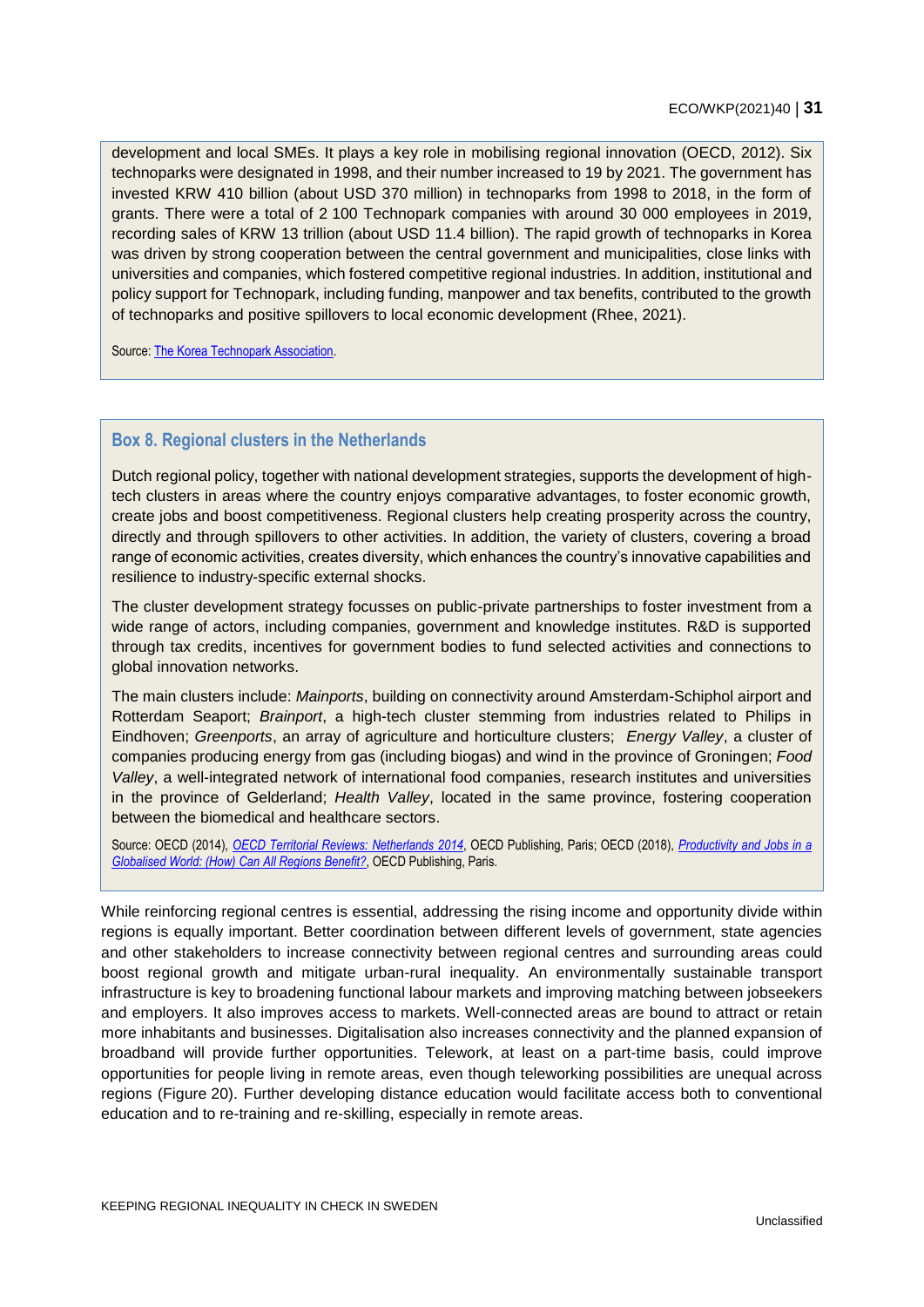Efforts to build urban-rural linkages have been stepped up in recent years, in particular through promoting greater inter-municipal co-operation in public service delivery and regional development strategies prioritising planning based on functional labour market areas. Multi-level governance capacity has increased, with a strengthened role for regions and a move toward stronger co-ordination of regional policy. However, cooperation between government entities, including state agencies, and with other stakeholders, would need to be reinforced to develop a coherent vision for rural areas, with clear articulation to national policy in areas like education and health services, spatial planning and transport (OECD, 2017a; Tillväxtverket, 2019).

Housing shortages may be an obstacle to regional growth and increase income inequality by preventing labour mobility, especially for low-income workers. The number of jobs amenable to telework is also far greater in urban than in remote areas. While housing shortages are most acute in big cities and particularly Stockholm, 212 out of 290 municipalities reported shortages in 2020 (Boverket, 2020). Recent OECD estimates suggest that 1% higher house prices reduce regional migration by nearly 1% (Cavalleri et al., 2021). Factors affecting the availability and affordability of housing include property taxation favouring homeownership, tight rental regulations preventing an efficient use of the existing housing stock, inefficient land-use planning, low incentives for municipalities to encourage development holding back housing supply and a lack of competition in construction pushing up construction costs (*OECD Economic Survey of Sweden*, 2019*)*.

#### <span id="page-31-0"></span>**Figure 20. Telework possibilities are uneven across regions**

Share of jobs that can potentially be performed remotely (%), 2018, NUTS-1 or NUTS-2 (TL2) regions, selected OECD and EU



Source: Adapted from OECD (2020), "[Capacity for remote working can affect lockdown costs differently across places](http://www.oecd.org/coronavirus/policy-responses/capacity-for-remote-working-can-affect-lockdown-costs-differently-across-places-0e85740e/)", OECD Policy Responses to Coronavirus (COVID-19), and OECD (2020), OECD [Regions and Cities at a Glance 2020,](https://dx.doi.org/10.1787/959d5ba0-en) OECD Publishing, Paris.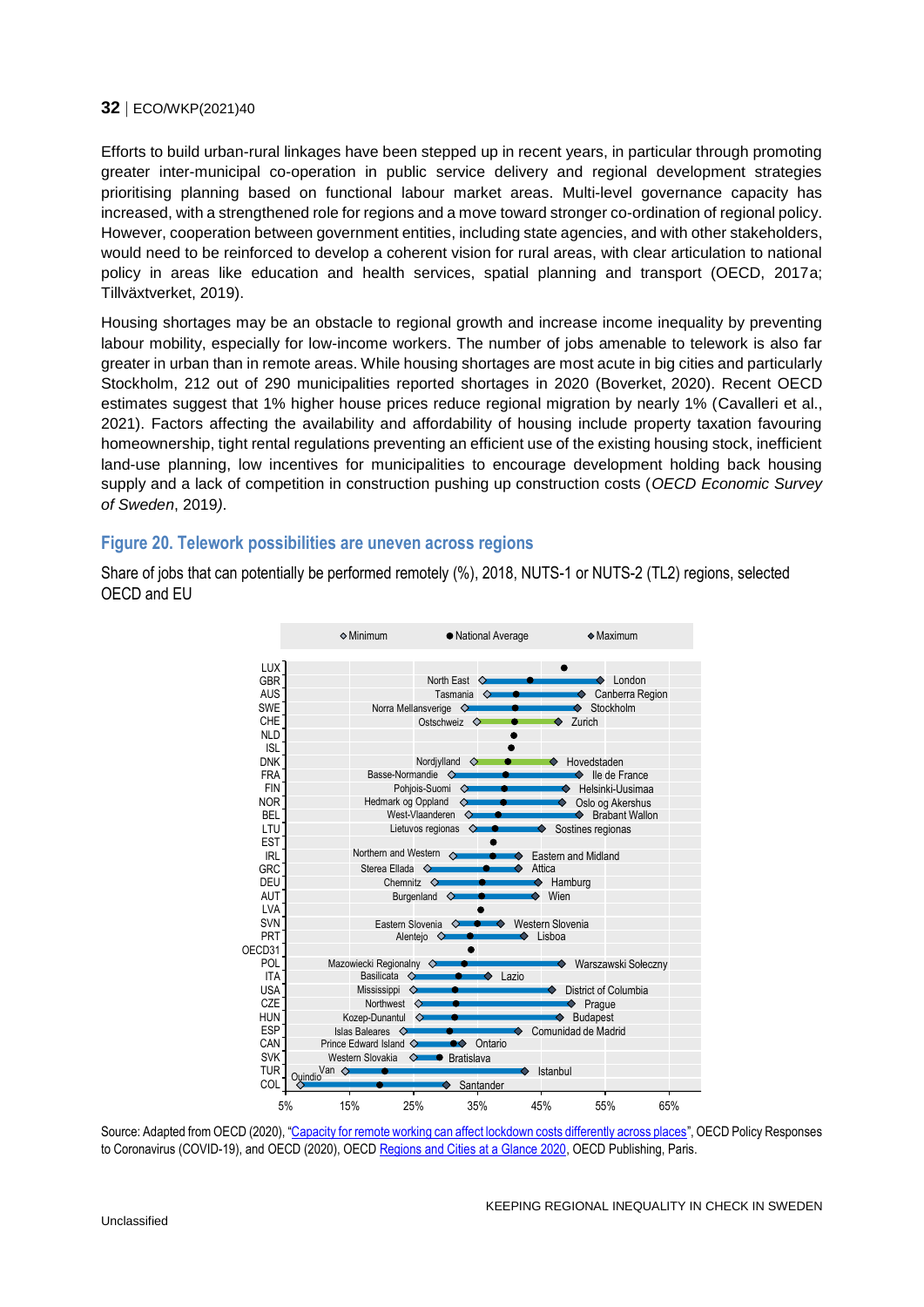## <span id="page-32-0"></span>**Recommendations to contain the rise in regional inequality**

## *Key recommendations in bold*

| <b>MAIN FINDINGS</b>                                                                                                                                                                                                                                    | <b>RECOMMENDATIONS</b>                                                                                                                                                                                               |  |  |  |  |
|---------------------------------------------------------------------------------------------------------------------------------------------------------------------------------------------------------------------------------------------------------|----------------------------------------------------------------------------------------------------------------------------------------------------------------------------------------------------------------------|--|--|--|--|
| Upgrade the sub-national government fiscal framework                                                                                                                                                                                                    |                                                                                                                                                                                                                      |  |  |  |  |
| The share of earmarked grants has increased over recent years. These<br>grants are in some cases narrowly targeted and short-term, which makes<br>efficient use challenging.                                                                            | Limit the use of earmarked grants to strategic areas.<br>Avoid excessively narrowly targeted and short-term grants.                                                                                                  |  |  |  |  |
| The fiscal equalisation system is complex and generally perceived as<br>lacking transparency. A commission reviews the system every five or six<br>years, but monitoring and discussion between reviews is limited.                                     | Simplify the fiscal equalisation system and/or increase<br>transparency.<br>Introduce monitoring on an ongoing basis to facilitate<br>adjustments.                                                                   |  |  |  |  |
| Enhance public service provision efficiency                                                                                                                                                                                                             |                                                                                                                                                                                                                      |  |  |  |  |
| Digital tools offer potential for providing better services and raising<br>efficiency. User demand looks strong, notably in health and education.<br>Digital capabilities vary widely across local authorities.                                         | Develop further on-line public services delivery.<br>Enhance the public infrastructure for data and information<br>sharing.                                                                                          |  |  |  |  |
| Inter-municipal cooperation to provide public services more efficiently<br>has increased, but strategic vision remains insufficient.                                                                                                                    | Strengthen regional strategic steering, consultation and dialogue with<br>municipalities and rigorous project evaluation, to promote more<br>strategic inter-municipal cooperation.                                  |  |  |  |  |
| Municipalities tend to face difficulties in meeting standards set by the<br>central government in some areas, especially personal assistance and<br>integration of immigrants.                                                                          | Shift the financing of personal assistance to the national level. Extend<br>the financing of immigrant integration beyond the first two years.                                                                       |  |  |  |  |
| Access to basic public services, including police and employment<br>services, is limited in some remote areas. Digital access is only a partial<br>substitute.                                                                                          | Set up a government enquiry to investigate the ways to improve access<br>to basic services in remote areas in a cost effective way.                                                                                  |  |  |  |  |
| Support regional growth                                                                                                                                                                                                                                 |                                                                                                                                                                                                                      |  |  |  |  |
| Universities contribute to a varying degree to regional development by<br>fostering and helping retain local talent and by strengthening<br>competitiveness and business dynamism through participation in local<br>research and innovation networks.   | Strengthen incentives and support to raise the contribution of<br>universities to regional knowledge and innovation.                                                                                                 |  |  |  |  |
| Strategic spatial plans and coordination between government entities<br>and with other stakeholders are insufficiently developed. Coherent<br>development plans could increase job and business opportunities within<br>functional labour market areas. | Strengthen multi-level governance, including coordination of<br>sector policies and cooperation between government entities and<br>other stakeholders, to enhance strategic cooperation for regional<br>development. |  |  |  |  |
| Municipalities offer digital training in local centres, but limited to basic<br>use of digital devices.                                                                                                                                                 | Upgrade and increase the range of proposed digital training in municipal<br>centres.                                                                                                                                 |  |  |  |  |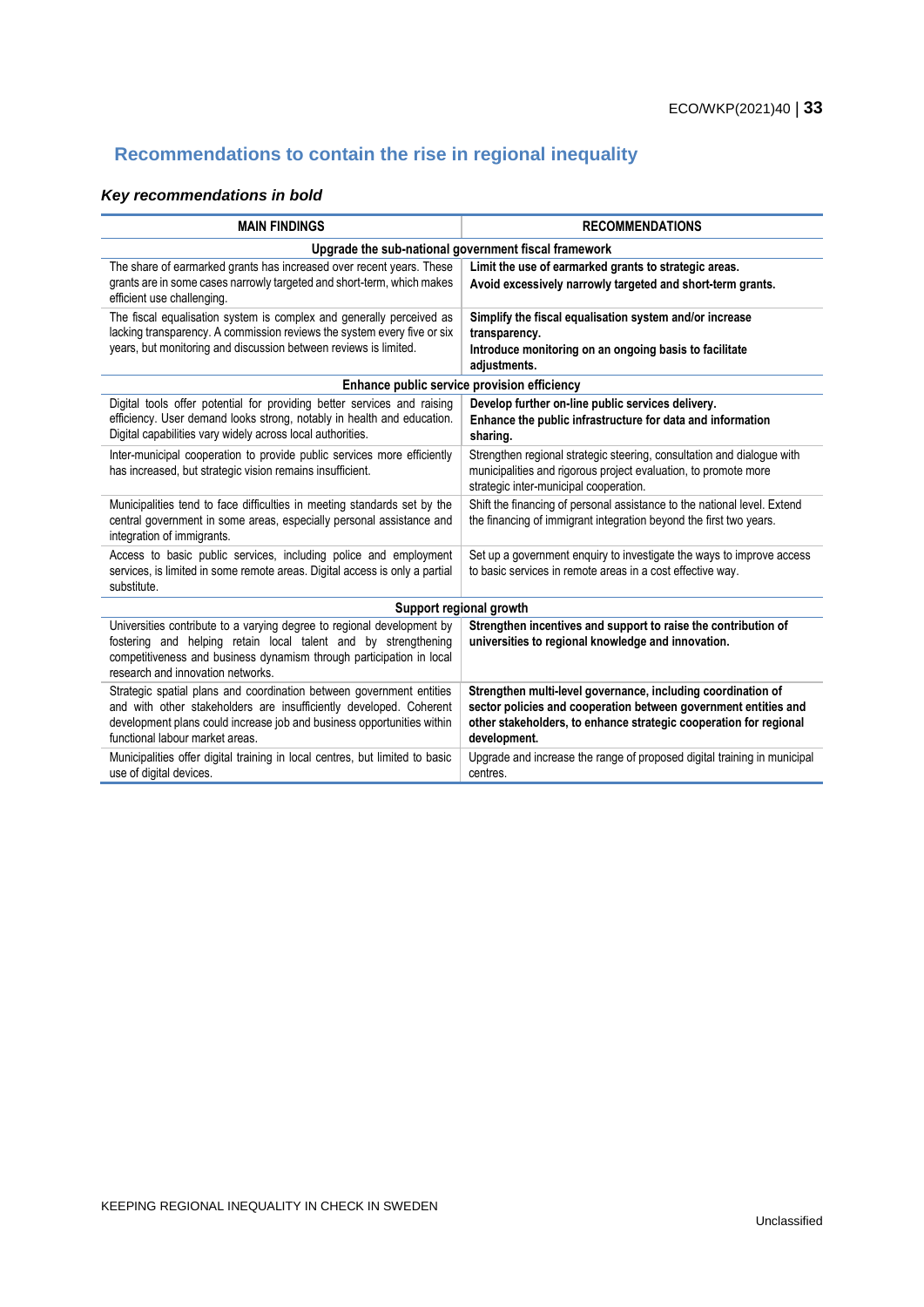## <span id="page-33-0"></span>**References**

- Andersson, R., J.M. Quigley and M. Wilhelmson (2004), "University decentralization as regional policy: [the Swedish experiment"](https://doi.org/10.1093/jnlecg/lbh031), *Journal of Economic Geography*, 4(4), 371–388.
- André, C. and M. Pak (2021), "Regional differences in productivity in Sweden: insights from OECD regions", *OECD Economics Department Working Papers*, No. 1688, OECD Publishing, Paris.
- André, C., J. Pareliussen and H. Hwang (2020), ["Swedish school results, student background,](https://vo.hse.ru/en/2020--3/399551163.html)  [competition and efficiency"](https://vo.hse.ru/en/2020--3/399551163.html), *Educational Studies Moscow*, No. 3.
- Andrews, D. and F. Cingano (2014), "Public policy and resource allocation: evidence from firms in OECD [countries"](https://doi.org/10.1111/1468-0327.12028), *Economic Policy*, Vol. 29.
- Arbetsförmedlingen (2019a), ["Var finns jobben? Bedömning för 2019 och på fem års sikt"](https://arbetsformedlingen.se/statistik/analyser-och-prognoser/arbetsmarknadsprognoser/riket/var-finns-jobben-2019) (Where are the jobs? Assessment for 2019 and at a five year horizon), Swedish Public Employment Service, Stockholm.
- Arbetsförmedlingen (2019b), ["Sveriges framtida sysselsättning. Vad behövs för att undvika ökad](https://arbetsformedlingen.se/download/18.4fb667a1169bfd2c0a69972/1556093328704/rapport-sveriges-framtida-sysselsattning-+2019-03-20.pdf)  [försörjningsbörda?"](https://arbetsformedlingen.se/download/18.4fb667a1169bfd2c0a69972/1556093328704/rapport-sveriges-framtida-sysselsattning-+2019-03-20.pdf) (Sweden's future employment. What is needed to avoid an increased dependency ratio?), Swedish Public Employment Service, Stockholm.
- Arnold, J.M., B. Brys, C. Heady, Å. Johansson, C. Schwellnus and L. Vartia (2011), ["Tax policy for](https://doi.org/10.1111/j.1468-0297.2010.02415.x)  [economic recovery and growth",](https://doi.org/10.1111/j.1468-0297.2010.02415.x) *The Economic Journal*, 121: F59-F80.
- Bergdahl, N. and J. Nouri (2020), ["Covid-19 and crisis-prompted distance education in Sweden"](https://doi.org/10.1007/s10758-020-09470-6), *Technology, Knowledge and Learning*.
- Bisciari, P., D. Essers and E. Vincent (2020), ["Does the EU convergence machine still work?"](https://www.nbb.be/en/articles/does-eu-convergence-machine-still-work-0), *NBB Economic Review*, June, National Bank of Belgium, Brussels.
- Blix, M. and A. Morin (2020), ["Mer pengar löser inte kommunkrisen efter corona"](https://www.nationalekonomi.se/sites/default/files/2020/11/48-7-mbam.pdf) (More money does not solve the crisis for the municipalities after the corona crisis), *Ekonomisk Debatt*, Nr.7, årgång 48.
- Blix, M. and J. Jeansson (2018), ["Telemedicine and the welfare State: the Swedish experience"](https://www.ifn.se/wfiles/wp/wp1238.pdf), *Research Institute of Industrial Economics Working Paper Series*, No. 1238, Stockholm.
- Blix, M. and C. Levay (2018), *Digitalization and Health Care - [A report to the Swedish Government's](https://eso.expertgrupp.se/wp-content/uploads/2019/08/Digitalization-and-health-care-2018_6-English-version.pdf)  [Expert Group on Public Economics](https://eso.expertgrupp.se/wp-content/uploads/2019/08/Digitalization-and-health-care-2018_6-English-version.pdf)*, The Expert Group on Public Economics 2018:6, Stockholm.
- Blix, M. (2015), *[The Economy and Digitalization -](https://www.martenblix.com/uploads/6/2/7/2/62723607/blix_digitalization_report_20160204.pdf) Opportunities and Challenges*, Svenskt Näringsliv, Stockholm.
- Blöchliger, H., D. Bartolini and S. Stossberg (2016), ["Does fiscal decentralisation foster regional](https://doi.org/10.1787/5jlr3c1vcqmr-en)  [convergence?"](https://doi.org/10.1787/5jlr3c1vcqmr-en), *OECD Economic Policy Papers*, No. 17, OECD Publishing, Paris.
- Boverket (2020), ["212 av 290 kommuner har fortfarande brist på bostäder"](https://www.boverket.se/sv/om-boverket/publicerat-av-boverket/nyheter/212-av-290-kommuner-har-fortfarande-brist-pa-bostader/) (212 out of 290 municipalities still face a housing shortage), Karlskrona.
- Brys, B. et al. (2021), *Effective Taxation of Residential Property*, OECD Publishing, Paris, forthcoming.
- Canadian Securities Administrators (2020), ["CSA Regulatory Sandbox"](https://www.securities-administrators.ca/industry_resources.aspx?id=1588), accessed on 2 March 2020.
- Carlsson, M., I. Häkkinen Skans and O. Nordström Skans (2019), ["Wage Flexibility in a Unionized](https://www.iza.org/publications/dp/12093/wage-flexibility-in-a-unionized-economy-with-stable-wage-dispersion)  [Economy with Stable Wage Dispersion"](https://www.iza.org/publications/dp/12093/wage-flexibility-in-a-unionized-economy-with-stable-wage-dispersion), *IZA Discussion Papers*, No. 12093, Institute of Labor Economics (IZA), Bonn.
- Cavalleri, M.C., N. Luu and O. Causa (2021), "Migration, housing and regional disparities: a gravity model of cross-regional migration with an application to selected OECD countries*", OECD Economics Department Working Papers*, OECD Publishing, Paris, forthcoming.
- Cournède, B., J.-M. Fournier and P. Hoeller (2018), ["Public Finance Structure and Inclusive Growth"](https://ideas.repec.org/p/oec/ecoaab/25-en.html), *OECD Economic Policy Paper*, No. 25, OECD Publishing, Paris.
- de Mello, L. and T. Ter-Minassian (2020), ["Digitalisation challenges and opportunities for subnational](https://doi.org/10.1787/9582594a-en)  [governments"](https://doi.org/10.1787/9582594a-en), *OECD Working Papers on Fiscal Federalism*, No. 31.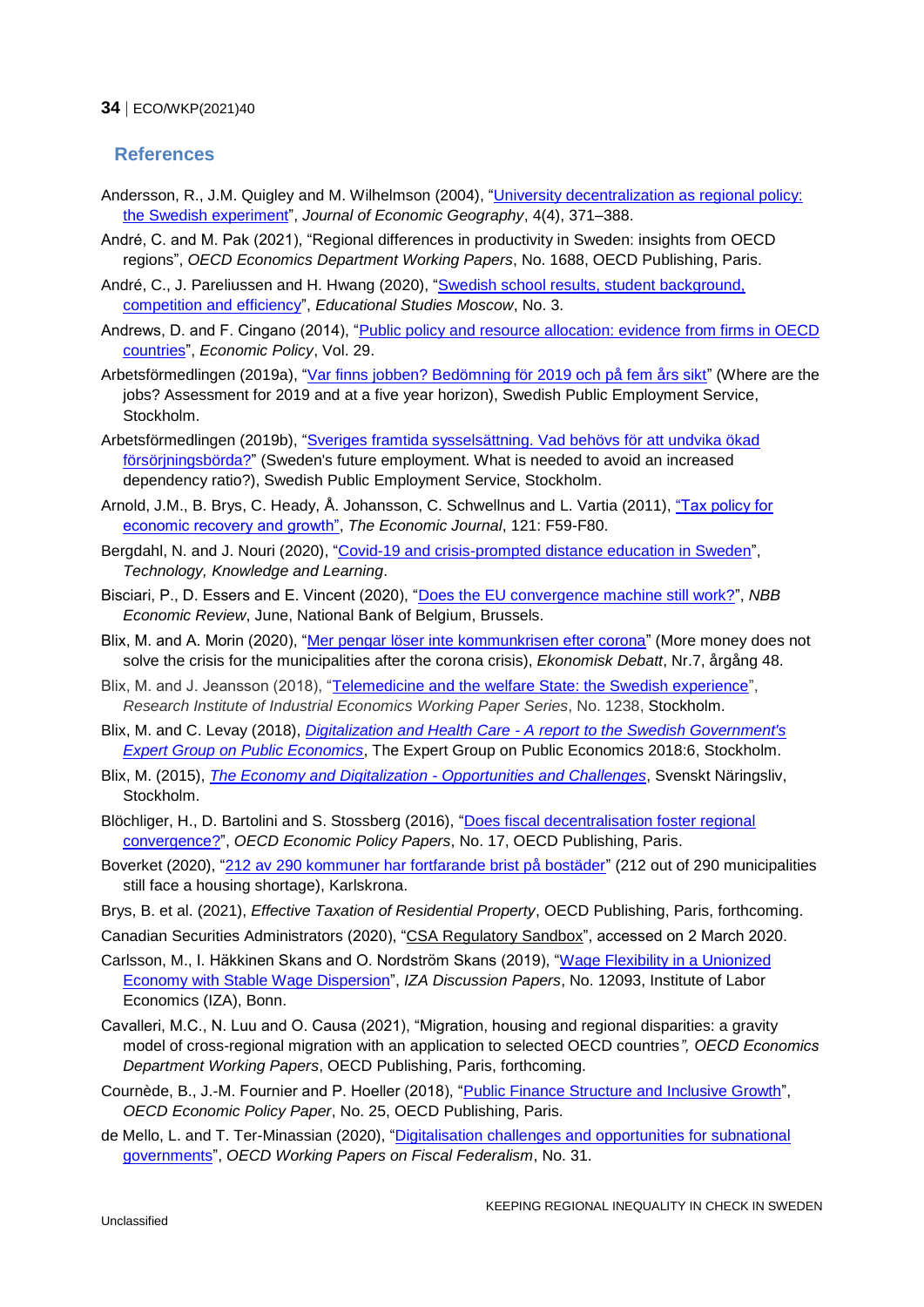- Dougherty, S. and K. Forman (2021), ["Evaluating fiscal equalisation: finding the right balance"](https://doi.org/10.1787/253da2b8-en), *OECD Working Papers on Fiscal Federalism*, No. 36, OECD Publishing, Paris.
- Dougherty, S., M. Harding and A. Reschovsky (2019), "Twenty years of tax autonomy across levels of government: Measurement and applications", *OECD Working Papers on Fiscal Federalism*, No. 29.
- Eklund, J., R. Eriksson and J. Lundberg (2019), "Ska jag stanna eller flytta? En analys av nyutexaminerade studenters flyttmönster" (Should I stay or move? An analysis of newly graduated student migration patterns), University of Umeå, Cerum report, No. 55.
- Eliasson, K. and O. Westerlund (2019), ["Graduate migration, self-selection and urban wage premiums](https://www.tillvaxtanalys.se/in-english/publications/wp/wp/2019-04-25-graduate-migration-self-selection-and-urban-wage-premiums-across-the-regional-hierarchy.html)  [across the regional hierarchy"](https://www.tillvaxtanalys.se/in-english/publications/wp/wp/2019-04-25-graduate-migration-self-selection-and-urban-wage-premiums-across-the-regional-hierarchy.html), *Swedish Agency for Growth Policy Analysis Working Papers*, No. 2019:03.
- Enflo, K. (2016), ["Regional ojämlikhet i Sverige. En historisk analys"](https://www.sns.se/artiklar/sns-analys-nr-33-regional-ojamlikhet-i-sverige-en-historisk-analys/) (Regional inequality in Sweden. A historical analysis), *SNS Analys*, No. 33, SNS, Stockholm.
- Enflo, K. and J. Rosés (2015), ["Coping with regional inequality in Sweden: structural change, migrations](https://doi.org/10.1111/1468-0289.12049)  [and policy, 1860-2000"](https://doi.org/10.1111/1468-0289.12049), *Economic History Review*, 68(1), 191-217.
- Forman, K., S. Dougherty and H. Blöchliger (2020), "Synthesising good practices in fiscal federalism: [Key recommendations from 15 years of country](https://doi.org/10.1787/89cd0319-en) surveys", *OECD Economic Policy Papers*, No. 28, OECD Publishing, Paris.
- Gbohoui, W., W. R. Lam and V. Lledo (2019), ["The Great Divide: regional inequality and fiscal policy"](http://www.imf.org/external/pubs/cat/longres.aspx?sk=46745), *IMF Working Papers* 2019/088, International Monetary Fund, Washington DC.
- Ministry of Enterprise and Innovation (2015), *[Sweden's National Strategy for Sustainable Regional](https://www.government.se/contentassets/ad5c71e83be543f59348b54652a0aa4e/swedens-national-strategy-for-sustainable-regional-growth-and-attractiveness-20152020---short-version.pdf)  [Growth and Attractiveness 2015–2020](https://www.government.se/contentassets/ad5c71e83be543f59348b54652a0aa4e/swedens-national-strategy-for-sustainable-regional-growth-and-attractiveness-20152020---short-version.pdf)*, Stockholm.
- New Zealand Department of Internal Affairs (2021), "*[Better Local Government](https://www.dia.govt.nz/Better-Local-Government)*", accessed on 5 April 2021. ECO/EDR(2021)3/ANN1
- OECD (2021), *[Mining Regions and Cities Case of Västerbotten and Norrbotten](https://doi.org/10.1787/802087e2-en)*, Sweden, OECD Rural Studies, OECD Publishing, Paris.
- OECD (2020a), *[The Circular Economy in Umeå, Sweden](https://doi.org/10.1787/4ec5dbcd-en)*, OECD Urban Studies, OECD Publishing, Paris.
- OECD (2020b), *[OECD Economic Surveys: Korea 2020](https://doi.org/10.1787/2dde9480-en)*, OECD Publishing, Paris.
- OECD (2019a), *[Negotiating Our Way Up: Collective Bargaining in a Changing World of Work](https://doi.org/10.1787/1fd2da34-en)*, OECD Publishing, Paris.
- OECD (2019b), *[Digital Government Review of Sweden: Towards a Data-driven Public Sector](https://doi.org/10.1787/4daf932b-en)*, OECD Digital Government Studies, OECD Publishing, Paris.
- OECD (2018), *[OECD Reviews of Digital Transformation: Going Digital in Sweden](http://dx.doi.org/10.1787/9789264302259-en)*, OECD Publishing, Paris.
- OECD (2017a), *[OECD Territorial Reviews: Sweden 2017: Monitoring Progress in Multi-level Governance](http://dx.doi.org/10.1787/9789264268883-en)  [and Rural Policy](http://dx.doi.org/10.1787/9789264268883-en)*, OECD Publishing, Paris.
- OECD (2017b), *[Multi-level Governance Reforms: Overview of OECD Country Experiences](http://dx.doi.org/10.1787/9789264272866-en)*, OECD Multilevel Governance Studies, OECD Publishing, Paris.
- OECD (2016a), *[Working Together: Skills and Labour Market Integration of Immigrants and their Children](http://dx.doi.org/10.1787/9789264257382-en)  [in Sweden](http://dx.doi.org/10.1787/9789264257382-en)*, OECD Publishing, Paris.
- OECD (2016b), *[OECD Reviews of Innovation Policy: Sweden 2016](http://dx.doi.org/10.1787/9789264249998-en)*, OECD Publishing, Paris.
- OECD (2015a), *[The Metropolitan Century: Understanding Urbanisation and its Consequences](http://dx.doi.org/10.1787/9789264228733-en)*, OECD Publishing, Paris.
- OECD (2015b), *[Employment and Skills Strategies in Sweden](http://dx.doi.org/10.1787/9789264228641-en)*, OECD Reviews on Local Job Creation, OECD Publishing, Paris.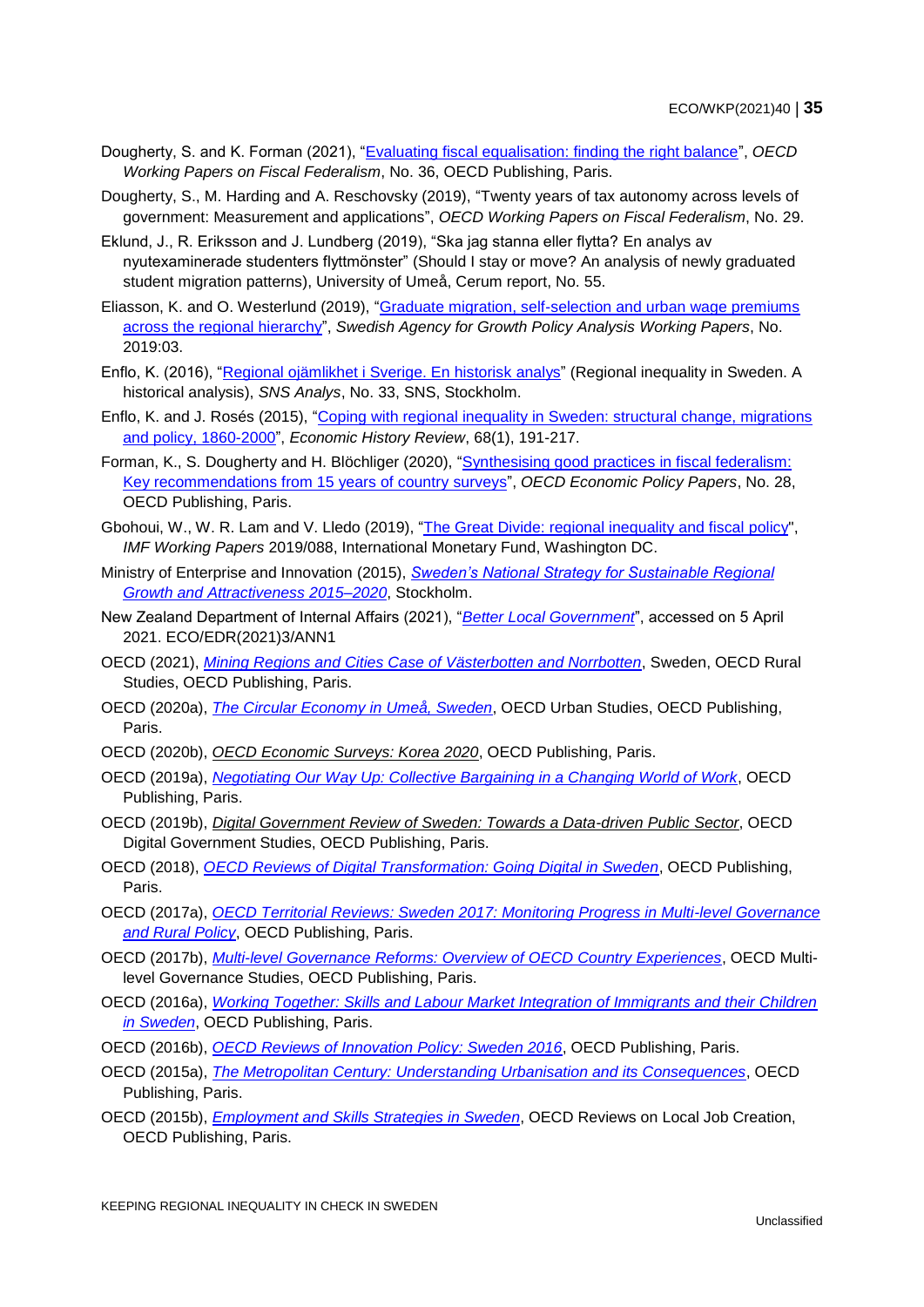- OECD (2012), *[Industrial Policy and Territorial Development: Lessons from Korea](https://doi.org/10.1787/9789264173897-en)*, Development Centre Studies, OECD Publishing, Paris.
- OECD/KIPF (201[6\), Fiscal Federalism 2016: Making Decentralisation Work,](http://dx.doi.org/10.1787/9789264254053-en) OECD Publishing, Paris.
- Oliveira Hashiguchi, T. (2020), ["Bringing health care to the patient: An overview of the use of](https://doi.org/10.1787/8e56ede7-en)  [telemedicine in OECD countries"](https://doi.org/10.1787/8e56ede7-en), *OECD Health Working Papers*, No. 116, OECD Publishing, Paris.
- Pareliussen, J., C. André and H. Hwang (2019), ["Improving school results and equity in compulsory](https://doi.org/10.1787/99a20fbe-en)  [education in Sweden"](https://doi.org/10.1787/99a20fbe-en), *OECD Economics Department Working Papers*, No. 1587, OECD Publishing, Paris.
- Planes-Satorra, S. and C. Paunov (2019), ["The digital innovation policy landscape in 2019"](https://doi.org/10.1787/6171f649-en), *OECD Science, Technology and Industry Policy Papers*, No. 71, OECD Publishing, Paris.
- Randall, L. and A. Berlina (2019), ["Governing the digital transition in Nordic regions: the human element"](https://nordregio.org/publications/governing-the-digital-transition-in-the-nordic-regions/), Nordregio report 2019:4, Stockholm.
- Rehak, S. and R. Eriksson (2019), ["Migration of university graduates and structural aspects of regional](https://www.tandfonline.com/doi/full/10.1080/09654313.2019.1700483)  [higher education"](https://www.tandfonline.com/doi/full/10.1080/09654313.2019.1700483), *European Planning Studies*, 28(10), 1941-1959.
- Rhee, J. (2021), "Korea TechnoPark: Evolving Integrated Business Platform", forthcoming.
- SKR (2020a), [Remissvar beträffande Kommunutredningen \(SOU 2020:8\)](https://www.regeringen.se/4a80a8/contentassets/66384ee8cd03407e9aa100eb763cc4a5/sveriges-kommuner-och-regioner.pdf) (Response to the enquiry on municipalities, SOU 2020:8), Sveriges Kommuner och Regioner, Stockholm.
- Sorbe, S., P. Gal and V. Millot (2018), "Can productivity still grow in service-based economies? Literature [overview and preliminary evidence from OECD countries"](https://doi.org/10.1787/4458ec7b-en), *OECD Economics Department Working Papers*, No. 1531, OECD Publishing, Paris.
- Stein, J. (2019), ["The striking similarities between Northern Norway and Northern Sweden"](http://dx.doi.org/10.23865/arctic.v10.1247) *Arctic Review on Law and Politics*, 10, 79–102.
- Sturup, J. et al. (2019), ["Increased gun violence among young males in Sweden: a descriptive national](https://doi.org/10.1007/s10610-018-9387-0)  [survey and international comparison"](https://doi.org/10.1007/s10610-018-9387-0), *European Journal on Criminal Policy and Research*, 25, 365– 378.
- Swedish Government (2021), ["Nationell strategi för hållbar regional utveckling i hela landet 2021–2030"](https://eur02.safelinks.protection.outlook.com/?url=https%3A%2F%2Fwww.regeringen.se%2Frattsliga-dokument%2Fskrivelse%2F2021%2F03%2Fskr.-202021133%2F&data=04%7C01%7CChristophe.ANDRE%40oecd.org%7Ca830a33d7c5742a328fe08d8edd5a87c%7Cac41c7d41f61460db0f4fc925a2b471c%7C0%7C1%7C637520849220992235%7CUnknown%7CTWFpbGZsb3d8eyJWIjoiMC4wLjAwMDAiLCJQIjoiV2luMzIiLCJBTiI6Ik1haWwiLCJXVCI6Mn0%3D%7C1000&sdata=QUZQMt5k4FlDlwDyzN4ocY2Qy%2BAUWKzPlDfq8LL%2BM%2FQ%3D&reserved=0) (National strategy for sustainable regional development throughout the country 2021–2030), Regeringens skrivelse, 2020/21:133, Stockholm.
- Swedish Government (2020a), ["En gemensam angelägenhet, Betänkande av Jämlikhetskommissionen"](https://www.regeringen.se/rattsliga-dokument/statens-offentliga-utredningar/2020/08/sou-202046/) (A common concern. Report of the Commission on Equality), SOU 2020:46, Stockholm.
- Swedish Government (2020b), "Starkare kommuner [med kapacitet att klara välfärdsuppdraget,](https://www.regeringen.se/rattsliga-dokument/statens-offentliga-utredningar/2020/02/sou-20208/)  [Slutbetänkande av Kommunutredningen"](https://www.regeringen.se/rattsliga-dokument/statens-offentliga-utredningar/2020/02/sou-20208/) (Stronger municipalities - with the capacity to fulfil their welfare missions, Final report of the Municipal Inquiry, SOU 2020:8, Stockholm.
- Swedish Government (2020c), ["Innovation som drivkraft -](https://www.regeringen.se/rattsliga-dokument/statens-offentliga-utredningar/2020/10/sou-202059/) från forskning till nytta" (Innovation as a driving force - from research to benefit), SOU 2020:59, Stockholm.
- Swedish Government (2019a), ["Långtidsutredningen 2019"](https://www.regeringen.se/rattsliga-dokument/statens-offentliga-utredningar/2019/12/sou-201965/) (Long-term survey 2019)*,* SOU 2019:65, Stockholm.
- Swedish Government (2019b), ["Lagrådsremiss, Ändringar i kostnadsutjämningen för kommuner och](https://www.regeringen.se/rattsliga-dokument/lagradsremiss/2019/08/andringar-i-kostnadsutjamningen-for-kommuner-och-landsting/)  [landsting"](https://www.regeringen.se/rattsliga-dokument/lagradsremiss/2019/08/andringar-i-kostnadsutjamningen-for-kommuner-och-landsting/) (Draft bill submitted to the Council on Legislation, Changes in cost equalisation for municipalities and county councils), 29 August, Stockholm.
- Swedish Government (2018), "Lite mer lika, Översyn av kostnadsutjämningen för kommuner och [landsting, Betänkande av Kostnadsutjämningsutredningen"](https://www.regeringen.se/rattsliga-dokument/statens-offentliga-utredningar/2018/10/sou-201874/) (A little more similar, Review of cost equalization for municipalities and county councils, Report of the Cost Equalization Inquiry), SOU 2018:74, Stockholm.
- Tillväxtverket (2021), "Tillstånd och trender för regional tillväxt 2020" (Situation and trends for regional growth 2020), Swedish Agency for Economic and Regional Growth, Stockholm.